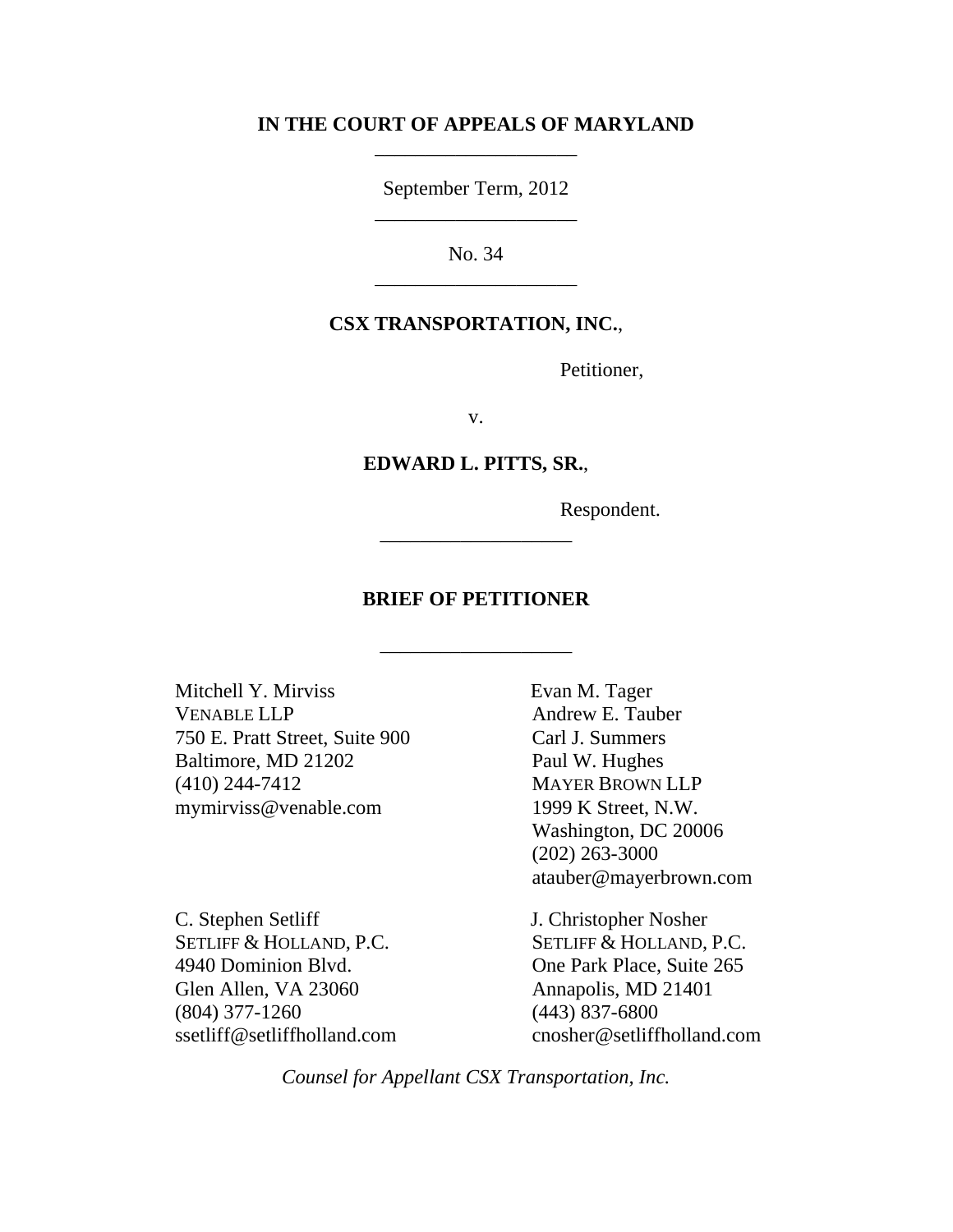## **TABLE OF CONTENTS**

|    | A.        |                  |                                                                                                                       |  |
|----|-----------|------------------|-----------------------------------------------------------------------------------------------------------------------|--|
|    |           | 1.               |                                                                                                                       |  |
|    |           | 2.               |                                                                                                                       |  |
|    |           | 3.               |                                                                                                                       |  |
|    | <b>B.</b> |                  |                                                                                                                       |  |
|    |           | 1.               |                                                                                                                       |  |
|    |           | 2.               |                                                                                                                       |  |
|    |           | 3.               |                                                                                                                       |  |
|    |           | $\overline{4}$ . |                                                                                                                       |  |
|    |           |                  |                                                                                                                       |  |
|    |           |                  |                                                                                                                       |  |
| I. |           |                  | Plaintiff's Claims Are Precluded By The FRSA Because They<br>Challenge The Ballast CSXT Used To Support Its Tracks 11 |  |
|    | A.        |                  | FRSA Regulations Preclude FELA Claims Covering The                                                                    |  |
|    | <b>B.</b> |                  | The FRA Ballast Regulation Applies To All Ballast That<br>Performs A Track-Support Function, Regardless Of Where It   |  |
|    |           | 1.               | The ballast regulation covers the subject of ballast                                                                  |  |
|    |           | 2.               | The ballast regulation applies to all track, including                                                                |  |
|    | C.        |                  | The FRA Ballast Regulation Precludes Plaintiff's FELA<br>Claim, Because The Claim Implicates Track-Supporting         |  |
|    |           |                  |                                                                                                                       |  |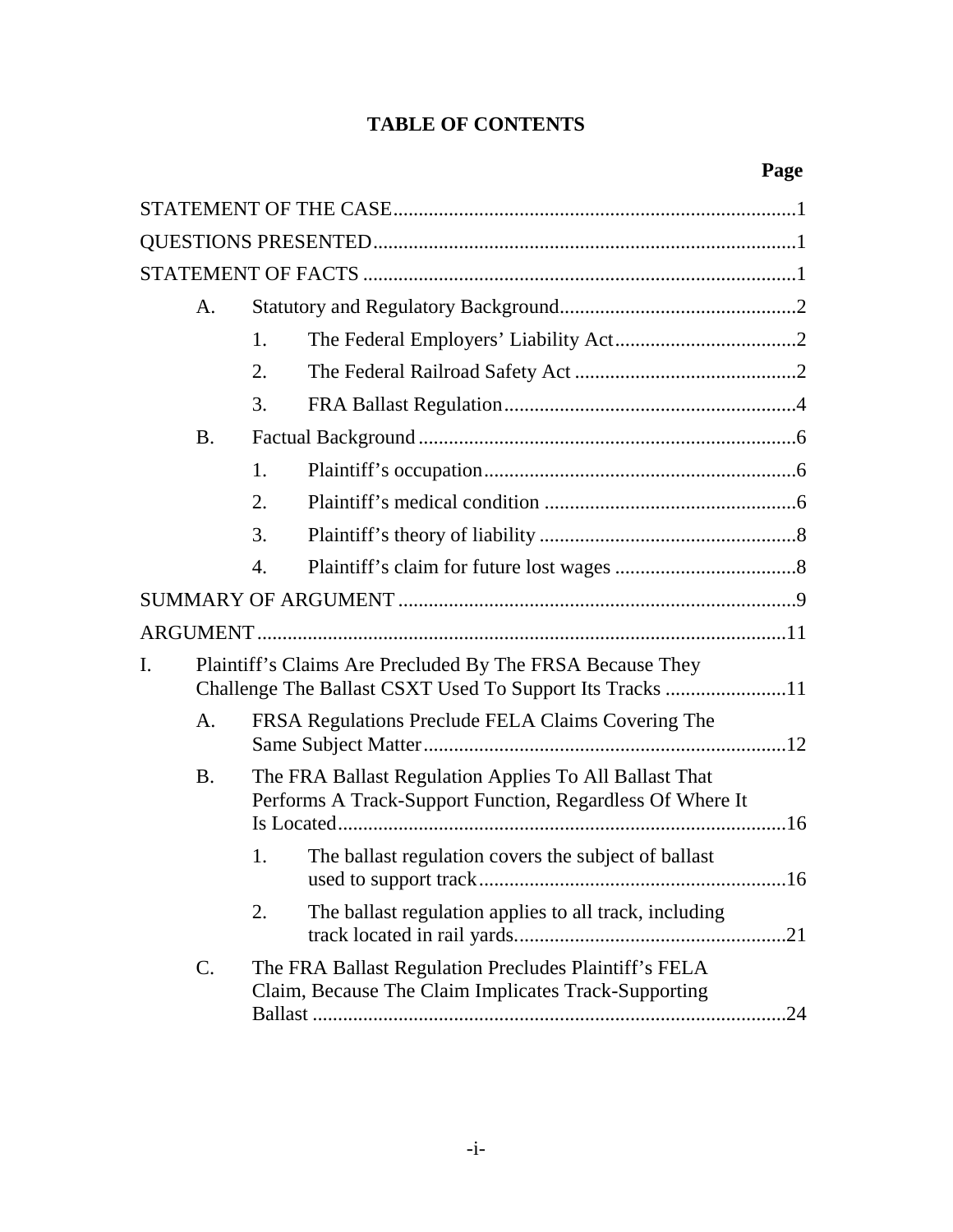## **TABLE OF CONTENTS (continued)**

| II.  | Because There Is No "Employee-Friendly" Standard Of Review In<br>FELA Cases, The Circuit Court's Instructional Errors Necessitate A |    |                                                                                                                                | .27 |
|------|-------------------------------------------------------------------------------------------------------------------------------------|----|--------------------------------------------------------------------------------------------------------------------------------|-----|
|      | А.                                                                                                                                  |    | FELA Does Not Authorize An "Employee-Friendly"                                                                                 | .27 |
|      | <b>B.</b>                                                                                                                           |    | Under The Correct Standard Of Review, CSXT Is Entitled To                                                                      | .29 |
|      |                                                                                                                                     | 1. | The Court of Special Appeals erroneously upheld the<br>circuit court's statutory-purpose instruction30                         |     |
|      |                                                                                                                                     | 2. | The Court of Special Appeals erroneously excused the<br>circuit court's negligence-per-se instruction 31                       |     |
| III. |                                                                                                                                     |    | A Defendant Should Be Allowed To Cross-Examine The Plaintiff's<br>Economist On Available Retirement Statistics When There Is A |     |
|      |                                                                                                                                     |    |                                                                                                                                |     |
|      |                                                                                                                                     |    |                                                                                                                                |     |
|      |                                                                                                                                     |    |                                                                                                                                |     |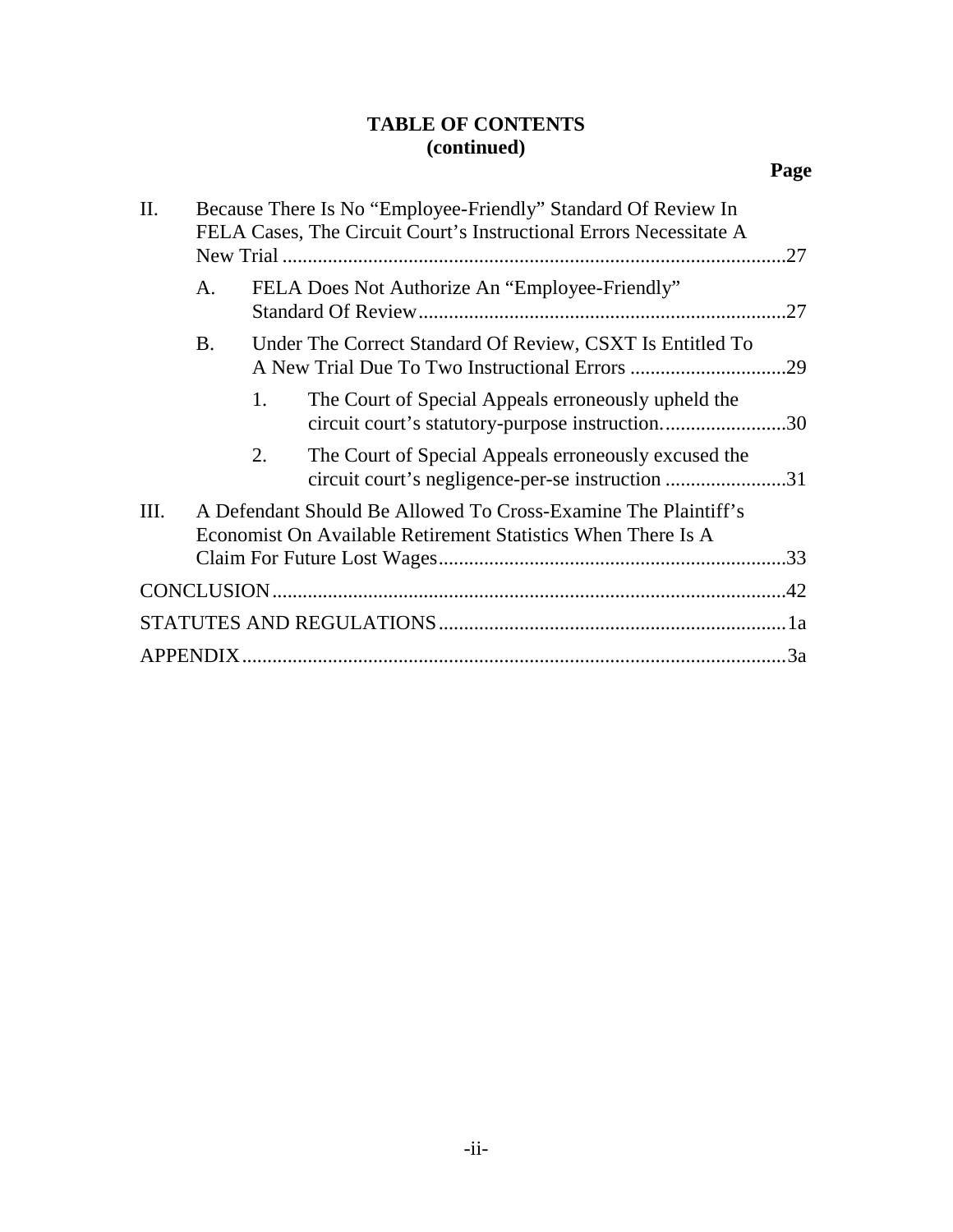## **TABLE OF AUTHORITIES**

| Page(s)<br><b>CASES</b>                                                     |  |
|-----------------------------------------------------------------------------|--|
|                                                                             |  |
| Anderson House, LLC v. Mayor & City Council of Rockville,                   |  |
| Barker v. Hercules Offshore, Inc.,                                          |  |
|                                                                             |  |
| Black v. Baltimore & Ohio R.R., 398 N.E.2d 1361 (Ind. Ct. App. 1980)17      |  |
|                                                                             |  |
| Boucher v. U.S. Suzuki Motor Corp., 73 F.3d 18 (2d Cir. 1996)38             |  |
| Brenner v. Consol. Rail Corp., 806 F. Supp. 2d 786 (E.D. Pa. 2011)19, 27    |  |
| Burlington N. & Santa Fe Ry. v. Doyle, 186 F.3d 790 (7th Cir. 1999) 18      |  |
| Coffey v. Ne. Ill. Reg'l Commuter R.R., 479 F.3d 472 (7th Cir. 2007)        |  |
| Cogburn v. CSX Transp., Inc.,                                               |  |
|                                                                             |  |
| Crabbe v. Consol. Rail Corp.,                                               |  |
| CSX Transp., Inc. v. Bickerstaff, 187 Md. App. 187 (2009)22, 28, 29, 36, 41 |  |
| CSX Transp., Inc. v. City of Plymouth, 283 F.3d 812 (6th Cir. 2002)18       |  |
| CSX Transp., Inc. v. Easterwood, 507 U.S. 658 (1993) 12, 13, 18, 21         |  |
|                                                                             |  |
|                                                                             |  |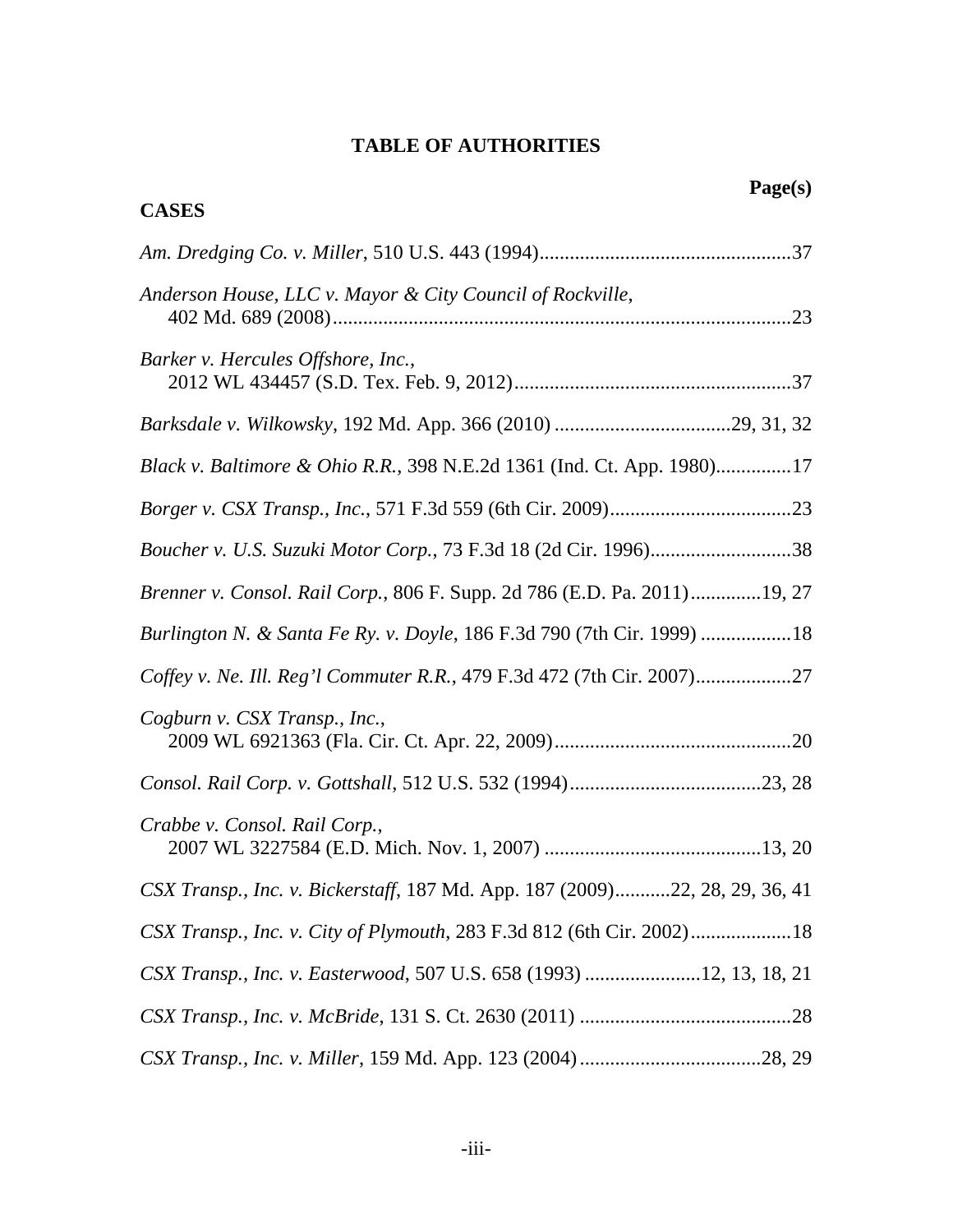| Page(s)                                                                                                          |
|------------------------------------------------------------------------------------------------------------------|
|                                                                                                                  |
| Cummings v. Amtrak Nat'l R.R. Passenger Corp.,                                                                   |
| Dickerson v. Staten Trucking, Inc., 428 F. Supp. 2d 909 (E.D. Ark. 2006)13                                       |
| Earl v. Bouchard Transp. Co., 735 F. Supp. 1167 (E.D.N.Y. 1990)39                                                |
|                                                                                                                  |
| Fashauer v. N.J. Transit Rail Operations, Inc., 57 F.3d 1269 (3d Cir. 1995) 23                                   |
| Ferra v. Canadian Nat'l/Ill. Cent. R.R.,<br>2007 U.S. Dist. LEXIS 88457 (E.D. Mich. May 4, 2007) 13, 15, 17, 20  |
| Finch v. Hercules Inc., 941 F. Supp. 1395 (D. Del. 1996) 38, 39, 42                                              |
|                                                                                                                  |
| Gladwynne Constr. Co. v. Mayor & City Council of Baltimore,                                                      |
| Great Coastal Express, Inc. v. Schruefer, 34 Md. App. 706 (1977) 39                                              |
|                                                                                                                  |
| Herndon v. Nat'l R.R. Passenger Corp., 814 A.2d 934 (D.C. 2003) 14                                               |
| Hillsborough Cnty. v. Automated Med. Labs., Inc., 471 U.S. 707 (1985)16                                          |
| In re Amtrak "Sunset Limited" Train Crash,                                                                       |
| In re Asbestos Prods. Liab. Litig. (No. VI),<br>--- F. Supp. 2d ----, 2012 WL 3242420 (E.D. Pa. Aug. 7, 2012) 37 |
|                                                                                                                  |
|                                                                                                                  |
| Johnson v. Union Pac. R.R., 2007 WL 2914886 (D. Neb. Oct. 4, 2007)30                                             |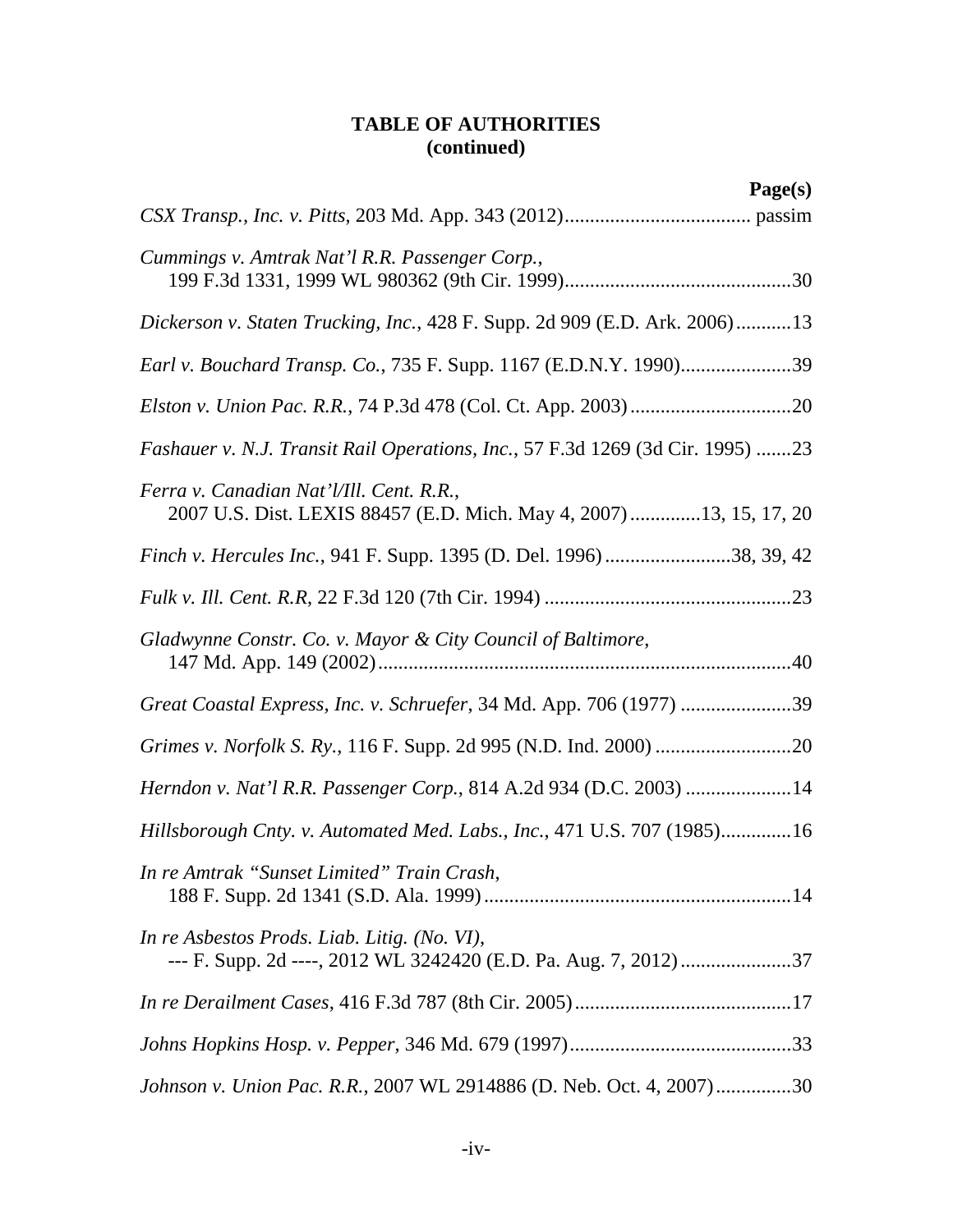| Page(s)                                                                        |  |
|--------------------------------------------------------------------------------|--|
| Johnston v. Harris Cnty. Flood Control Dist., 869 F.2d 1565 (5th Cir. 1989) 38 |  |
| Kresel v. BNSF Ry., 2011 WL 1456766 (D. Minn. Apr. 15, 2011)20, 22, 26         |  |
| Lambert v. Teco Barge Line, 2007 WL 2461681 (E.D. La. Aug. 23, 2007)38         |  |
|                                                                                |  |
| Lybrand v. Union Pac. R.R., 2012 WL 1436690 (E.D. Ark. Apr. 25, 2012) 19       |  |
|                                                                                |  |
| Madore v. Ingram Tank Ships, Inc., 732 F.2d 475 (5th Cir. 1984) 37, 42         |  |
| Major v. CSX Transp., 278 F. Supp. 2d 597 (D. Md. 2003)14, 23                  |  |
|                                                                                |  |
|                                                                                |  |
| Muckleroy v. OPI Int'l, Inc.,                                                  |  |
| Naquin v. Elevating Boats, LLC,                                                |  |
| Nickels v. Grand Trunk W. R.R., 560 F.3d 426 (6th Cir. 2009),                  |  |
|                                                                                |  |
|                                                                                |  |
| Norris v. Cent. of Ga. R.R., 635 S.E.2d 179 (Ga. Ct. App. 2006) 17, 20         |  |
|                                                                                |  |
| Potrykus v. CSX Transp., Inc.,                                                 |  |
| Rice v. Cincinnati, New Orleans & Pac. Ry.,                                    |  |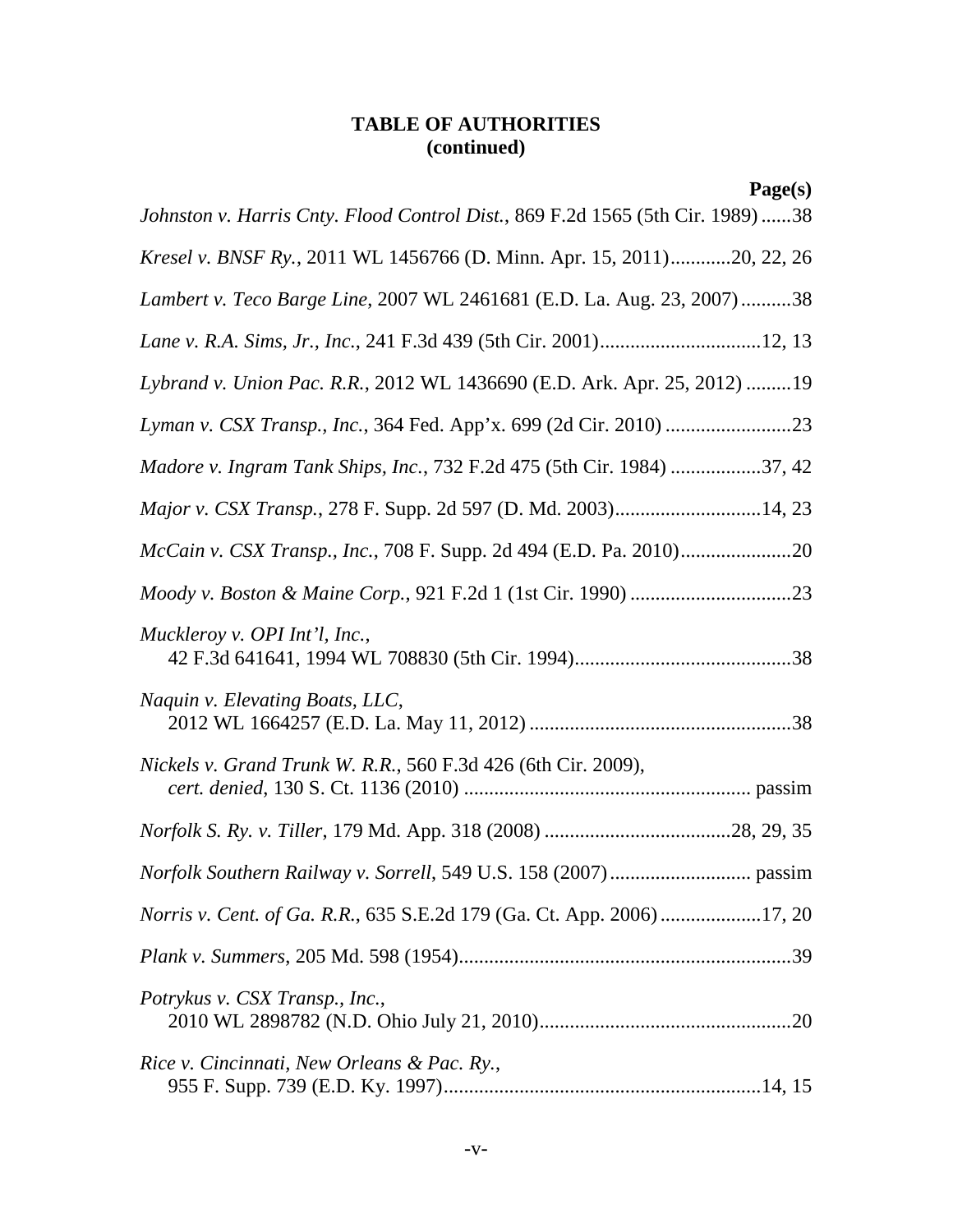|                                                                            | Page(s) |
|----------------------------------------------------------------------------|---------|
|                                                                            |         |
|                                                                            |         |
|                                                                            |         |
| Sales v. Republic of Uganda, 828 F. Supp. 1032 (S.D.N.Y. 1993)39           |         |
| Somerset v. Montgomery Cnty. Bd. of Appeals, 245 Md. 52 (1966) 40          |         |
| Stillman v. Norfolk & W. Ry., 811 F.2d 834 (4th Cir. 1987) 30              |         |
|                                                                            |         |
| <i>Thanasiu v. CSX Transp., Inc., No. CI 0200506962 (Ohio C.P.)14</i>      |         |
| Thirkill v. J.B. Hunt Transp., Inc., 950 F. Supp. 1105 (N.D. Ala. 1996) 14 |         |
|                                                                            |         |
| Vida v. Patapsco & Back Rivers R.R.,                                       |         |
| Waymire v. Norfolk & W. Ry., 218 F.3d 773 (7th Cir. 2000) 12, 13, 21       |         |
|                                                                            |         |

# **STATUTES, REGULATIONS, AND RULES**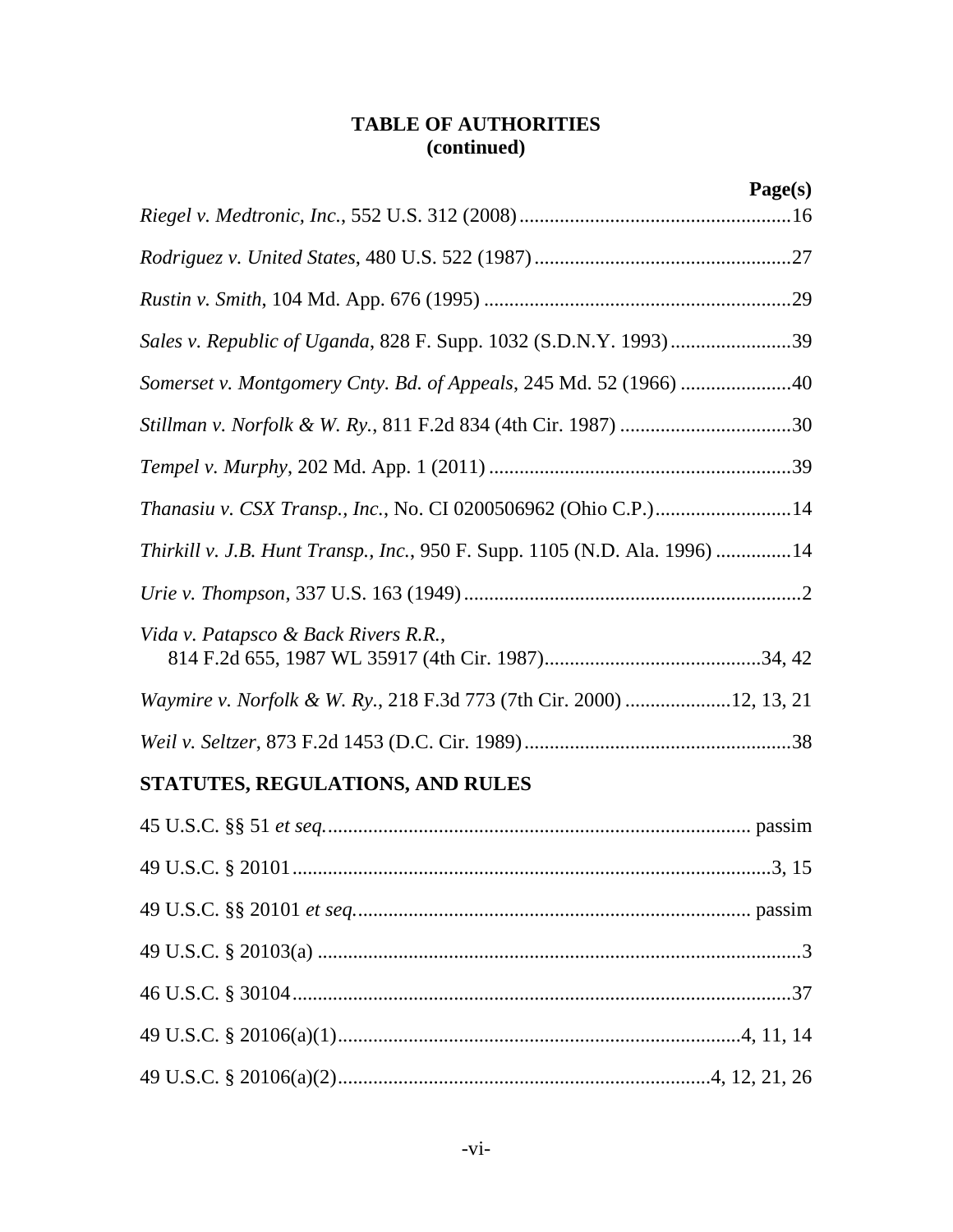|                                                    | Page(s) |
|----------------------------------------------------|---------|
|                                                    |         |
|                                                    |         |
|                                                    |         |
|                                                    |         |
|                                                    |         |
|                                                    |         |
|                                                    |         |
|                                                    |         |
|                                                    |         |
|                                                    |         |
|                                                    |         |
| Federal Railroad Safety Authorization Act of 1994, |         |
| Rail Safety Enforcement and Review Act of 1992,    |         |
|                                                    |         |
|                                                    |         |
| <b>MISCELLANEOUS</b>                               |         |
|                                                    |         |
|                                                    |         |
|                                                    |         |
|                                                    |         |
|                                                    |         |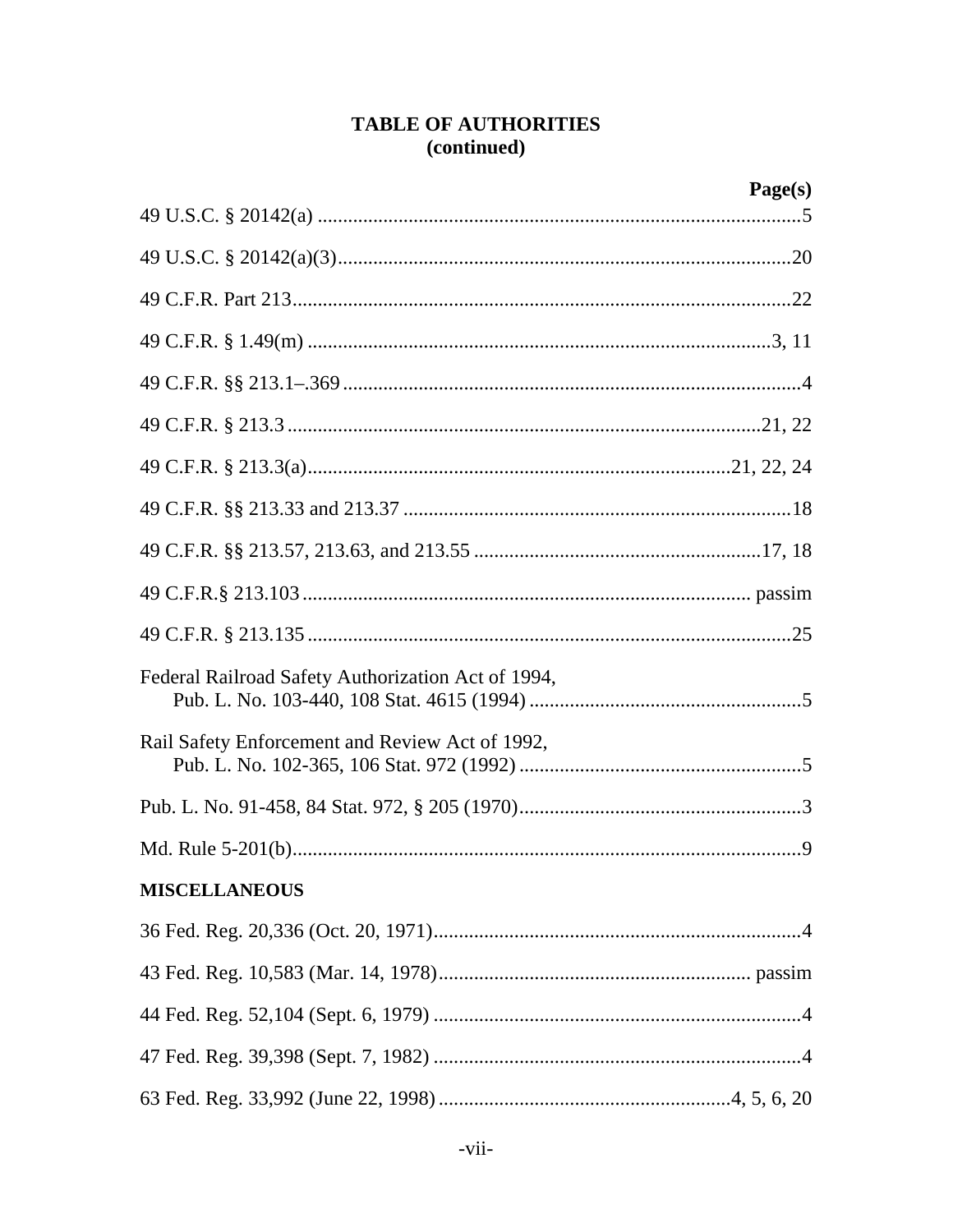|                                                                           | Page(s) |
|---------------------------------------------------------------------------|---------|
|                                                                           |         |
|                                                                           |         |
|                                                                           |         |
| Jerome M. Staller, <i>Economic Damages in Employment Discrimination</i> , |         |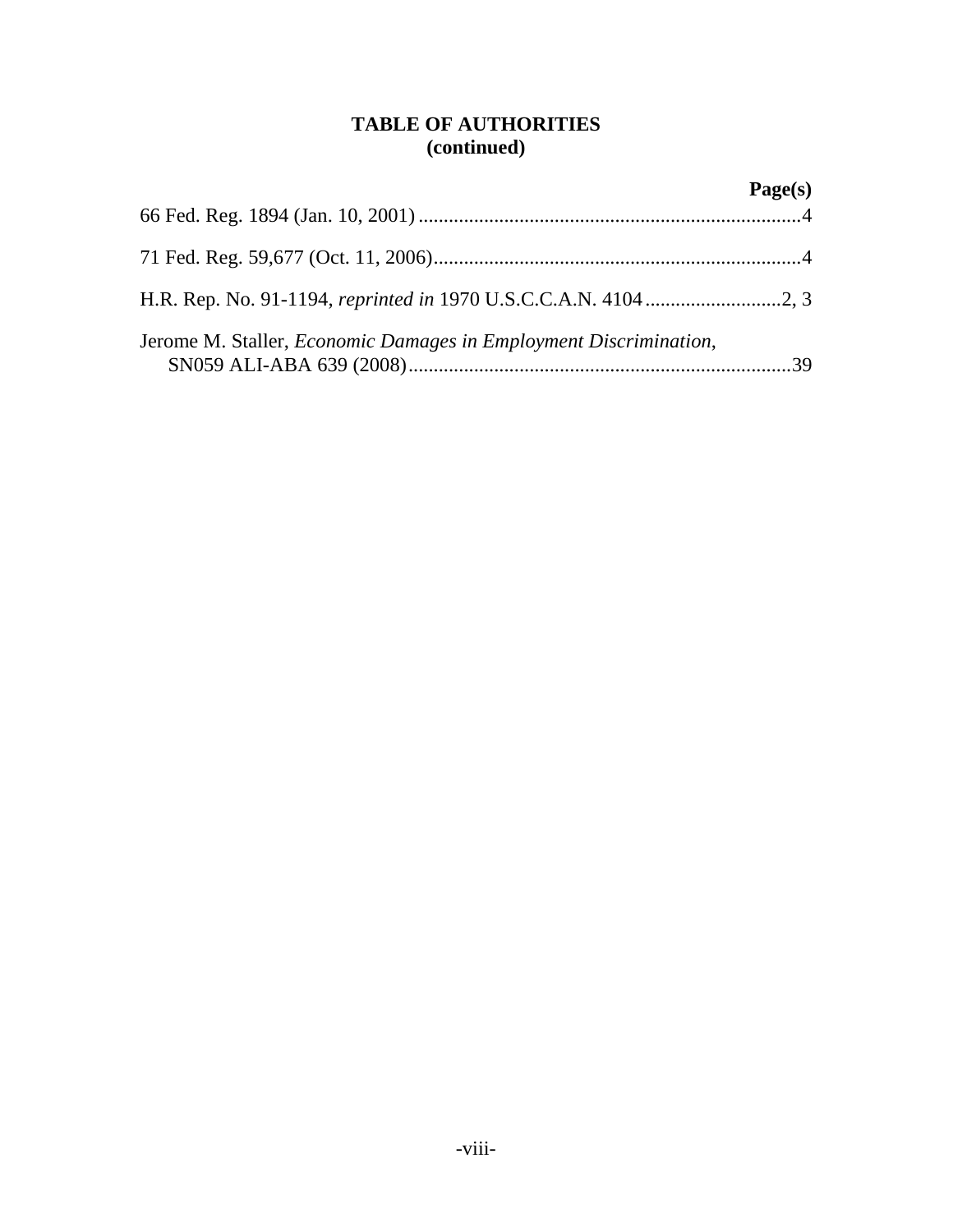#### **STATEMENT OF THE CASE**

Edward L. Pitts, Sr. filed a complaint against CSX Transportation, Inc. ("CSXT") under the Federal Employers' Liability Act ("FELA"), 45 U.S.C. §§ 51 *et seq.*, alleging injury to his knees. The jury returned a verdict against CSXT and awarded economic damages of \$444,000 and non-economic damages of \$1,335,000. It apportioned those damages to CSXT's negligence (70%), plaintiff's contributory negligence (20%), and other causes (10%). On June 11, 2010, the circuit court (Nance, J.) denied CSXT's post-trial motions and entered judgment against CSXT.

The Court of Special Appeals affirmed. *CSX Transp., Inc. v. Pitts*, 203 Md. App. 343 (2012) (attached in the Appendix). This Court then granted CSXT's timely filed petition for a writ of certiorari.

#### **QUESTIONS PRESENTED**

1. Whether the federal regulation governing the ballast used to support railroad track, 49 C.F.R.§ 213.103, applies to track located within rail yards—and therefore precludes claims based on the selection of ballast used to support track in rail yards—or, as the Court of Special Appeals held, applies only to track on the main line.

2. Whether the Court of Special Appeals acted contrary to the Supreme Court's decision in *Norfolk Southern Railway v. Sorrell*, 549 U.S. 158, 171 (2007), when it adopted "an employee-friendly standard of review" in FELA cases.

3. Whether a defendant should be allowed to cross-examine a plaintiff's economist about retirement statistics which show that the plaintiff's claim for future economic damages is likely exaggerated because it rests on an unrealistic assumption about when the plaintiff would have retired if he had not been injured.

### **STATEMENT OF FACTS**

At the time of trial, Plaintiff was a 59-year-old train engineer who had spent the vast majority of his then 40-year career operating the locomotives used to move trains for CSXT and its predecessors. A small part of that work involved

1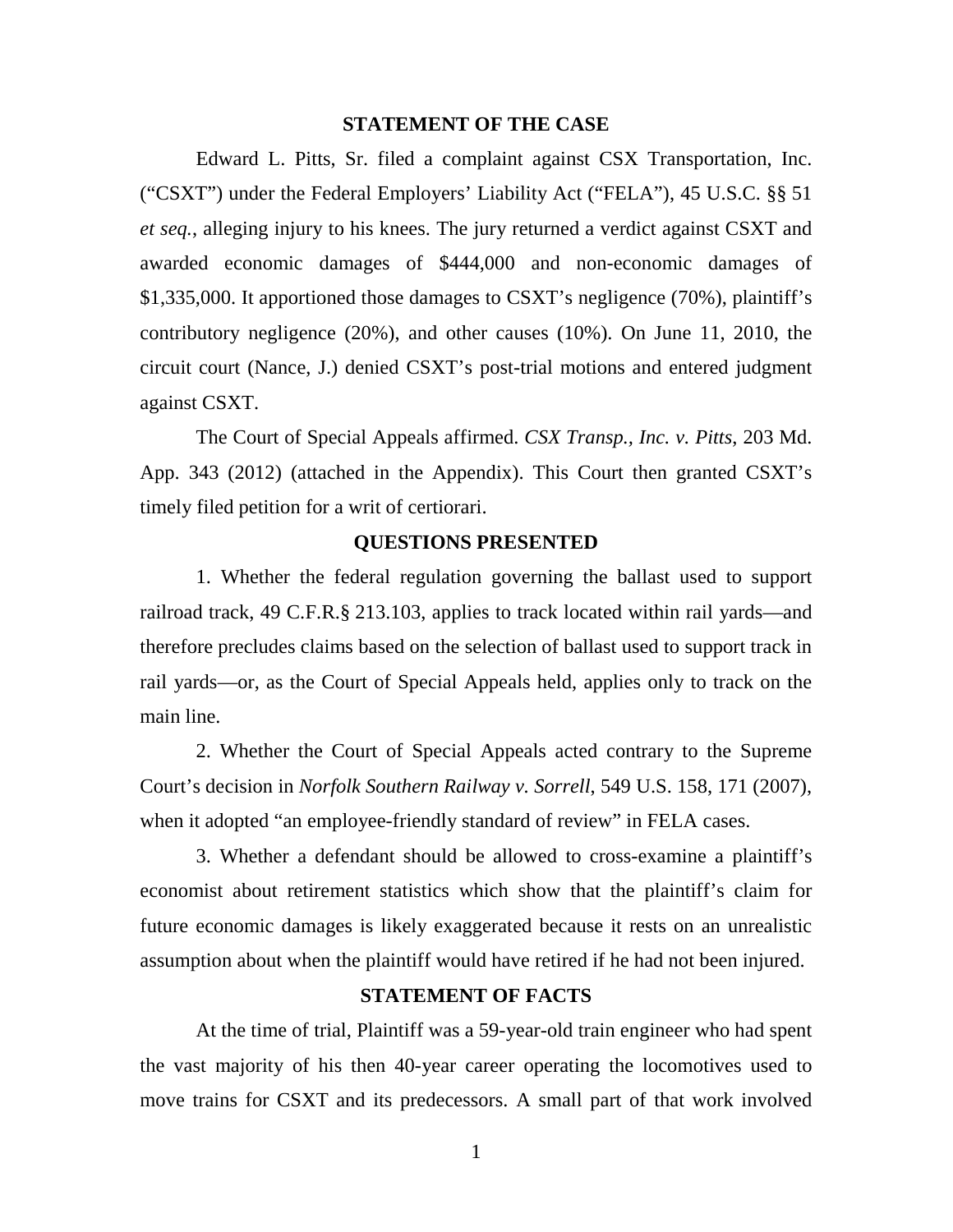walking and performing various other tasks on the rocks, or ballast, that support CSXT's train tracks. Plaintiff alleges that CSXT negligently used the wrong size of ballast and that walking on that ballast over the years caused osteoarthritis in his knees.

#### **A. Statutory and Regulatory Background**

#### **1. The Federal Employers' Liability Act**

Enacted in 1908, FELA creates a federal cause of action for railroad employees who are injured on the job. Unlike a typical workers' compensation scheme, which provides compensation without regard to fault, FELA requires proof of the employer's negligence. *See* 45 U.S.C. § 51. FELA neither prohibits nor requires specific conduct on the part of a railroad. Instead, FELA is "founded on common-law concepts of negligence and injury, subject to such qualifications as Congress has imported into those terms." *Urie v. Thompson*, 337 U.S. 163, 182 (1949). Because the statute "does not define negligence, leaving that question to be determined … by the common law principles as established and applied in the federal courts" (*id.* at 174 (internal quotation marks omitted)), claims brought under FELA are decided by juries on a case-by-case basis.

#### **2. The Federal Railroad Safety Act**

In 1969, the Secretary of Transportation established a Task Force on Railroad Safety comprising "representatives of the railroad industry, railroad labor organizations, and State regulatory commissions." H.R. Rep. No. 91-1194, at App. F (1970), *reprinted in* 1970 U.S.C.C.A.N. 4104, 4125. Its mandate was to "examine railroad safety and to advise the Secretary" accordingly. *Id.*

Despite the "longstanding differences among the three groups represented on the task force" (*id.* at 4128), the task force issued a unanimous final report concluding that "legislation authorizing broad federal regulatory powers should be enacted." *Id.* at 4129. Dissatisfied with the inconsistency of existing state and federal regulations, the task force concluded that railroad safety required "a more comprehensive national approach" (*id.* at 4127) led by the Federal Railroad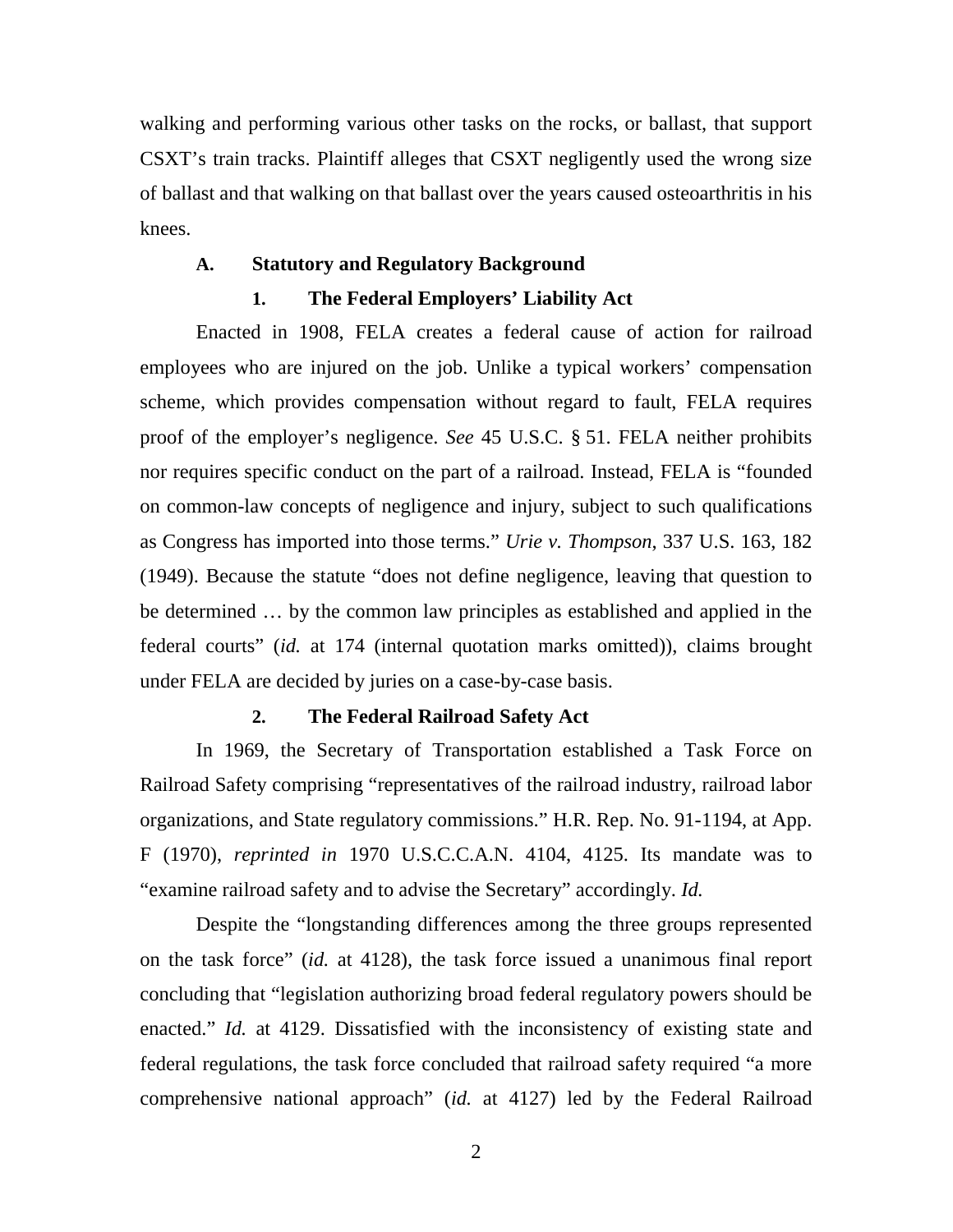Administration ("FRA"), which should "have authority to promulgate reasonable and necessary rules and regulations establishing safety standards in all areas of railroad safety." *Id.* at 4129.

Heeding the task force's recommendation for comprehensive and uniform federal railroad safety regulations (*see* H. Rep. No. 91-1194, at 2, 1970 U.S.C.C.A.N. at 4104–05), Congress enacted the Federal Railroad Safety Act of 1970 ("FRSA"), now codified as amended at 49 U.S.C. §§ 20101 *et seq*. The FRSA directs the Secretary of Transportation to "prescribe regulations and issue orders for every area of railroad safety" in order to "promote safety in every area of railroad operations and reduce railroad-related accidents and incidents." 49 U.S.C. §§ 20101, 20103(a).<sup>1</sup>

Recognizing that the railroad industry has "a truly interstate character calling for a uniform body of regulation and enforcement" (H.R. No. 91-1194, at 13, 1970 U.S.C.C.A.N. at 4110), Congress "declare[d] that laws, rules, regulations, orders, and standards relating to railroad safety shall be nationally uniform to the extent practicable." Pub. L. No. 91-458, 84 Stat. 972, § 205 (1970). As the House Report accompanying the FRSA concluded, "[t]he committee does not believe that safety in the Nation's railroads would be advanced sufficiently by subjecting the national rail system to a variety of enforcement in 50 different judicial and administrative systems." H.R. Rep. No. 91-1194, at 5, 1970 U.S.C.C.A.N. at 4109. "To subject a carrier to enforcement before a number of different State administrative and judicial systems in several areas of operation could well result in an undue burden on interstate commerce." *Id.* at 7, 1970 U.S.C.C.A.N. at 4110–11. Accordingly, "where the federal government has authority, with respect to rail safety, *it preempts the field.*" *Id.* at 5, 1970 U.S.C.C.A.N. at 4108 (emphasis added).

<sup>1</sup> The Secretary of Transportation subsequently delegated this authority to the FRA. *See* 49 C.F.R. § 1.49(m).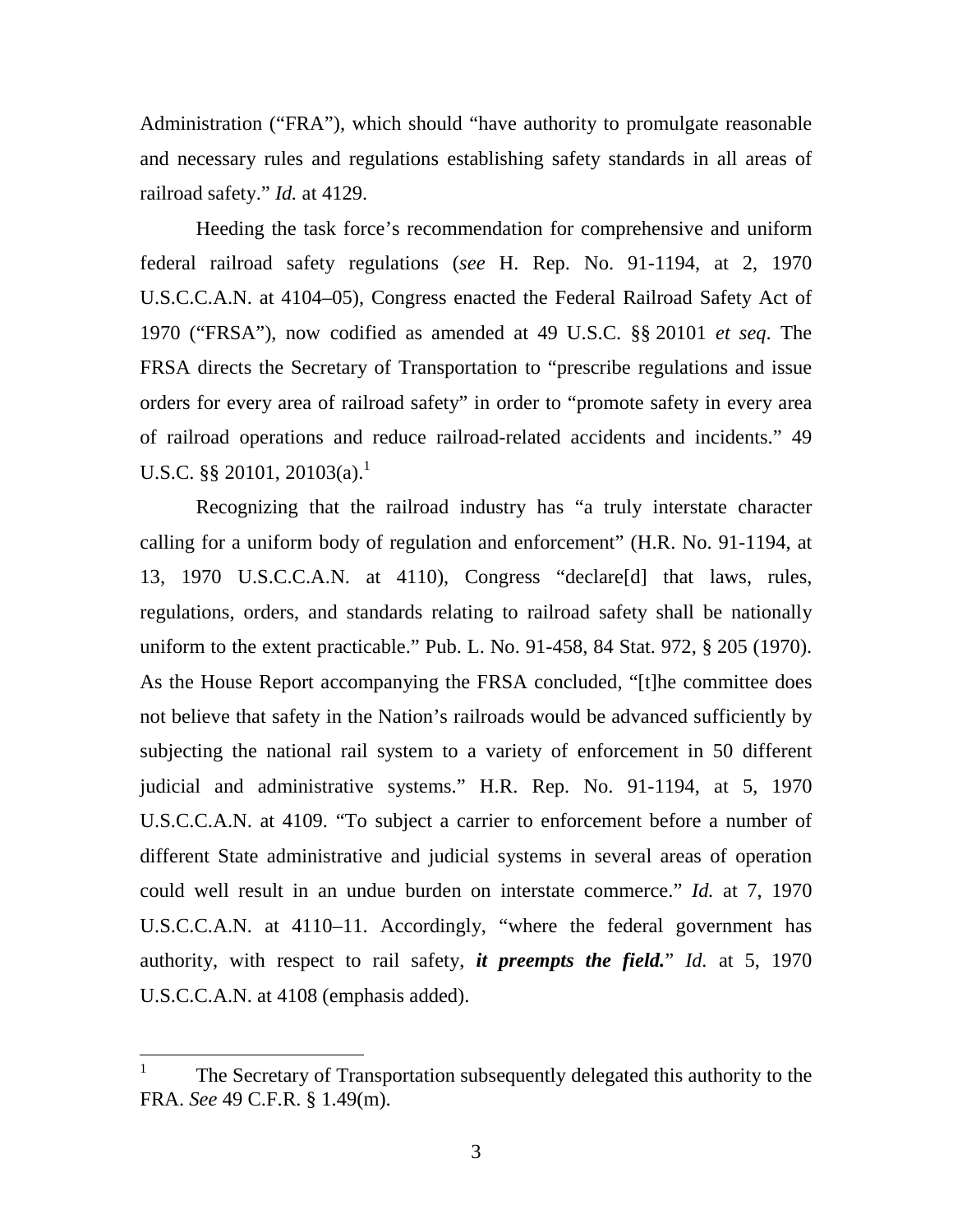Although amended since its initial passage, the FRSA continues to provide that "[l]aws, regulations, and orders related to railroad safety … *shall be nationally uniform to the extent practicable.*" 49 U.S.C. § 20106(a)(1) (emphasis added). In order to achieve Congress's goal of national uniformity in railroad safety regulation, the statute allows a state to "adopt or continue in force a law, regulation, or order related to railroad safety," *but only* "*until the Secretary of Transportation* … *prescribes a regulation or issues an order covering the subject matter of the State requirement.*" *Id.* § 20106(a)(2) (emphasis added).<sup>2</sup>

### **3. FRA Ballast Regulation**

Pursuant to the FRSA, the FRA has issued a comprehensive set of regulations governing the tracks on which locomotives operate.<sup>3</sup> Ballast, the material used to support the tracks and the subject of this case, is one of the matters specifically regulated by the FRA. The FRA regulation governing ballast provides:

<sup>2</sup> The statute also contains a narrowly circumscribed exception, not relevant here, that allows states to adopt laws "necessary to eliminate or reduce an essentially local safety or security hazard." 49 U.S.C. § 20106(a)(2)(A).

<sup>3</sup> Soon after passage of the FRSA, the FRA promulgated initial Track Safety Standards, which "prescribe[d] initial minimum safety requirements for railroad track." 36 Fed. Reg. 20,336, 20,338 (Oct. 20, 1971). "[B]ased on the safety practices of the rail industry at that time, available track-related data, and public comments and testimony" (44 Fed. Reg. 52,104, 52,107 (Sept. 6, 1979)), these initial standards were intended to operate as an evolving set of safety requirements that would "be continually reviewed and revised by FRA in light of technical innovation, the results of the FRA research and development program, and [regulatory] experience." 36 Fed. Reg. at 20,336. In fact, the FRA has revised and expanded the Track Safety Standards several times since their initial promulgation. *See, e.g.*, 71 Fed. Reg. 59,677 (Oct. 11, 2006); 66 Fed. Reg. 1894 (Jan. 10, 2001); 63 Fed. Reg. 33,992 (June 22, 1998); 47 Fed. Reg. 39,398 (Sept. 7, 1982). Divided into several interconnected subparts, the standards regulate, *inter alia*, train speed, track alignment, track elevation, cross-ties, drainage, and vegetation control. *See* 49 C.F.R. §§ 213.1–.369.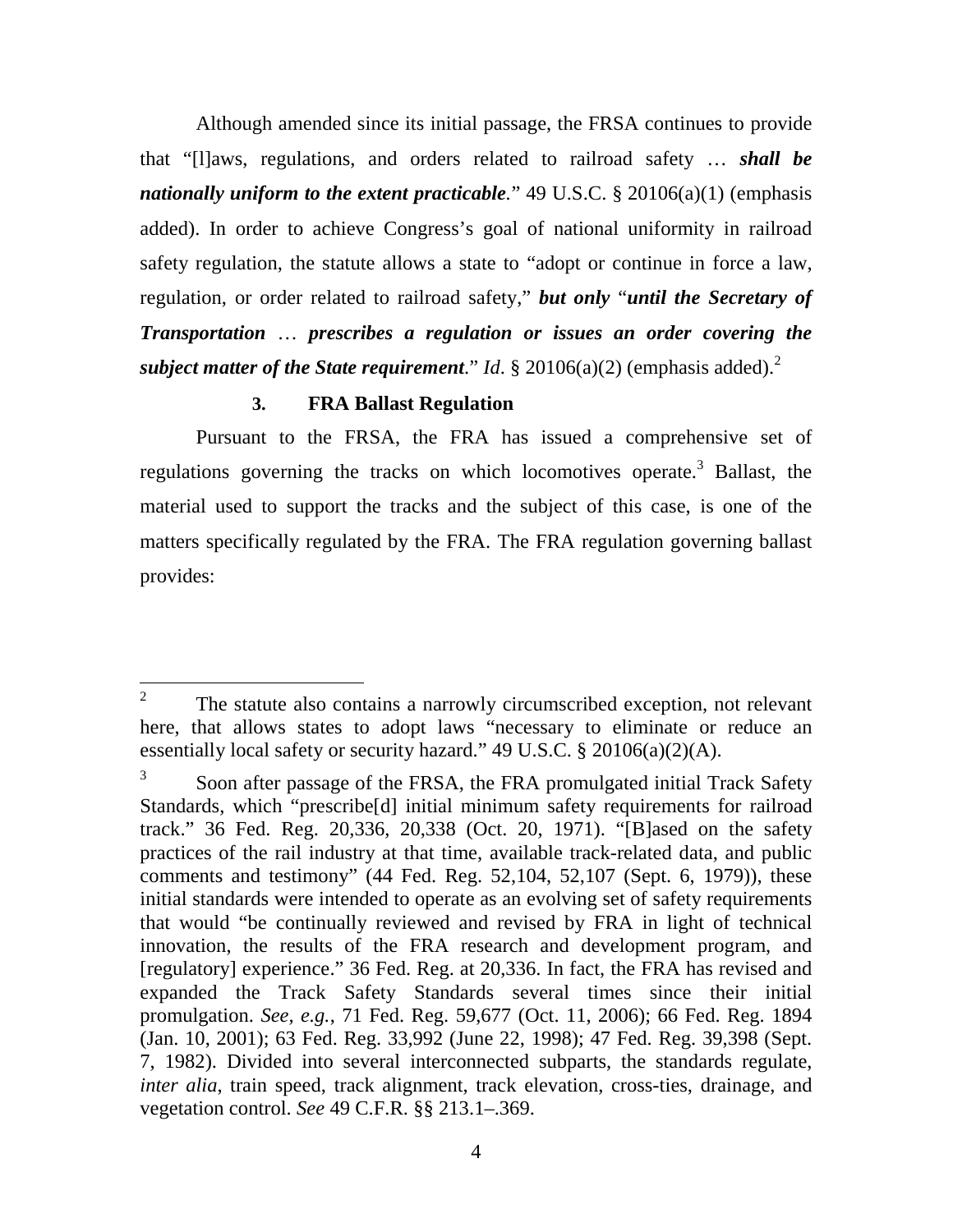§ 213.103 Ballast; general.

Unless it is otherwise structurally supported, all track shall be supported by material which will—

(a) Transmit and distribute the load of the track and railroad rolling equipment to the subgrade;

(b) Restrain the track laterally, longitudinally, and vertically under dynamic loads imposed by railroad rolling equipment and thermal stress exerted by the rails;

(c) Provide adequate drainage for the track; and

(d) Maintain proper track crosslevel, surface and alinement.

49 C.F.R. § 213.103. Section 213.103 establishes a number of performance requirements, but deliberately leaves to the railroad's discretion the size and type of material to be used in a given location in order to meet those requirements.<sup>4</sup>

Significantly, the ballast regulation was expressly reaffirmed by the FRA after a congressionally mandated safety review. Congress—through the Rail Safety Enforcement and Review Act of 1992, Pub. L. No. 102-365, 106 Stat. 972 (1992), as amended by the Federal Railroad Safety Authorization Act of 1994, Pub. L. No. 103-440, 108 Stat. 4615 (1994)—ordered the FRA to review all of its "regulations related to track safety standards." 49 U.S.C. § 20142(a). Congress mandated that the review consider, among other things, "employee safety" (*id*. § 20142(a)(3)) and that, upon conclusion of the review, the FRA "revise track safety standards, considering safety information presented during the review" (*id*. § 20142(b)). Pursuant to this congressional directive, the FRA convened a working group which—after having "systematically surveyed the existing regulations to identify those sections and subsections that needed updating" (63

<sup>&</sup>lt;sup>4</sup> How ballast performs its track-supporting function, and why railroads must have the discretion to select the type of ballast appropriate for a given location, is explained in the Brief of the American Association of Railroads as Amicus Curiae in Support of Petitioner at 6–13.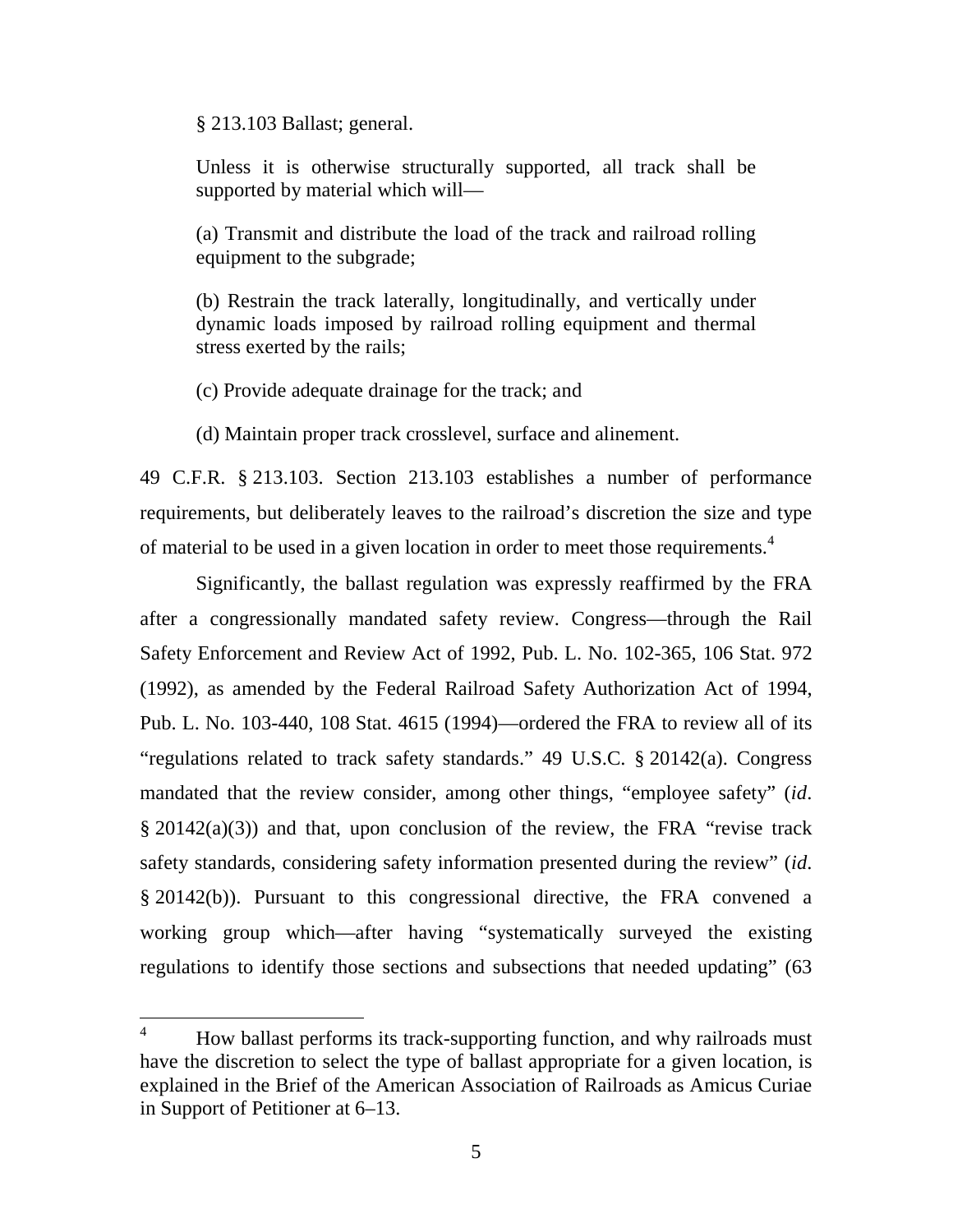Fed. Reg. 33,992, 33,993 (June 22, 1998))—unanimously recommended that the ballast regulation "remain as currently written" (*id*. at 34,006). The FRA "agree[d] with the recommendation" and affirmatively decided to let 49 C.F.R. § 213.103 stand unchanged. *Id.*

#### **B. Factual Background**

#### **1. Plaintiff's occupation**

Plaintiff began working for a predecessor of CSXT in the early 1970s. E25–26. Although he had several job titles over the subsequent four decades, Plaintiff's primary job, to the virtual exclusion of all else, was to operate locomotive engines. E49–50. Plaintiff testified that about "80 percent of [his] time every day" was spent "seated [in the cab of] an engine." E137; *see also* E50-52. Other tasks that Plaintiff performed include: (i) receiving his work order and a safety briefing in the rail-yard office at the beginning of his shift (E51, 126–27); (ii) walking to or from his engine at the beginning and end of his shift, which could be up to 500 feet if the engine is not parked next to the yard office (E52, 127); (iii) walking around and inspecting his engine, including the brakes (E39– 41, 127–30); (iv) connecting or disconnecting air-brake hoses underneath and between the engines and cars (E36–37, 132–33); (v) throwing switches that physically move the rails, thereby directing the train from one track to another (E34–35, 134–35); and (vi) mounting or dismounting engines or cars (E38–39, 128, 130–31). Notably, all of these tasks (except receiving his daily briefings in the yard office and, perhaps, walking to or from the engine) necessarily are performed while standing within or immediately adjacent to the gauge of the tracks (*i.e.*, within or immediately adjacent to the space between the two rails).

### **2. Plaintiff's medical condition**

Although Plaintiff said that he began to experience symptoms of osteoarthritis in his knees in 2003 or 2004, he did not seek medical attention until 2007. *See* E41. Osteoarthritis is a degeneration of the cartilage that coats the ends of bones in a joint (in this case the femur and tibia) and allows the bones to move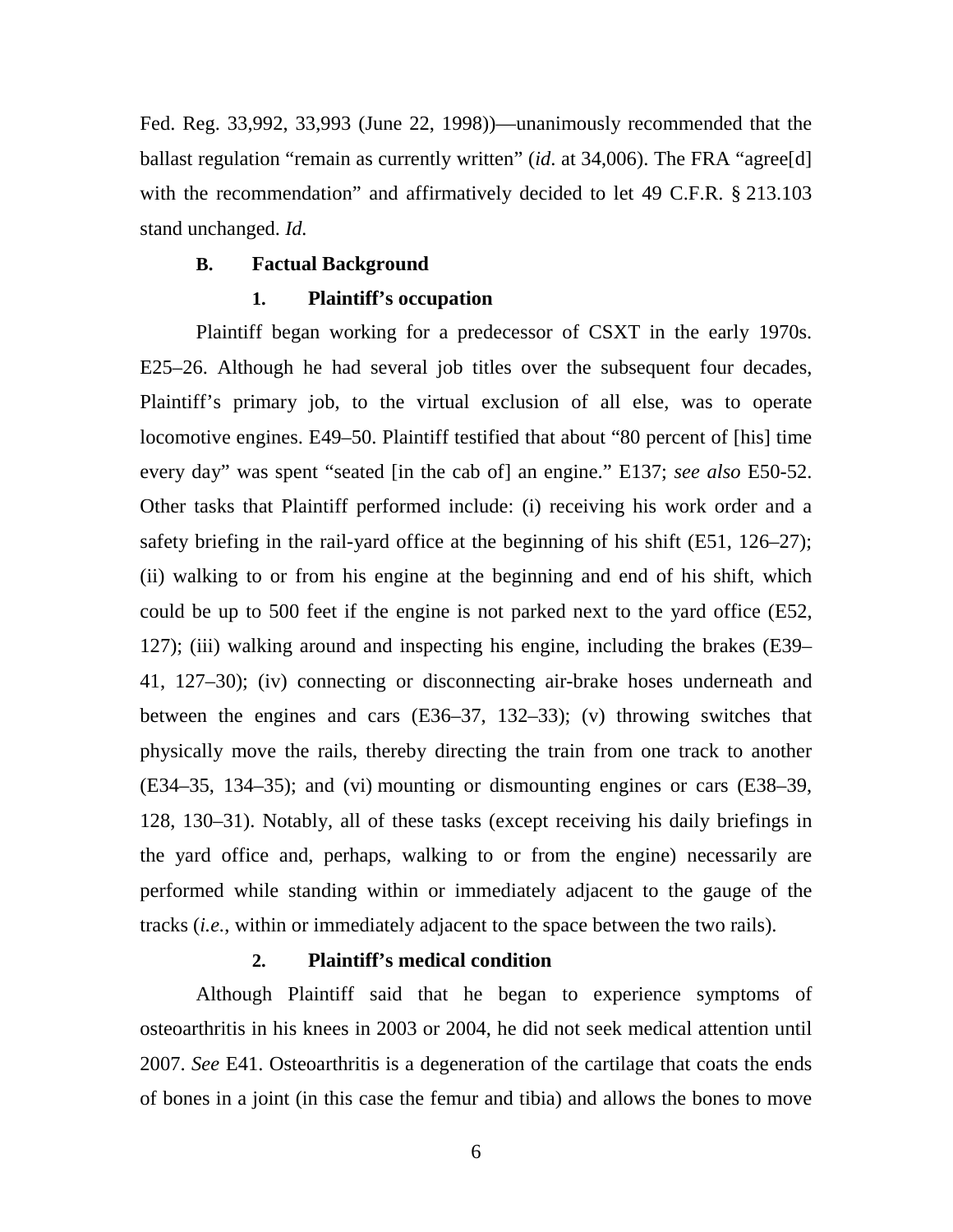smoothly against each other when the joint moves. *See* E160. The stages of osteoarthritis range from superficial cracks in the surface of the cartilage through complete degeneration of the cartilage, resulting in bone-on-bone contact.<sup>5</sup> E162.

Osteoarthritis of the knees is a common condition among men of Plaintiff's age. Plaintiff's treating physician admitted that osteoarthritis is "one of the most prevalent chronic health problems in the United States today." E172; *see also* E174. And Plaintiff's paid medical expert described it as a "universal" condition that "everybody gets … [i]f you live long enough," specifically admitting that more than 30 percent of adults between ages 45 and 64 have been diagnosed with osteoarthritis. E96; *see also* E173. Moreover, osteoarthritis of the knees is directly associated with certain other health conditions, particularly being overweight. *See* E175–77; E97. Medical records revealed that, in 2002, Plaintiff—who is about 5 foot-10 (E178)—weighed in at 235 and 244 pounds and was diagnosed as obese. E207. Plaintiff denied having been "obese," but admitted that doctors have told him that he has a weight problem since at least 1982. E53–55. Plaintiff's treating physician testified that he had advised Plaintiff to lose weight numerous times and that Plaintiff's weight, along with his age, was a factor in causing his osteoarthritis. E177.

Although Plaintiff has had two arthroscopic surgeries, one on each knee (E43, 54), and expects to receive injections in his knees approximately every six months for the rest of his life (E44), at the time of trial he was not taking any pain medication other than Tylenol Arthritis, had no work restrictions, and had not missed a day of work in over two years (E54). Nevertheless, Plaintiff's treating physician, who performed his arthroscopic surgeries, stated that Plaintiff's

<sup>5</sup> Plaintiff also claimed damage to the menisci in his knees. The menisci are horseshoe-shaped cartilage pads that sit between the femur and tibia (one on both the inside and outside of the knee). A healthy meniscus absorbs a significant amount of the force from any impact to the knee and protects the cartilage on the femur and tibia. In Plaintiff's case, the posterior segment of his menisci were torn. *See* E161, 165.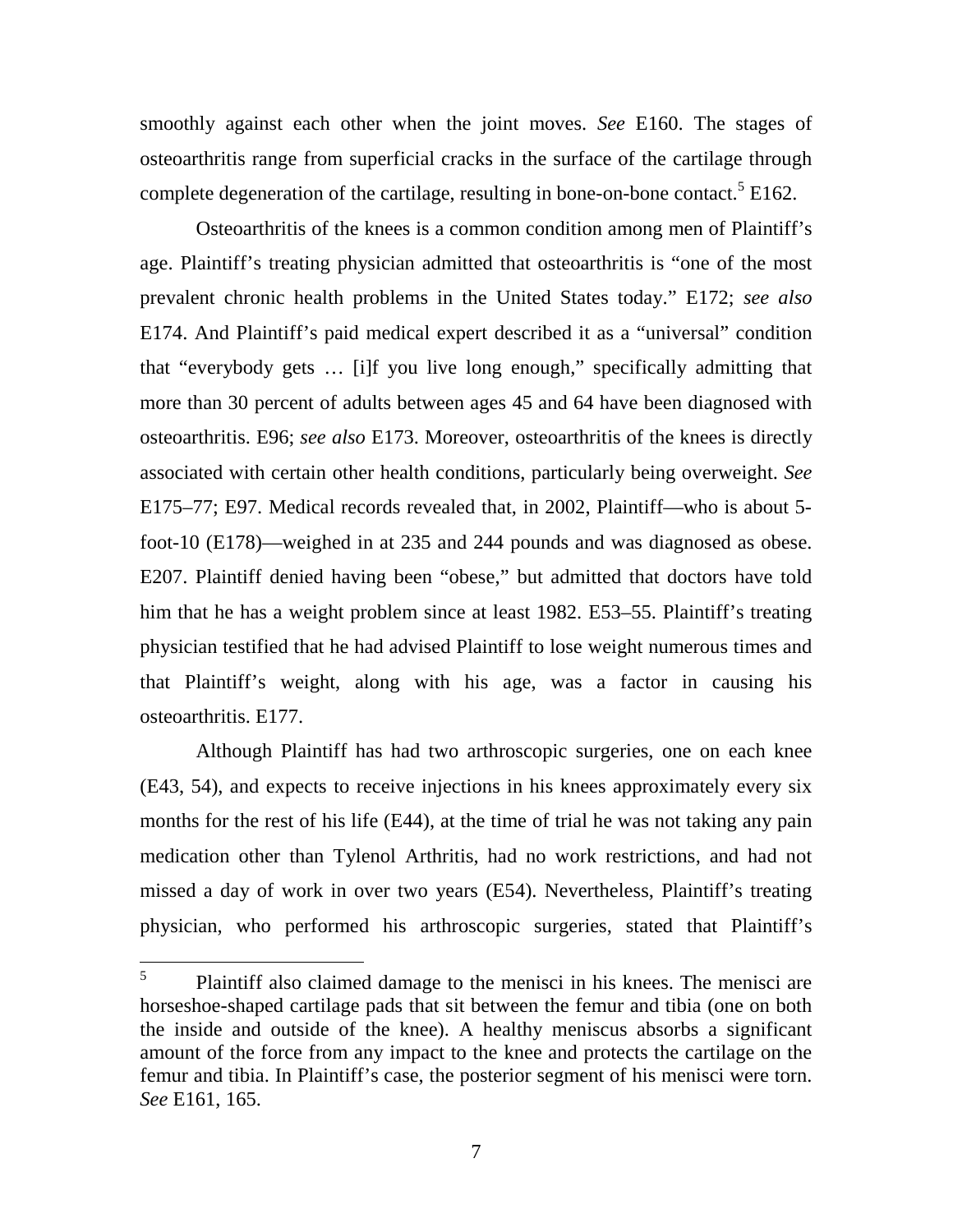condition would continue to deteriorate with age. E170–71. He said that he would be "surprised" if Plaintiff were able to work for five more years (*id.*), but did not predict that Plaintiff would need any further medical procedures other than the injections described above.

#### **3. Plaintiff's theory of liability**

Depending on the location, CSXT employs various materials to support its tracks (and the trains on those tracks), facilitate drainage, and provide a walking surface for workers. *See* E58–59. Crushed rock, or "ballast," is the most common support material. *See* E58. Ballast comes in two varieties. The first—which is called "large," "mainline," or "track" ballast—consists of rocks that range from 0.75 to 2.5 inches in diameter. *See* E59, 61–62. The second—which is called "small," "yard," "walkway," or "walking" ballast—consists of rocks that range from 0.375 to 1 inch in diameter. *See id.* Whereas large ballast is generally used wherever it is necessary to ensure stability of the track, small ballast is generally used to provide a walking surface in areas that are separate from the track-support structure. E59; E61.

Plaintiff alleged that CSXT negligently used large rather than small ballast in the areas where he worked while performing the job tasks described above. His experts opined that working on this large ballast placed stress on Plaintiff's knees and that repetition of these activities over the years caused Plaintiff's cartilage to degenerate. The experts called this the "cumulative trauma" or "microtrauma" theory of causation. *See* E163. Although there were disputes at trial with respect to (1) the amount and location of large ballast in CSXT's rail yards, (2) whether working on large ballast could cause Plaintiff's medical condition, and (3) whether CSXT knew or had reason to know that working on large ballast could cause such a condition, those disputes are not relevant to this appeal.

### **4. Plaintiff's claim for future lost wages**

Plaintiff, who was 59 years old and still working at the time of trial, claimed future lost wages. E146. The claim for future lost wages rested on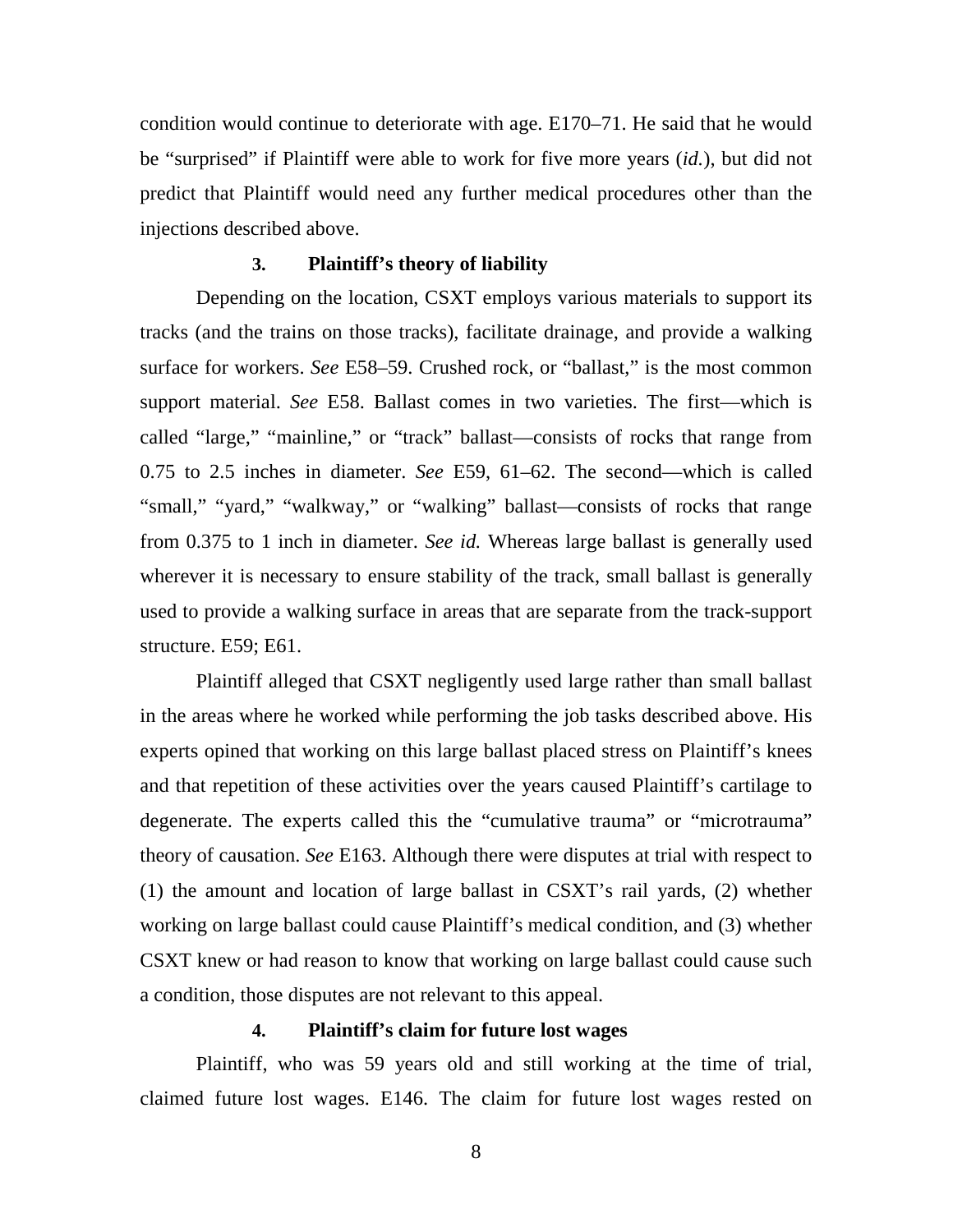Plaintiff's assertion that, but for his alleged injury, he would have worked to the age of 67 or 68. E46; E104–07. In fact, statistics show that the vast majority of railroad workers retire soon after turning age 60, and that almost none work to the age of 67 or 68. E107–10. But the jury was not allowed to learn this because the circuit court prohibited CSXT from cross-examining Plaintiff's expert on the relevant statistics. *Id*. Consistent with what the statistics predicted, Plaintiff retired on June 24, 2011, after the trial was over, at the age of 60 years and 5 months "based on age and service." Railroad Retirement Board Response to Mandatory Railroad Medicare Secondary Payer Reporting Request (Aug. 10, 2012); *see also* Railroad Retirement Board, Certification of Records (Aug. 14, 2012).<sup>6</sup>

#### **SUMMARY OF ARGUMENT**

This appeal raises two issues of critical importance under FELA and a significant evidentiary issue, not limited to FELA cases, that has arisen repeatedly in the Circuit Court for Baltimore City.

First, the Court of Special Appeals held that the federal regulation governing ballast used to support track does not apply in rail yards and, consequently, that the Federal Railroad Safety Act does not preclude FELA claims that are based on the size of track-supporting ballast in rail yards. That conclusion is contrary to numerous decisions from other jurisdictions. Moreover, the distinction drawn by the Court of Special Appeals between track located in rail yards and other track is directly contrary to the relevant federal regulations. In fact, as the Sixth Circuit has squarely held, the ballast regulation applies to all track, including track within rail yards. *Nickels v. Grand Trunk W. R.R.*, 560 F.3d 426 (6th Cir. 2009), *cert. denied*, 130 S. Ct. 1136 (2010). In order to give the regulation the correct interpretation, and the same scope of application in

<sup>6</sup> CSXT has filed a motion for judicial notice of this fact, which is "not subject to reasonable dispute in that it is … capable of accurate and ready determination by resort to sources whose accuracy cannot reasonably be questioned." Md. Rule 5-201(b).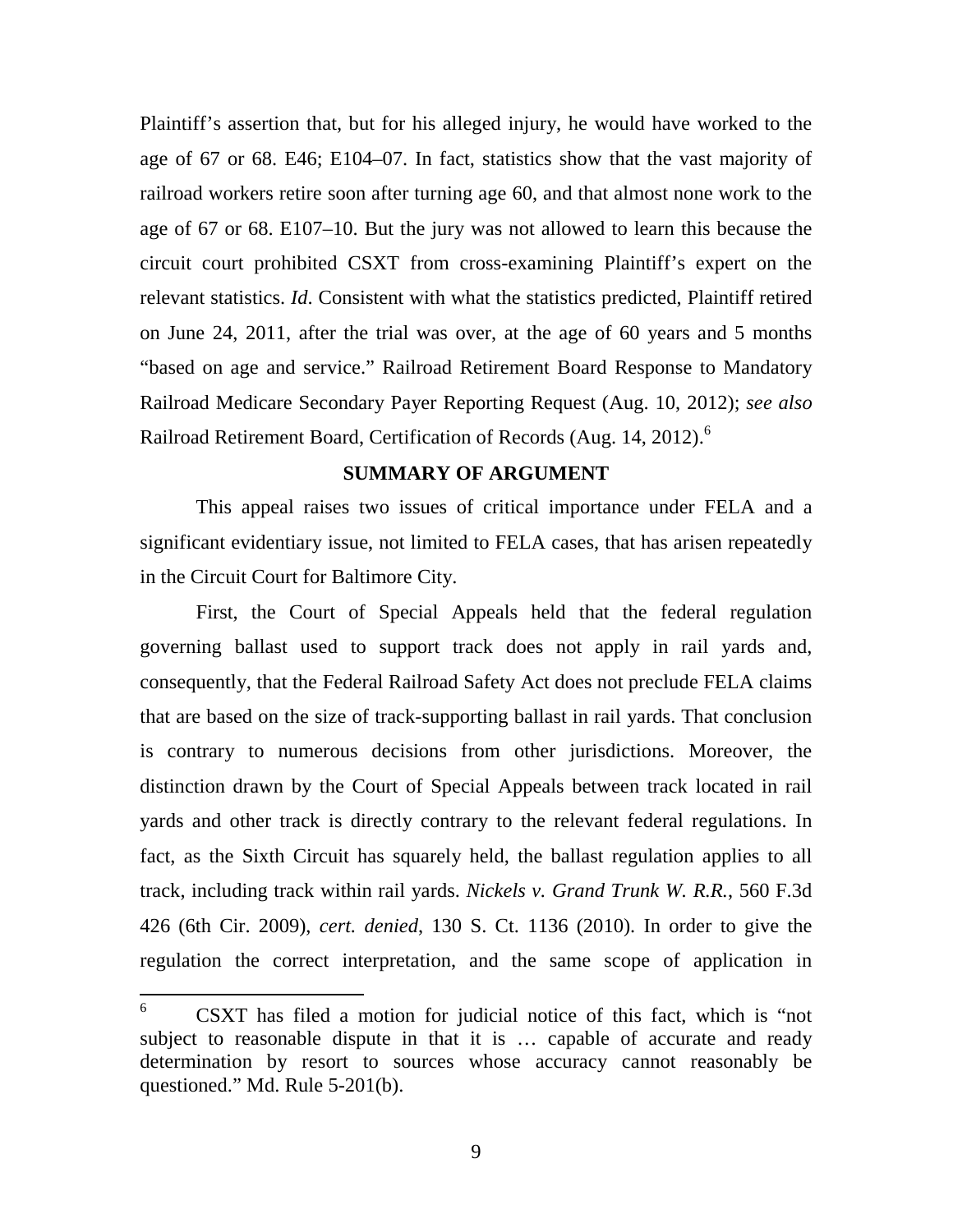Maryland as elsewhere in the nation, the Court should hold that it applies to *all* ballast used to support track, regardless of where the track is located. Given its proper scope, the FRSA ballast regulation precludes Plaintiff's FELA claim because Plaintiff worked only on ballast that performs a track-support function, and his claim thus necessarily challenges the ballast that CSXT used to support its tracks.

Second, the Court of Special Appeals held that, because FELA is a remedial statute to be liberally construed, all debatable issues and close calls regarding alleged errors by the trial court must be resolved in favor of the plaintiff. The Court of Special Appeals' holding that "FELA cases have a different standard of review than common law negligence cases" is directly contrary to *Norfolk Southern Railway v. Sorrell*, 549 U.S. 158 (2007), in which the Supreme Court held that FELA abrogates common-law principles only to the extent it does so explicitly. There is no statutory text that supports the Court of Special Appeals' avowedly "employee-friendly" standard of review. This Court should reject that standard, which unfairly and impermissibly tilts the balance in favor of FELA plaintiffs, thereby depriving FELA defendants of a level playing field. The application of an improper standard of review calls into question all aspects of the Court of Special Appeals' opinion in this case—and its other recent FELA cases, in which it also has applied the same erroneous standard. In particular, under the correct standard of review, two erroneous jury instructions given by the circuit court require that CSXT, if not granted judgment on preclusion grounds, at least be granted a new trial.

Third, the Court of Special Appeals erroneously affirmed the circuit court's refusal to allow CSXT to cross-examine Plaintiff's damages expert on occupational work-expectancy data, which showed that Plaintiff's assertion that he intended to work until a particular age was not credible and that his claim for future lost wages was almost certainly exaggerated. To estimate a plaintiff's future lost wages, an expert must make an assumption about when the plaintiff would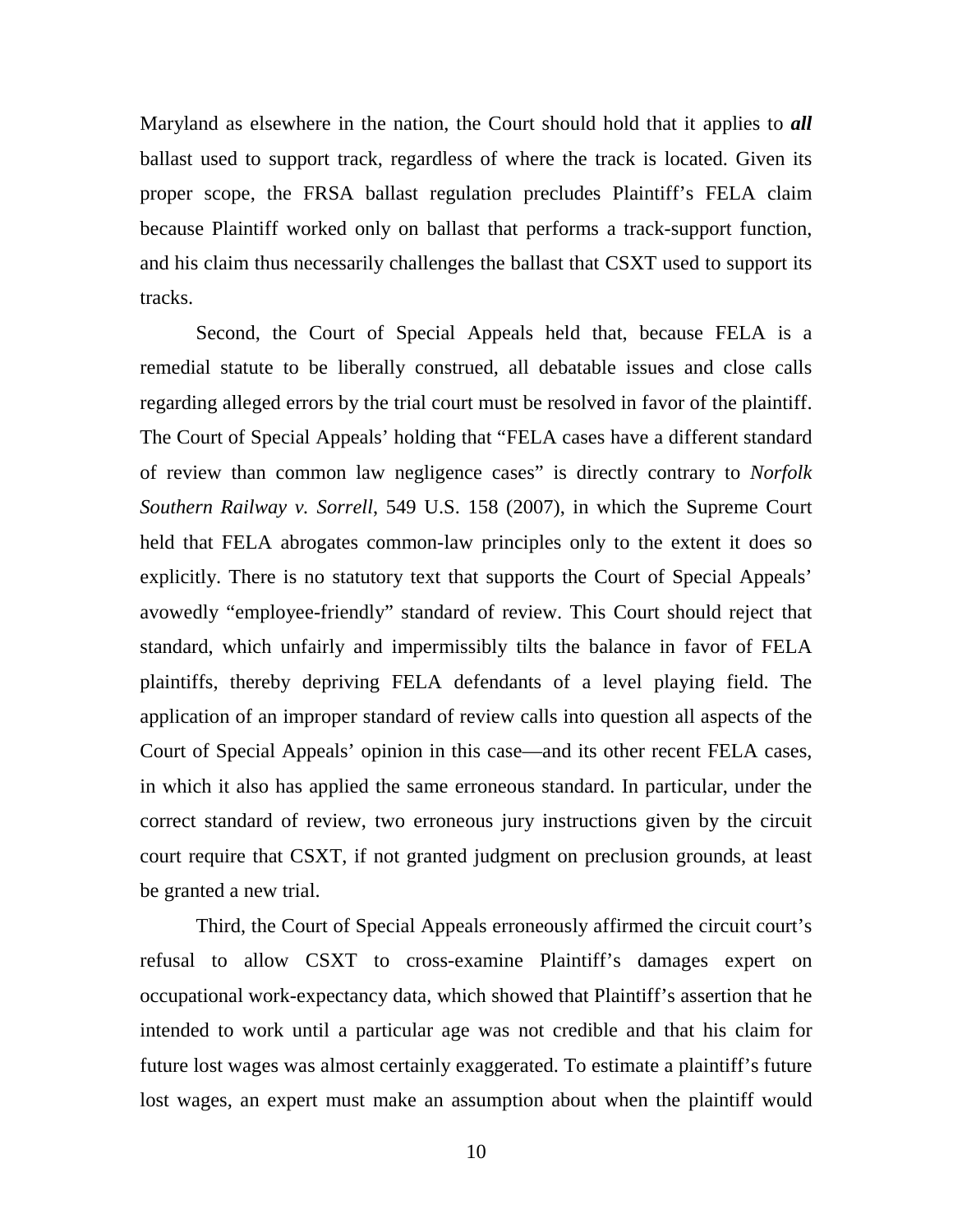have retired had he not been injured. The later a plaintiff would have retired, the greater the plaintiff's damages. Here, Plaintiff's economist based his damages estimate on the assumption that Plaintiff would not have retired until age 67 or 68—because that is when Plaintiff said that he would have retired. But statistics reveal that a substantial majority of railroad workers retire at age 60, and that almost none work to the age of 67. The circuit court refused to allow CSXT to cross-examine Plaintiff's economist using those statistics, even though the economist admitted familiarity with them; and the Court of Special Appeals sustained that ruling, thereby preventing CSXT from rebutting a fundamental assumption underlying Plaintiff's damages claim. This Court should reaffirm its longstanding recognition that the opportunity to cross-examine an opponent's expert is a fundamental right, and hold that this right specifically entitles a defendant to cross-examine the plaintiff's expert on retirement statistics for the relevant industry whenever there is a claim for future lost wages.

#### **ARGUMENT**

### **I. Plaintiff's Claims Are Precluded By The FRSA Because They Challenge The Ballast CSXT Used To Support Its Tracks.**

Congress has expressly provided that the standards relating to railroad safety "shall be nationally uniform to the extent practicable." 49 U.S.C. § 20106(a)(1). Responsibility for developing uniform safety standards has been vested in the FRA, the expert agency most familiar with railroad operations. *See* 49 C.F.R. § 1.49(m). In the agency's expert judgment, "piecemeal regulation" of matters falling within its purview "would be disruptive and contrary to the public interest." 43 Fed. Reg. 10,583, 10,586 (Mar. 14, 1978). Common-law litigation is the paradigmatic form of piecemeal regulation. It makes no difference whether such litigation arises under state or federal law; each is equally disruptive of national uniformity in railroad safety standards. Accordingly, it is well established that the FRSA preempts any state-law requirement, including a requirement imposed through a common-law tort action, whenever there is an FRA regulation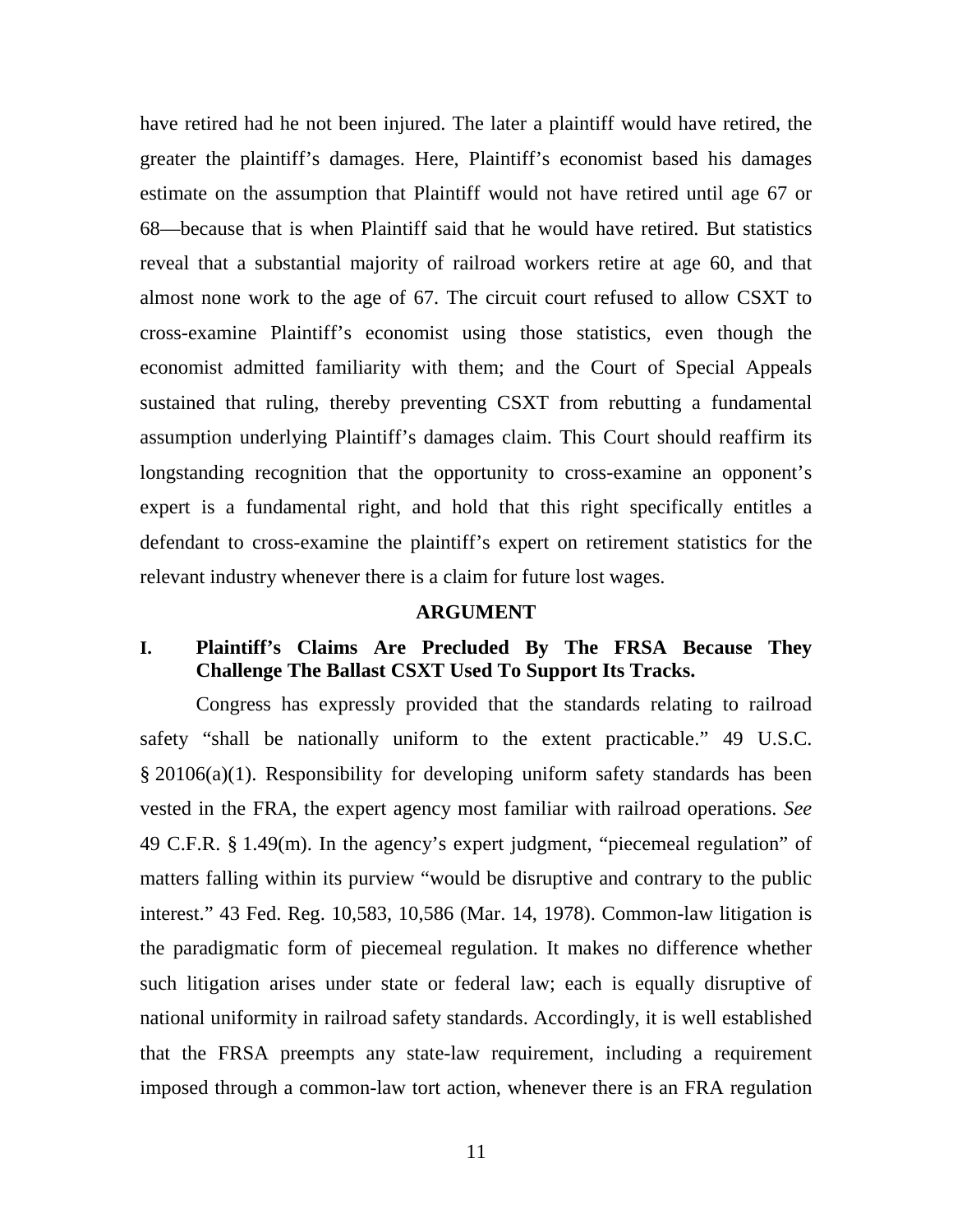"covering the subject matter" of that state-law requirement. 49 U.S.C. § 20106(a)(2); *CSX Transp., Inc. v. Easterwood*, 507 U.S. 658, 664 (1993). It also is well established that the FRSA precludes a negligence claim brought under FELA whenever the "subject matter" of the FELA claim is covered by an FRA regulation. *See Nickels v. Grand Trunk W. R.R.*, 560 F.3d 426 (6th Cir. 2009), *cert. denied*, 120 S. Ct. 1136 (2010); *Waymire v. Norfolk & W. Ry.*, 218 F.3d 773 (7th Cir. 2000); *Lane v. R.A. Sims, Jr., Inc.*, 241 F.3d 439 (5th Cir. 2001). That background legal principle is not contested here.

Neither is it contested that, as part of its "integrated" track-safety requirements (43 Fed. Reg. at 10,585), the FRA has promulgated a regulation specifically governing the use of ballast to support track. But, contrary to the Court of Special Appeals' unprecedented holding, that regulation applies to *all* track, whether located on the main line, in a rail yard, or anywhere else in the national railroad system, and thus covers *all* ballast that performs a track-support function. Because Plaintiff worked on ballast that supported the track in CSXT's rail yards—and his FELA claim thus necessarily challenges the ballast that CSXT uses to support the track in its rail yards—his claim is precluded by the federal ballast regulation.

So that the Court may better understand both the regulatory and operational context in which this case arises and how the decision below obstructs Congress's goal of achieving railroad safety through nationally uniform railroad-safety regulation, our discussion begins by explaining the relevant background principles and how their application furthers Congress's statutorily codified goal.

## **A. FRSA Regulations Preclude FELA Claims Covering The Same Subject Matter.**

The FRSA expressly preempts any state law "covering the [same] subject matter" as any federal railroad safety regulation. 49 U.S.C. § 20106(a)(2). This preemption clause is not limited to legislative or regulatory action: It has long been established that a state common-law negligence lawsuit is "covered"—and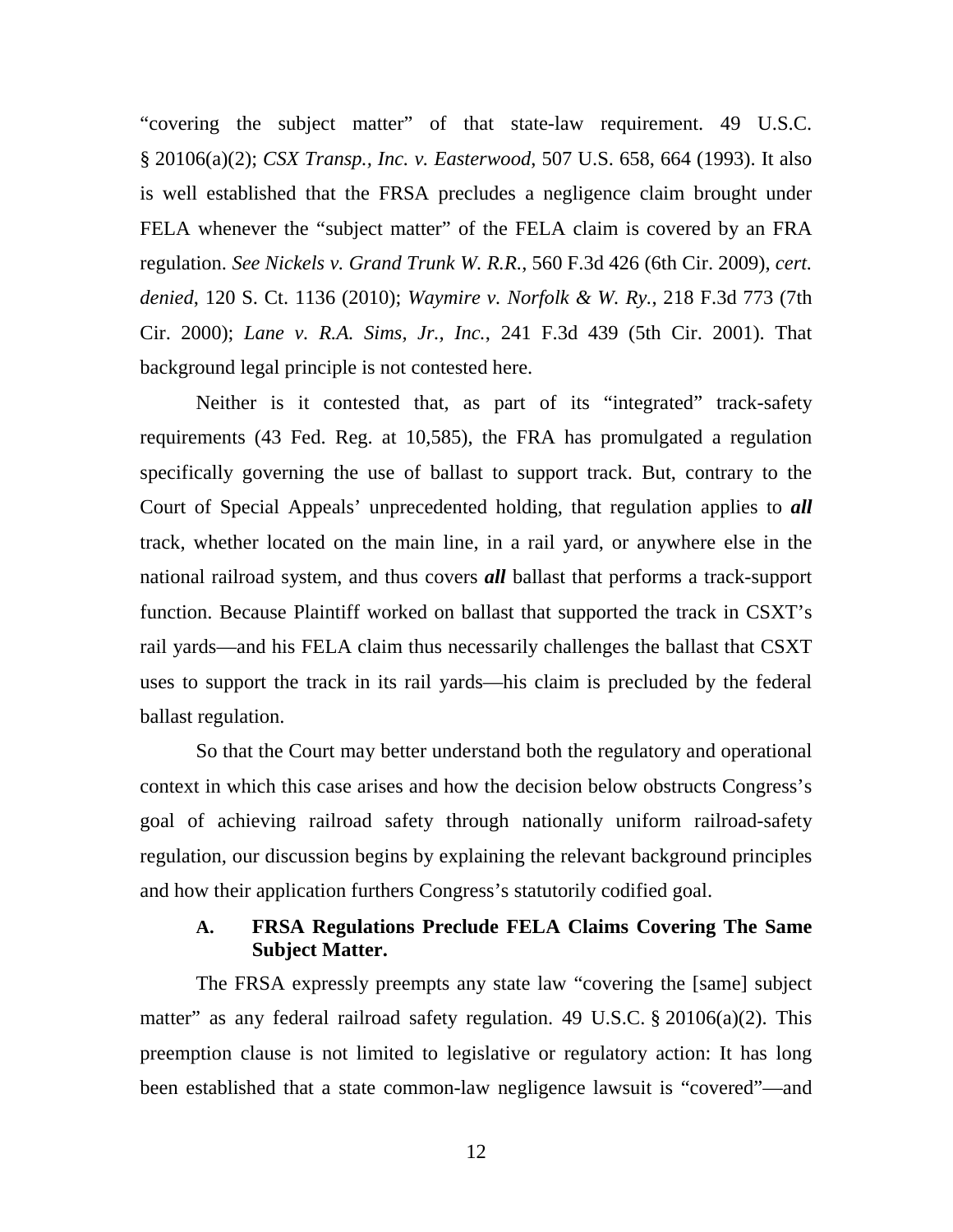thus preempted—if a federal regulation "substantially subsume[s]" the subject matter of the claim. *Easterwood*, 507 U.S. at 664.

Although the FRSA's preemption clause by its terms applies only to statelaw claims, every federal court of appeals to have considered the issue has held that the FRSA also precludes claims brought under federal law. *See Nickels*, 560 F.3d 426; *Waymire*, 218 F.3d 773; *Lane*, 241 F.3d 439. In *Nickels*, the Sixth Circuit held that negligence claims under FELA are *precluded* by the FRSA to the same extent that negligence claims under state law are *preempted* by the FRSA. Like the Fifth and Seventh Circuits before it, the Sixth Circuit recognized that "the uniformity demanded by the FRSA 'can be achieved only if [federal rail safety regulations] are applied similarly to a FELA plaintiff's negligence claim and a non-railroad-employee plaintiff's state law negligence claim.'" *Nickels*, 560 F.3d at 430 (quoting *Lane*, 241 F.3d at 443); *see also Waymire*, 218 F.3d at 777 ("To treat cases brought under federal law differently from cases brought under state law would defeat FRSA's goal of uniformity."); *Lane*, 241 F.3d at 443 (explaining that "[d]issimilar treatment" of federal and state common-law claims "would have the untenable result of making the railroad safety regulations established under the FRSA virtually meaningless" because "'[t]he railroad could at one time be in compliance with federal railroad safety standards with respect to certain classes of plaintiffs yet be found negligent under the FELA with respect to other classes of plaintiffs for the very same conduct").<sup>7</sup>

<sup>7</sup> *See also, e.g.*, *Crabbe v. Consol. Rail Corp.*, 2007 WL 3227584, at \*5 (E.D. Mich. Nov. 1, 2007) ("allowing Plaintiff to proceed with a FELA claim alleging that Defendant was negligent in its choice of ballast would undermine the FRSA's goal of national uniformity"); *Ferra v. Canadian Nat'l/Ill. Cent. R.R.*, 2007 U.S. Dist. LEXIS 88457, at \*15 (E.D. Mich. May 4, 2007) (noting "danger that Congress's strived-for uniformity would be undermined by 'allowing juries in FELA cases to find negligence based on' choice of ballast even though it complied with the requirements set forth in the FRSA regulations"); *Dickerson v. Staten Trucking, Inc.*, 428 F. Supp. 2d 909, 913–14 (E.D. Ark. 2006) (noting that "courts have precluded FELA claims when the railroad's underlying conduct was in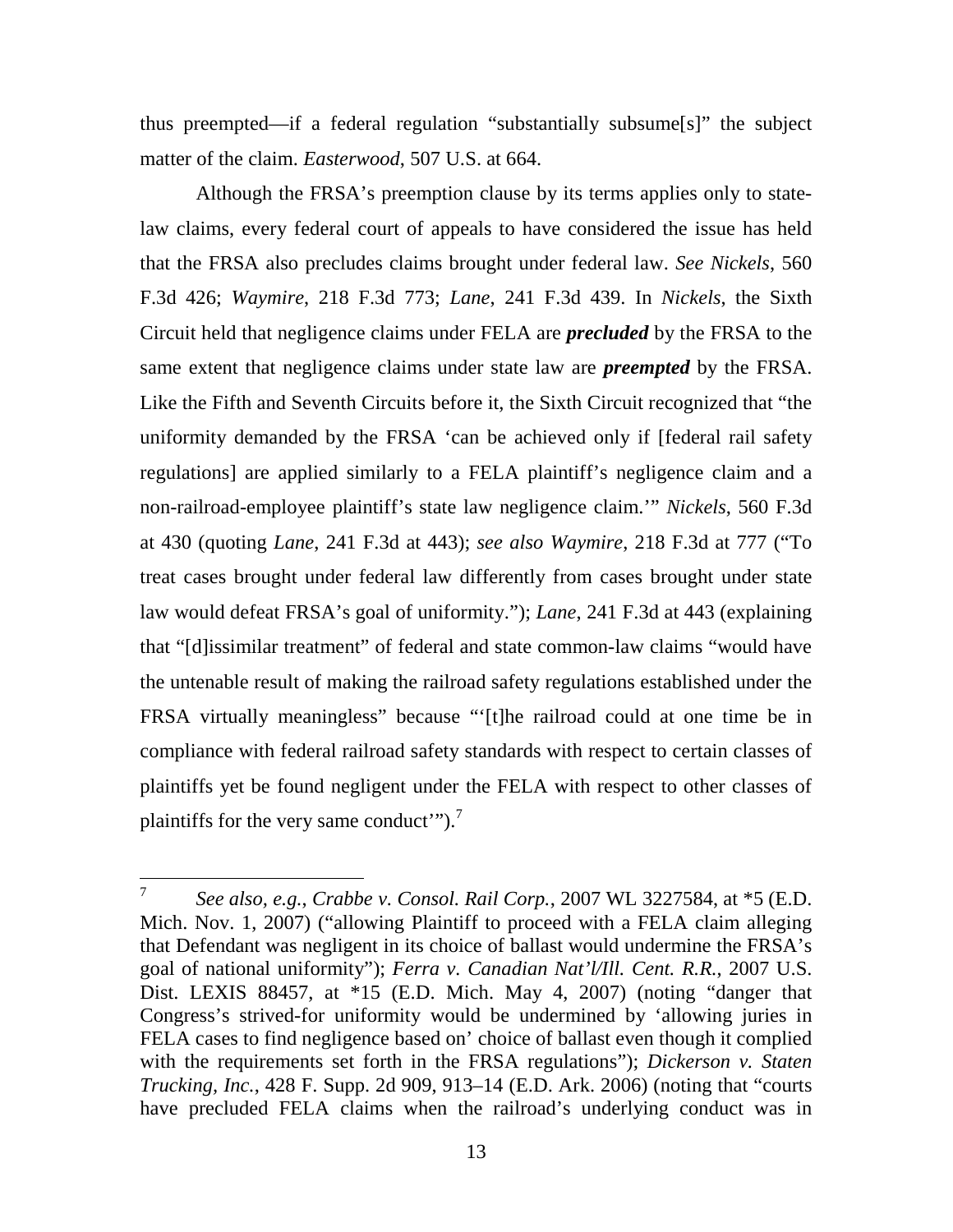The myriad decisions holding that the FRSA precludes FELA claims to the same extent as it preempts state-law claims recognize that permitting FELA actions to proceed notwithstanding FRSA regulations that cover the same subject matter would undermine the statutory goal that railroad safety regulation "be nationally uniform to the extent practicable." 49 U.S.C. § 20106(a)(1). FELA actions, like all common-law actions, are subject to case-by-case adjudication. Thus, liability might be imposed in one case but not another even though the railroad's conduct in the two cases was identical. Faced with inconsistent verdicts returned by different juries, railroads would not know what conduct is required of them. Verdicts that are not merely inconsistent but outright contradictory pose an even greater threat. For example, one jury, hearing a claim brought by a worker suffering osteoarthritis, might hold a railroad liable for using mainline ballast in a particular yard, while another jury, hearing a claim brought by a worker injured in a derailment, might hold that same railroad liable for not using mainline ballast in the very same yard.<sup>8</sup> The railroad would be in an impossible quandary, and—

compliance with specific FRSA regulations" and holding FELA claim challenging crashworthiness of locomotive precluded by FRSA); *Major v. CSX Transp.*, 278 F. Supp. 2d 597, 608–10 (D. Md. 2003) ("the district courts are agreed that a FELA claim may be preempted by the FRSA"); *In re Amtrak "Sunset Limited" Train Crash*, 188 F. Supp. 2d 1341, 1349 (S.D. Ala. 1999) ("Like common law negligence claims, FELA negligence claims may not be used to impose duties beyond those imposed by Congress or the FRA—that is, FELA claims may, indeed, be subject to pre-emption."); *Rice v. Cincinnati, New Orleans & Pac. Ry.*, 955 F. Supp. 739, 740 (E.D. Ky. 1997) ("To the extent that they are inconsistent, the FRSA will supersede the FELA based on the policy embodied in the FRSA to ensure uniformity in law pertaining to railway safety."); *Thirkill v. J.B. Hunt Transp., Inc.*, 950 F. Supp. 1105, 1107 (N.D. Ala. 1996) (concluding that FELA claim was precluded by FRSA regulations covering train speed); *Herndon v. Nat'l R.R. Passenger Corp.*, 814 A.2d 934, 936–37 (D.C. 2003) (finding differentiation between state and FELA common-law claims in context of FRSA to be "a distinction without a policy difference").

8 This is no mere hypothetical risk. The plaintiff in this case alleges that CSXT used ballast that was too *large*; the plaintiff in *Thanasiu v. CSX Transportation, Inc.*, No. CI 0200506962 (Ohio C.P.), by contrast, alleged that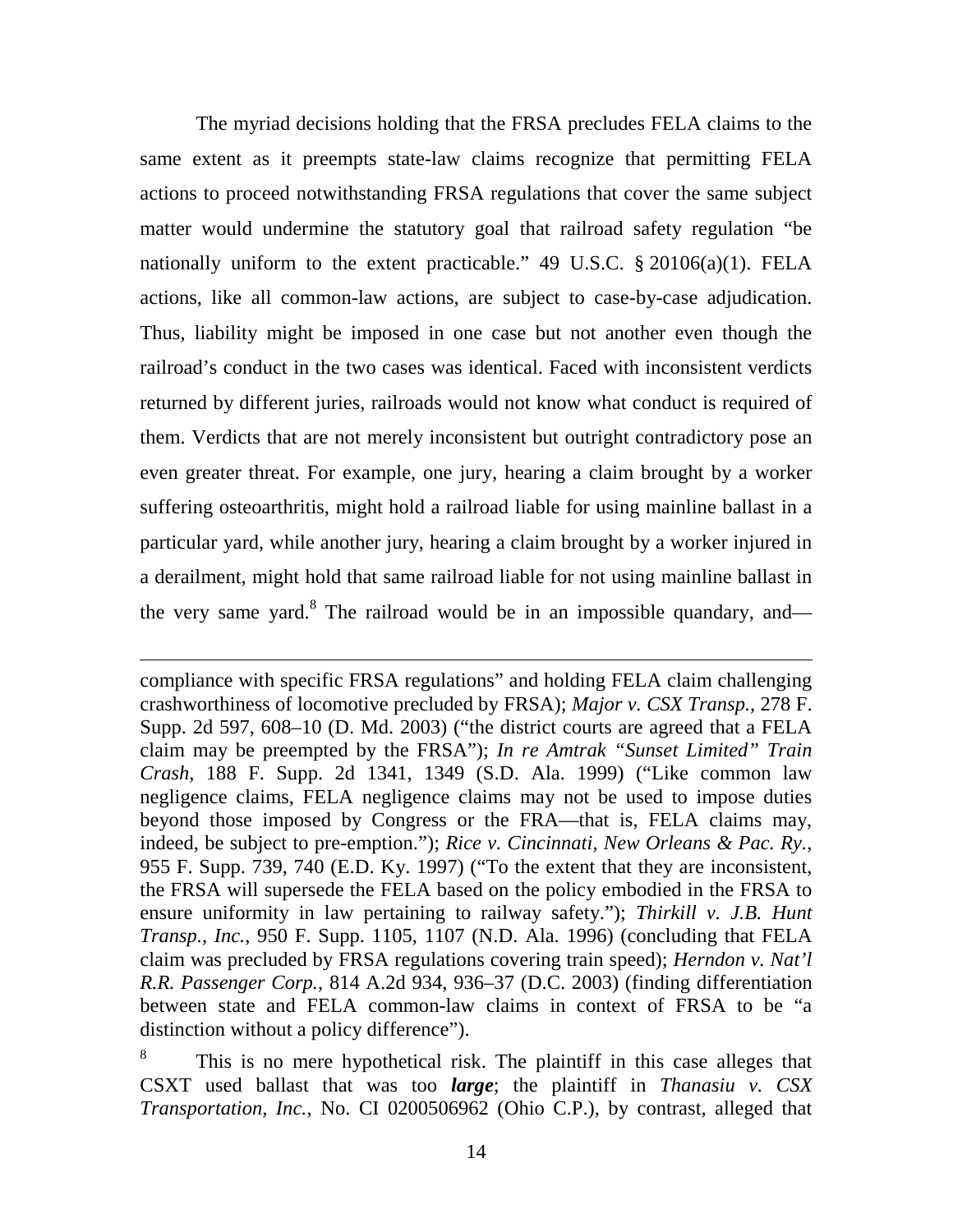because the selection of track-supporting ballast would be governed by the *ad hoc* requirements imposed by successive juries rather than the performance requirements set forth in 49 C.F.R. § 213.103—Congress's goal of national uniformity in railroad safety regulation would be defeated by "piecemeal regulation." 43 Fed. Reg. at 10,586; *see also Ferra*, 2007 U.S. Dist. LEXIS 88457, at \*15 (noting "danger that Congress's strived-for uniformity would be undermined" because "juries could reach different verdicts in similar employee negligence cases"). Accordingly, "[t]o the extent that they are inconsistent, the FRSA will supersede the FELA based on the policy embodied in the FRSA to ensure uniformity in law pertaining to railway safety." *Rice*, 955 F. Supp. at 740.

Moreover, allowing FELA actions to proceed notwithstanding FRSA regulations that cover the same subject would undermine Congress's intent to "promote safety in every area of railroad operations." 49 U.S.C. § 20101. That is because each FRA regulation is part of "an integrated undertaking" that comprises "numerous elements." 43 Fed. Reg. at 10,585. Given their interdependence, "[a]s a general rule, it is not possible to regulate an individual hazard without impacting on other, related working conditions, nor without impacting on the safe transportation of persons and property." *Id.* But the jury that is called upon to hear a particular FELA claim considers that claim in relative isolation without due regard for the myriad implications its decision might have on railroad operations. Moreover, even if it did look beyond the plaintiff's narrow claim, a lay jury would lack the knowledge and expertise required to comprehend the far-reaching effects that imposition of a particular common-law standard would have on railroad operations.<sup>9</sup> Precisely because such "piecemeal regulation ... would be disruptive

CSXT used ballast that was too *small*. Uncontroverted evidence introduced at trial established that derailments, and the injuries that they may cause, are a genuine risk in rail yards. *See* E121–22 (describing history of derailments in rail yard where large ballast had not been used).

<sup>9</sup> In a decision finding preemption in the medical-device context, the Supreme Court emphasized that "tort law[] applied by juries" produces distorted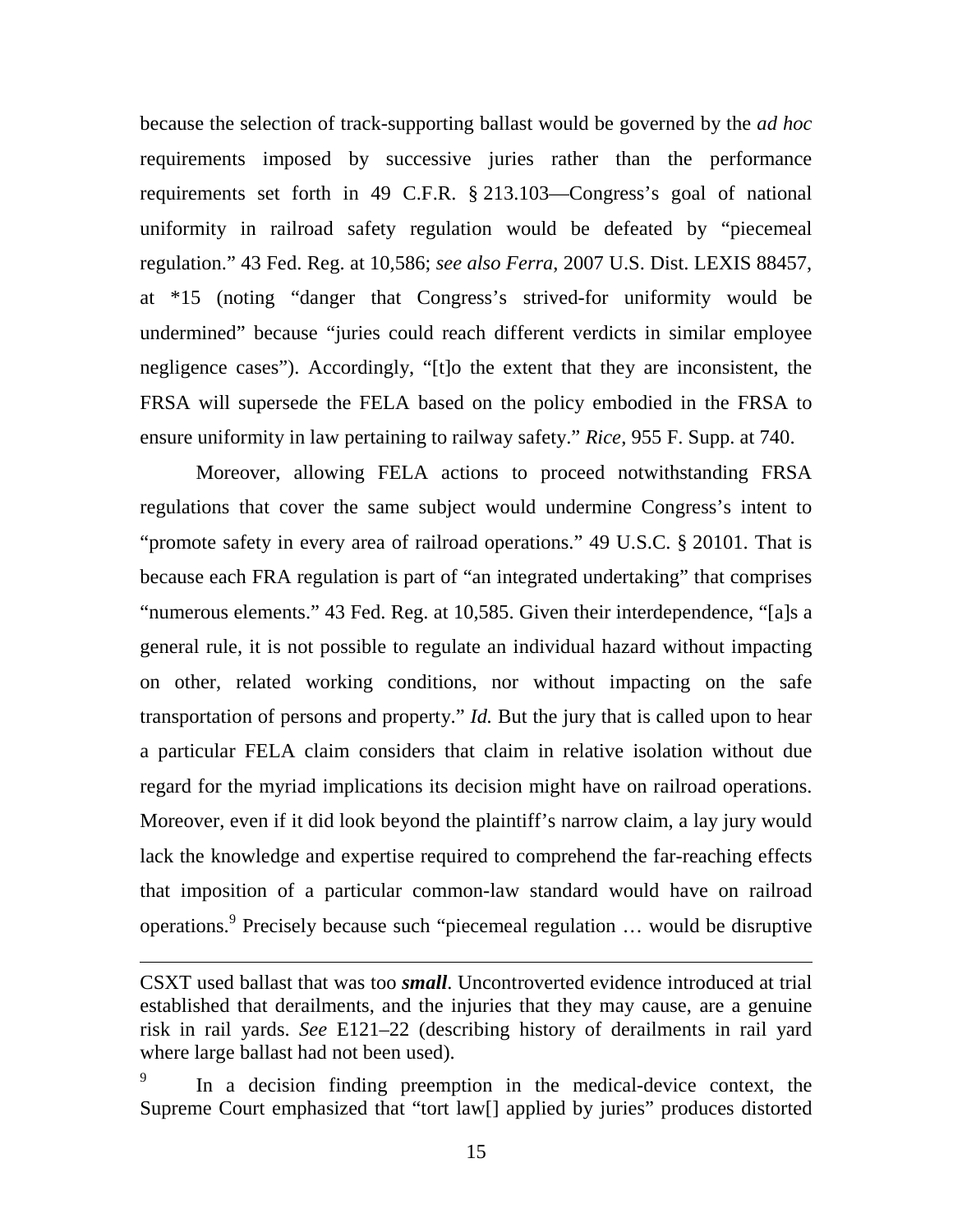and contrary to the public interest," it is—in the FRA's expert view—"essential that the safety of railroad operations be the responsibility of a single agency and that that agency undertake new initiatives in an informed and deliberate fashion, weighing the impact of particular proposals on long-standing industry practices and pre-existing regulations." *Id.* at 10,585–86.<sup>10</sup> Because FELA actions that challenge railroad operations covered by FRA regulations are antithetical to that "informed and deliberate" process, they undermine Congress's goal of "promot[ing] safety in every area of railroad operations" and therefore are precluded.

## **B. The FRA Ballast Regulation Applies To All Ballast That Performs A Track-Support Function, Regardless Of Where It Is Located.**

## **1. The ballast regulation covers the subject of ballast used to support track.**

There is no dispute that the FRA has issued a regulation—49 C.F.R. § 213.103—that substantially subsumes the subject of the ballast that is used to support railroad track. 203 Md. App. at 369, 371 (App. A). That regulation requires that ballast used to support track meet four enumerated conditions (each of which is further detailed in other FRA regulations); but it affords railroads discretion to select the specific ballast that will meet those conditions in any given

results because it fails to emulate the cost-benefit analysis that an expert agency would employ. *Riegel v. Medtronic, Inc.*, 552 U.S. 312, 325 (2008) ("A jury, on the other hand, sees only the cost of a more dangerous design, and is not concerned with its benefits; the patients who reaped those benefits are not represented in court.").

<sup>10</sup> The FRA's determination that "piecemeal regulation … would be disruptive" (43 Fed. Reg. at 10,586) is entitled to deference. *Cf. Hillsborough Cnty. v. Automated Med. Labs., Inc.*, 471 U.S. 707, 714–15 (1985) (when Congress has delegated authority to an expert federal agency to implement and enforce a federal regulatory scheme, the agency's determination that state law threatens to upset federal objectives "is dispositive … unless either the agency's position is inconsistent with clearly expressed congressional intent, … or subsequent developments reveal a change in that position").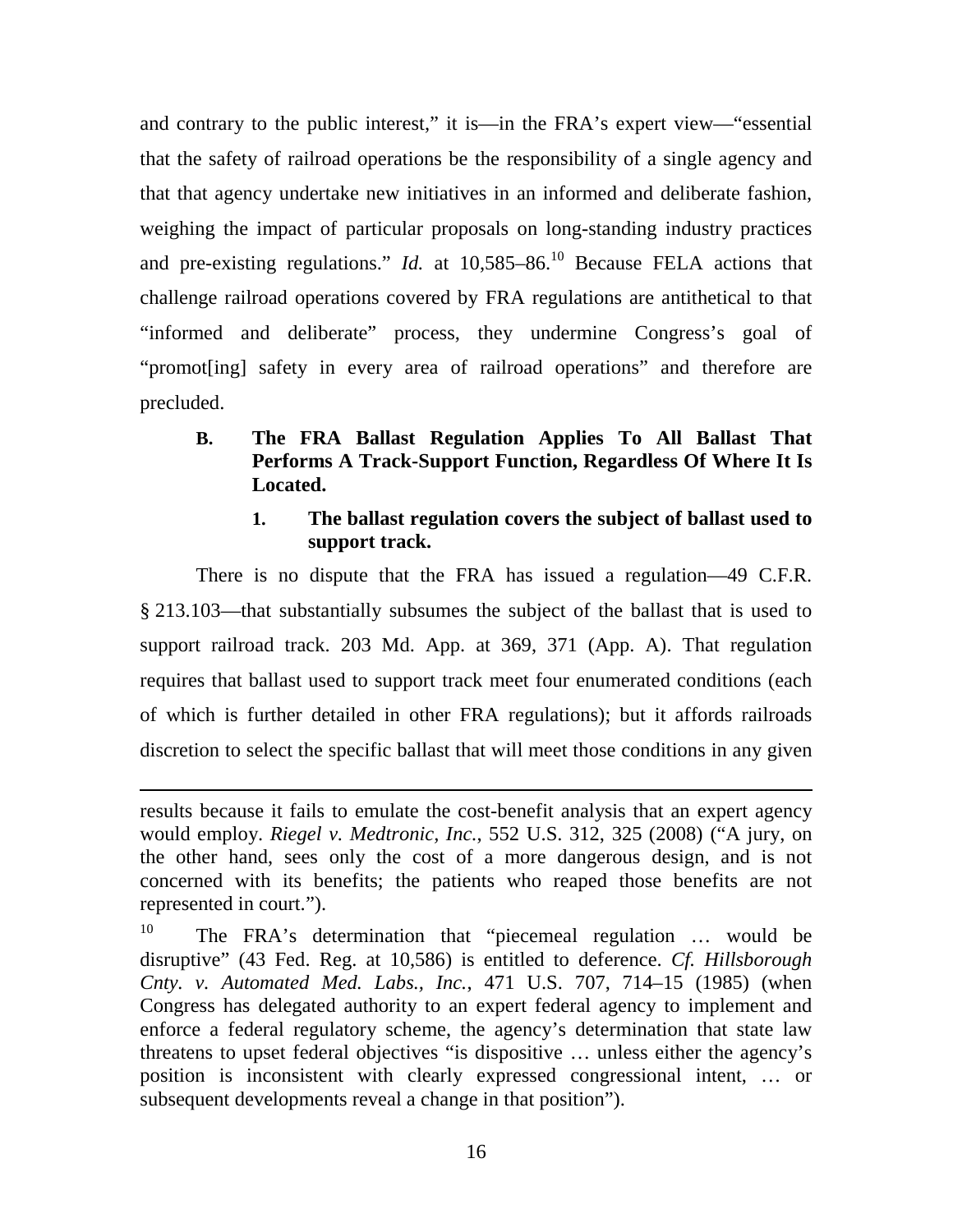situation. *See* 49 C.F.R. § 213.103; *see also* 49 C.F.R. §§ 213.57, 213.63, and  $213.55<sup>11</sup>$  The fact that the regulation does not require the use of a particular size ballast in a particular situation or at a particular location does not deprive it of preclusive effect. On the contrary, the FRSA's "regulatory framework need not impose bureaucratic micromanagement in order to substantially subsume a particular subject matter." *In re Derailment Cases*, 416 F.3d 787, 794 (8th Cir. 2005); *see also Black v. Baltimore & Ohio R.R.*, 398 N.E.2d 1361, 1363 (Ind. Ct. App. 1980) (holding that FRSA track-structure regulations collectively preempted public service commission order addressing muddy yard conditions despite "absence of a specific regulation dealing with muddy conditions"). As the Sixth Circuit recently held, "[r]ather than prescribing ballast sizes for certain types or classes of track, the regulation leaves the matter to the railroads' discretion *so long as the ballast performs the enumerated support functions*" and, "[i]n this way, … substantially subsumes the issue of ballast size." *Nickels*, 560 F.3d at 431 (emphasis added); *see also, e.g.*, *Norris v. Cent. of Ga. R.R.*, 635 S.E.2d 179, 183 (Ga. Ct. App. 2006) ("The fact that [49 C.F.R. § 213.103] does not specify any size for the various purposes of the ballast does not alter the fact that the regulation nonetheless 'covers' or 'substantially subsumes' the subject matter of a ballast selection relative to track maintenance."); *Ferra*, 2007 U.S. Dist. LEXIS 88457, at \*18 ("[e]ven though" it does "not dictate the size of the ballast," 49 C.F.R. § 213.103 "'covers' or 'substantially subsumes' the subject matter of a ballast selection").

 $11$  Having the discretion to determine which ballast is appropriate to use in a given location is essential if a railroad is to ensure that it remains in compliance with § 213.103 and the associated FRA track-safety regulations. *See infra* p. 18. What ballast is appropriate in a particular location depends on numerous factors, including topography, climate, soil composition, train speed, train weight, and given the effect that spilled cargo can have on ballast performance—the type of cargo being handled. *See* AAR Br. at 6–13. With the exception of climate, these are variables that vary not only between rail yards, but often within a single rail yard.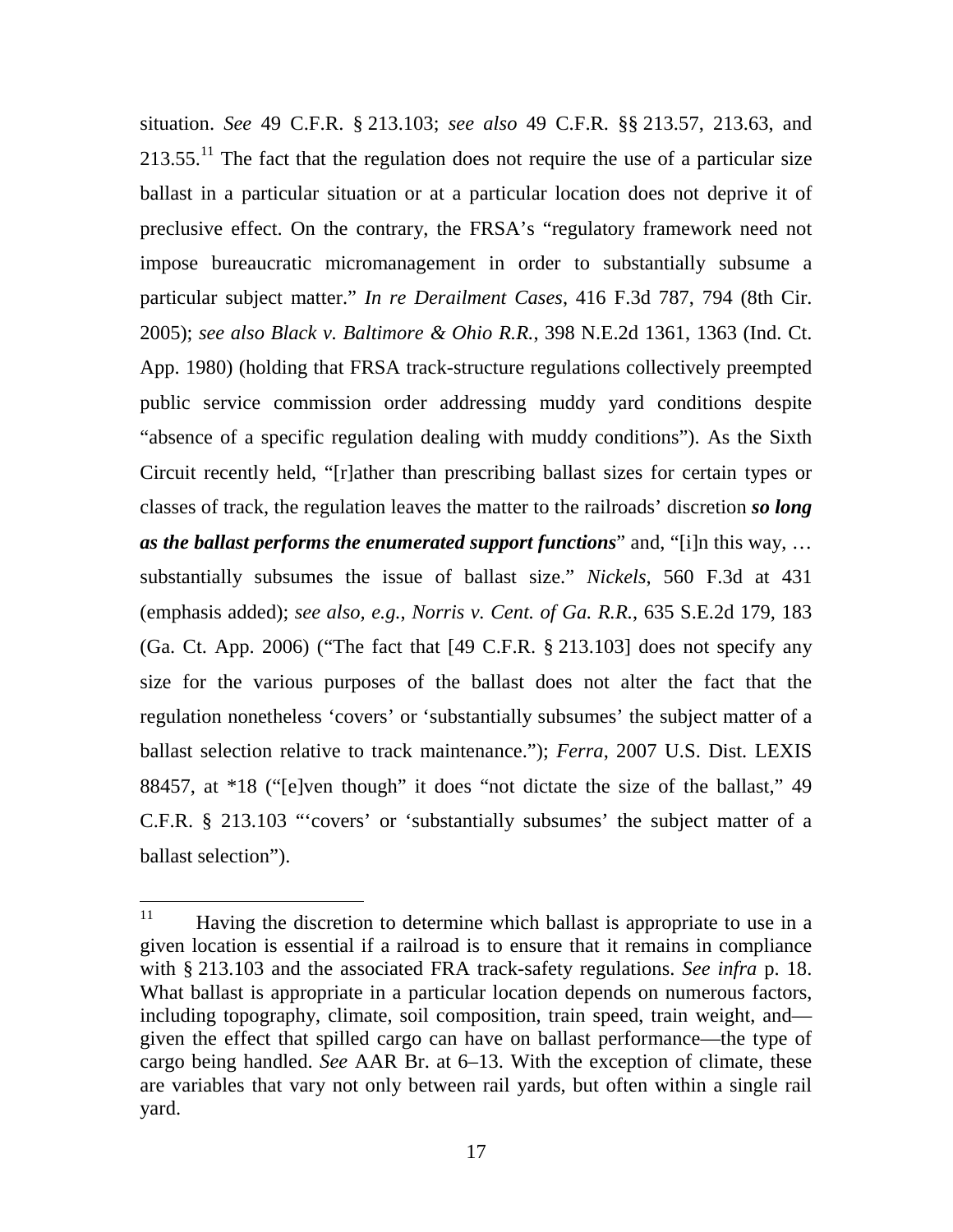Furthermore, the ballast regulation may not be viewed in isolation. When a court is deciding whether a regulation covers a particular subject matter, it must view the regulation in "the context of the overall structure of the regulations." *Easterwood*, 507 U.S. at 674. Thus, whether preclusion will be found "does not depend on a single federal regulation itself covering the subject matter." *Burlington N. & Santa Fe Ry. v. Doyle*, 186 F.3d 790, 795 (7th Cir. 1999). Rather, preclusion also will be found when several regulations in conjunction cover a given subject matter. *See, e.g.*, *CSX Transp., Inc. v. City of Plymouth*, 283 F.3d 812, 817 (6th Cir. 2002) (holding that speed and brake regulations in combination covered subject of amount of time that trains could permissibly block a crossing).

The FRA ballast regulation unquestionably is part of "an integrated undertaking." 43 Fed. Reg. at 10,585. For example, subpart (d) of the regulation requires that the ballast "[m]aintain proper track crosslevel, surface and alinement" (49 C.F.R. § 213.103(d)), three technical characteristics critical to safe railroad operations for which highly detailed requirements are in turn set forth in 49 C.F.R. §§ 213.57, 213.63, and 213.55 respectively.<sup>12</sup> Similarly, the selection of ballast directly affects drainage and vegetation growth, which are themselves regulated by 49 C.F.R. §§ 213.33 and 213.37 respectively. Given the intricate matrix of regulations in this area—of which the ballast regulation itself is but one part—it is clear that a railroad cannot change the ballast it uses "without impacting on other related working conditions" and "without impacting on the safe transportation of persons and property." 43 Fed. Reg. at  $10,585$ .<sup>13</sup> Indeed, it is precisely because ballast is "so much a part of the operating environment" that the

 $12$  The performance specifications established by the cross-level, surface, and alinement regulations are defined in fractions of inches.

<sup>&</sup>lt;sup>13</sup> Even Plaintiff's expert conceded that "if you're looking at something from an engineering standpoint you would want all large ballast, because it does a little better job supporting the track structure." E59.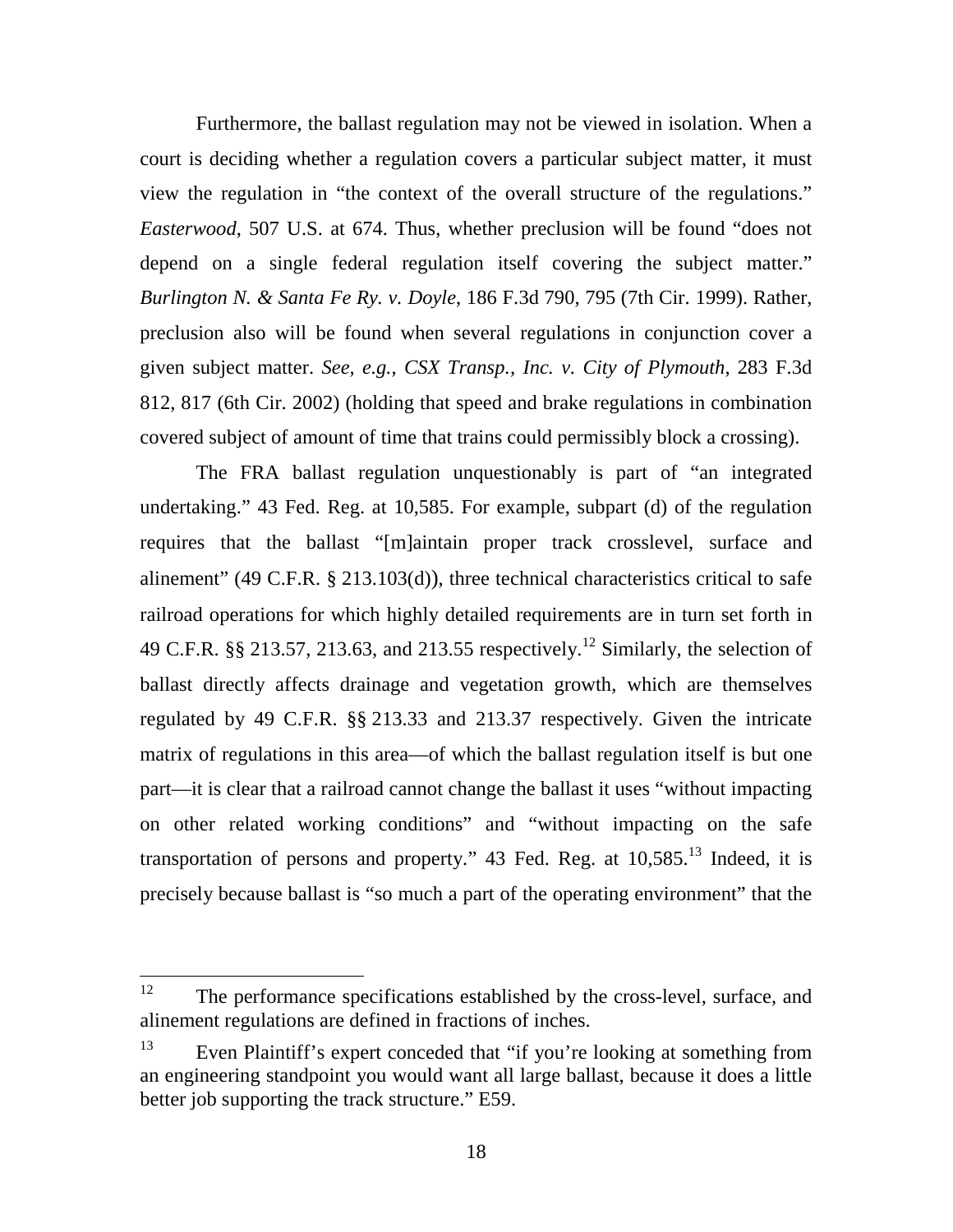FRA believes that it "must be regulated by the agency with primary responsibility for railroad safety." *Id.* at 10,587.<sup>14</sup>

Recognizing this regulatory structure, many courts have concluded that the FRA ballast regulation "substantially subsumes" the subject of—and therefore precludes—FELA claims such as Plaintiff's that are based on the use of allegedly oversized ballast to support track structure. *See, e.g.*, *Nickels*, 560 F.3d at 433 ("49 C.F.R. § 213.103 covers the issue of ballast size and precludes the plaintiffs' FELA claims"); *Lybrand v. Union Pac. R.R.*, 2012 WL 1436690, at \*3 (E.D. Ark. Apr. 25, 2012) ("Plaintiff's claims regarding the size and slope of the ballast are precluded by FRSA"); *Brenner v. Consol. Rail Corp.*, 806 F. Supp. 2d 786, 796 (E.D. Pa. 2011) ("to the extent that Plaintiff's claims are predicated upon

<sup>14</sup> Allowing ballast claims such as Plaintiff's to proceed would open a Pandora's box. As noted above (at page 14 note 8), while the plaintiff in this case alleges that CSXT used ballast that was too large, the plaintiff in another case alleged that CSXT used ballast that was too small. Moreover, if this plaintiff can proceed with a claim based on the size of the ballast, nothing would stop other plaintiffs from basing claims on other aspects of the ballast. For example, a plaintiff in another case might challenge the shape of the ballast used, contending that angular ballast is more difficult to walk on than smooth ballast, while another plaintiff in yet another case might challenge the material used as ballast, alleging that granite ballast is more taxing on the legs than limestone ballast. But, as is true when deciding which size ballast to use in a particular location, railroad engineers must make complex calculations based on local conditions when selecting the most appropriate shape and material to use. Smooth ballast may be easier to walk on, but precisely because it is smooth it permits greater slippage than angular ballast, and is thus less able to satisfy the functional requirements imposed by the FRA track-safety regulations. *See* E61 (Plaintiff's expert testifying that "you wouldn't want all of your ballast to be perfectly sized the same shape like a square or a marble, because the [stones] wouldn't be able to interlock together"). Similarly, limestone ballast may be softer underfoot, but precisely because it compacts more readily than granite, it provides less support for the tracks, and is thus also less capable of fulfilling the technical specifications set forth in the FRA regulations. If ballast claims are not precluded, there could be an unending stream of such cases, each subject to *ad hoc* adjudication and each contrary to Congress's twin goals of national uniformity in railroad regulation and safety in every area of railroad operations.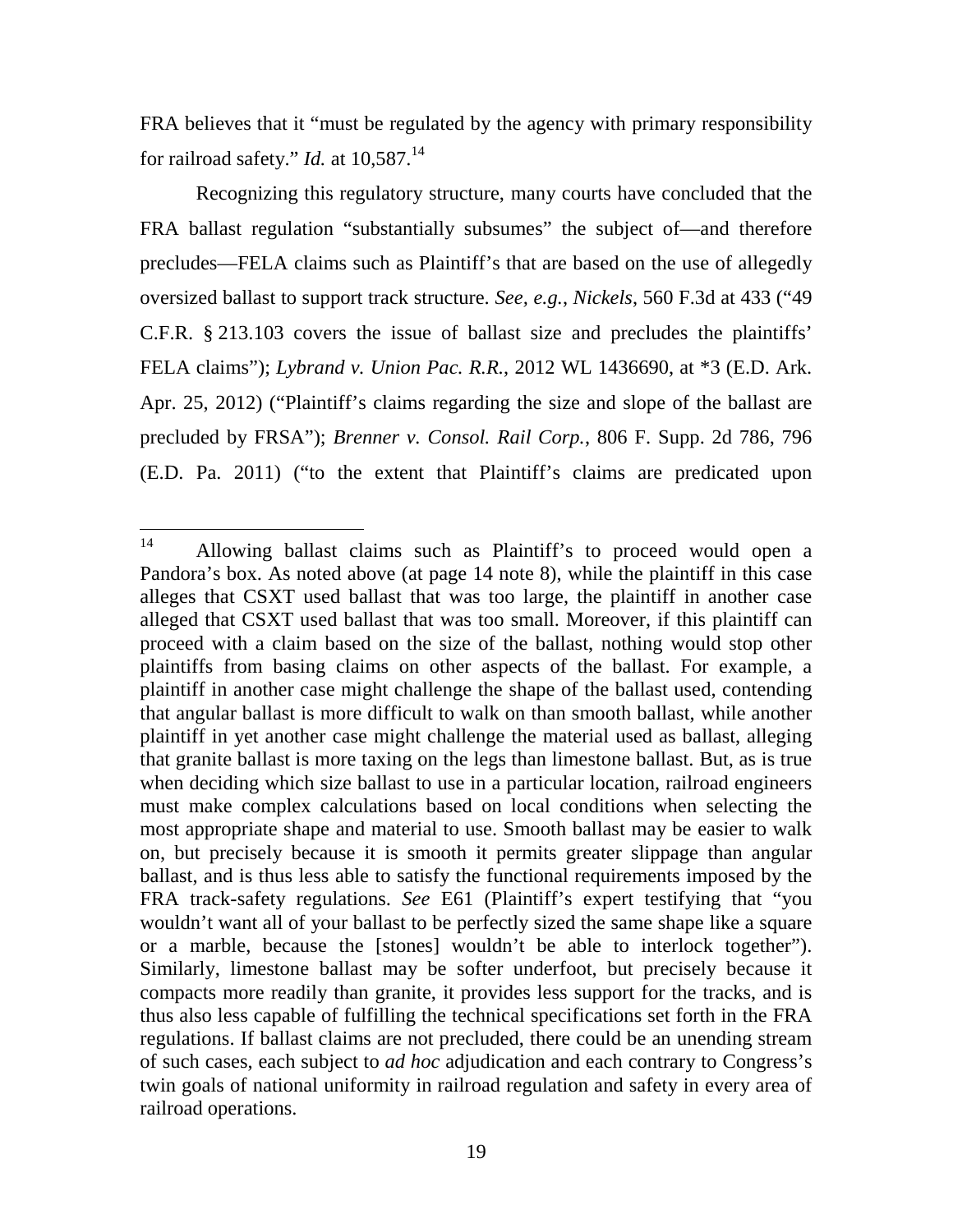allegations of negligence regarding the nature and size of ballast used for track stability, support, and drainage—including mainline, secondary, and yard track such claims are precluded by 49 C.F.R. § 213.103"); *Kresel v. BNSF Ry.*, 2011 WL 1456766, at \*7–\*8 (D. Minn. Apr. 15, 2011) (plaintiff's "ballast-related claim is … preempted by § 213.103" because the ballast at issue "was track-supporting ballast that was subject to the requirements of § 213.103"); *Potrykus v. CSX Transp., Inc.*, 2010 WL 2898782, at \*3 (N.D. Ohio July 21, 2010) ("the FRSA preempts plaintiff's claims with respect to ballast size"); *McCain v. CSX Transp., Inc.*, 708 F. Supp. 2d 494, 504 (E.D. Pa. 2010) ("Plaintiff's claims based on the nature and size of the track ballast are precluded"); *Crabbe v. Consol. Rail Corp.*, 2007 WL 3227584, at \*4 (E.D. Mich. Nov. 1, 2007) ("to the extent that Plaintiff's FELA claim rests upon Defendant's use of improper or oversized ballast, such a claim is precluded"); *Ferra*, 2007 U.S. Dist. LEXIS 88457, at \*18 ("negligent choice of ballast claim is precluded" by 49 C.F.R. § 213.103); *Cogburn v. CSX Transp., Inc.*, 2009 WL 6921363 (Fla. Cir. Ct. Apr. 22, 2009) (49 C.F.R. § 213.103 "preclude[s] a negligence claim under the FELA" where plaintiff alleged that railroad "us[ed] ballast rock that was too large"); *Norris*, 635 S.E.2d at 181–84 (plaintiff's "negligence claim" brought under FELA "is precluded" where plaintiff alleged that the railroad "should have used smaller, yard ballast in the area where he was working"). $^{15}$ 

<sup>&</sup>lt;sup>15</sup> Some courts have concluded that 49 C.F.R. § 213.103 does not preclude such claims, typically on the factually erroneous and legally irrelevant ground that § 213.103 is concerned only with track stability and not employee safety. *See, e.g.*, *Grimes v. Norfolk S. Ry.*, 116 F. Supp. 2d 995, 1002–03 (N.D. Ind. 2000); *Elston v. Union Pac. R.R.*, 74 P.3d 478, 488 (Col. Ct. App. 2003). Characterizing the ballast regulation as concerned with track stability rather than employee safety is factually incorrect because track stability—and the concomitant prevention of derailments, for example—is itself an important aspect of worker safety, and because the ballast regulation was expressly reaffirmed by the FRA after a congressionally mandated review that specifically considered employee safety. *See* 49 U.S.C. § 20142(a)(3); 63 Fed. Reg. at 34,006. Moreover, whether or not the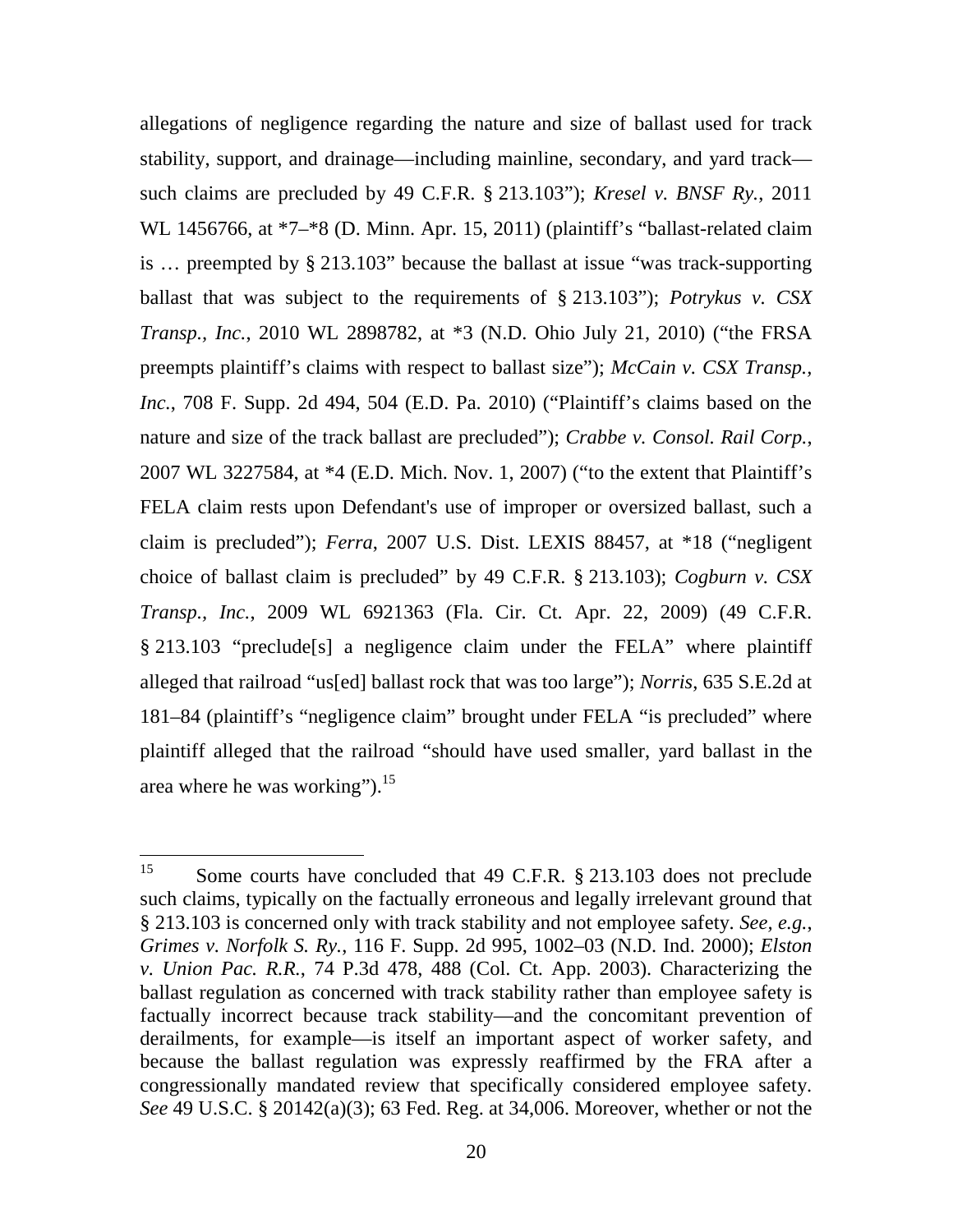## **2. The ballast regulation applies to all track, including track located in rail yards.**

Consistent with this authority, the Court of Special Appeals concluded that "the plain language of 49 C.F.R. § 213.103 demonstrates that the regulation applies to ballast used for track support" (203 Md. App. at 369) and appeared to agree with the courts in other jurisdictions that "have consistently held that FELA claims concerning ballast used for track support are precluded by 49 C.F.R. § 213.103" (*id.* at 371). Inexplicably, however, the court proceeded to hold that the regulation neither "'covers [n]or 'substantially subsumes' the issue of *ballast used in rail yards*." *Id.* at 369 (emphasis added). And, based on that erroneous interpretation, further held that "*FELA claims involving the use of ballast in rail yards … are not precluded by 49 C.F.R. § 213.103*." *Id.* at 371 (emphasis added). That holding is manifestly incorrect.

To begin with, the Court of Special Appeals' interpretation is literally unprecedented: no other court anywhere in the country has embraced the distinction drawn by the court below. And that is hardly surprising, because that distinction cannot be squared with 49 C.F.R. § 213.3, which explicitly and unambiguously provides that each FRA track-safety regulation, including 49 C.F.R. § 213.103, "applies to *all* standard gage track in the general railroad system of transportation." 49 C.F.R. § 213.3(a) (emphasis added); *see also id.* § 213.1(a) (similar). As the FRA has explained, the term "general railroad system of transportation" "refers to the network of standard gage track over which goods may be transported throughout the nation." *Id.* Pt. 209, App. A. That plainly includes both mainline track and track within rail yards. Nor can the Court of

purpose of the regulation is to ensure employee safety is legally irrelevant. As the Supreme Court held in *Easterwood*, the FRSA's preemption clause, 49 U.S.C. § 20106(a)(2), "does not … call for an inquiry into the Secretary's purposes, but instead directs the courts to determine whether regulations have been adopted that in fact cover the subject matter." 507 U.S. at 675; *see also Waymire*, 218 F.3d at 776 ("the preemption clause does not require an inspection of the regulation's motivation").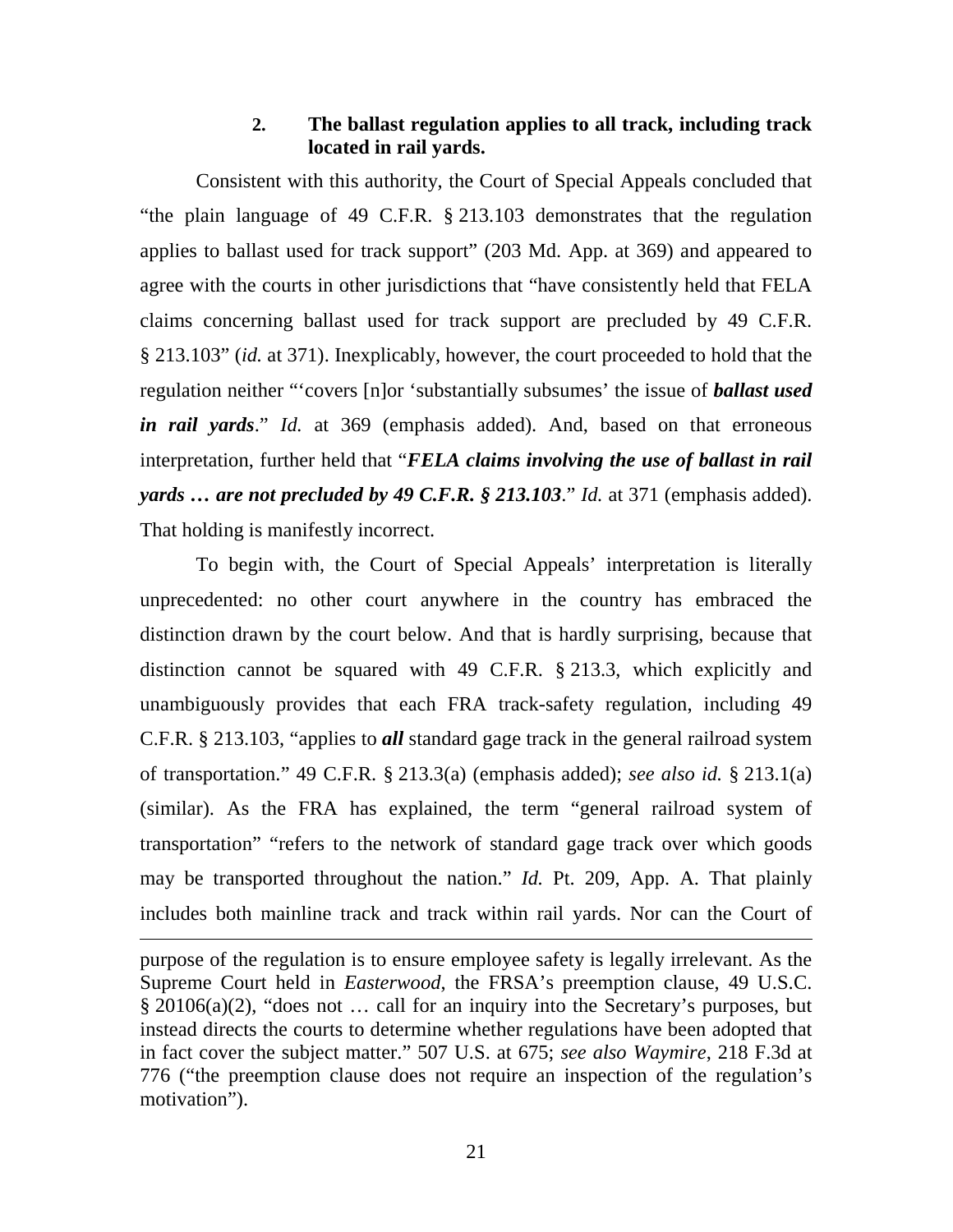Special Appeals' distinction between track in rail yards and other track be squared with the language of § 213.103. As the Sixth Circuit has held, the FRA ballast "regulation … makes no distinction between mainline and secondary track; it provides that '*all* track shall be supported by material'" that meets the specified criteria. *Nickels*, 560 F.3d at 431 (quoting 49 C.F.R. § 213.103) (emphasis in original). Thus, the critical inquiry is whether the ballast in question performs a track-support function, not where the track it is supporting is located. *See, e.g.*, *Kresel*, 2011 WL 1456766, at \*7 ("whether his claim is preempted by § 213.103 turns on whether the ballast on which he was standing when he fell was tracksupporting ballast or  $[non-supportive]$  walkway ballast").<sup>16</sup> If the material supports track, then it is covered by the regulation, and FELA actions based on the size of ballast used by the railroad are precluded, wherever that track is located.

Moreover, the Court of Special Appeals' interpretation would yield absurd consequences, because an inexorable corollary of the proposition that the ballast regulation in particular—and the rail safety regulations in general—do not cover rail yards is that the railroads need not comply with those regulations in the yards and that the FRA may not enforce those regulations there.<sup>17</sup> Of course, it is highly unlikely that a railroad would ever purposely fail to comply with a rail safety

<sup>16</sup> Railroad tracks are the essence of a rail yard, which "'consists of rows of parallel railroad tracks.'" *Pitts*, 203 Md. App. at 354 n.5 (quoting *CSX Transp., Inc. v. Bickerstaff*, 187 Md. App. 187, 201 (2009)); *see also* E59 ("[y]ards are a system or series of tracks"). Lest derailments and other accidents occur in the rail yard, those tracks must be securely supported no less than mainline tracks. The Court of Special Appeals' statement that the FRA ballast regulation "concerns the track itself and not conditions in the rail yard." (*id.* at 370) is thus a *non sequitur*.

<sup>&</sup>lt;sup>17</sup> The Court of Special Appeals did not suggest that  $\S$  213.103 has a narrower scope of application than any of the other FRA track-safety regulations. Nor could it. All of the track-safety regulations, which are codified in 49 C.F.R. Part 213, have the identical scope of application, namely that set forth in 49 C.F.R. § 213.3, which states that "*this part* applies to all standard gage track in the general railroad system of operation." 49 C.F.R. § 213.3(a) (emphasis added). Thus, the decision below implicitly holds that *none* of the FRA track-safety regulations apply in rail yards.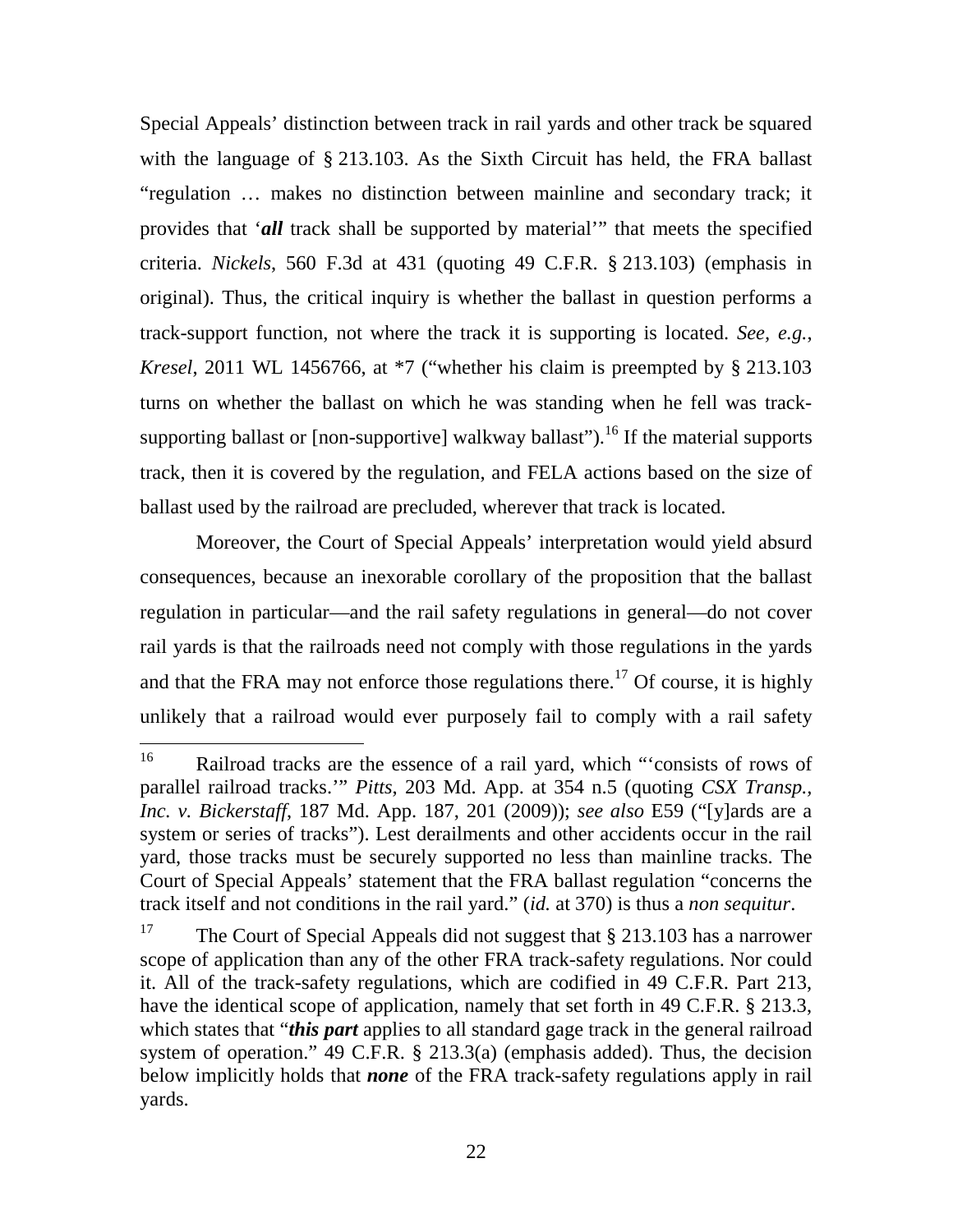regulation in a rail yard or anywhere else, but the point is that, under the Court of Special Appeals' interpretation, the FRA would not be able to require compliance and penalize non-compliance. Needless to say, courts should strive to interpret regulations to avoid these kinds of absurd results. *Anderson House, LLC v. Mayor & City Council of Rockville*, 402 Md. 689, 721-22 (2008).

Another undeniable consequence of the Court of Special Appeals' interpretation is that regulation of rail yards is the domain of lay juries making decisions on an *ad hoc* basis, rather than the expert agency guided by technical knowledge and years of experience. Railroads will be placed in an untenable dilemma as a result. This case perfectly illustrates the problem. CSXT was held liable for not placing small ballast in the areas where Plaintiff worked—areas that undeniably support track. In response to the verdict, CSXT could replace the larger ballast with small ballast. But that would risk derailments and other incidents—and liability to employees injured in such accidents. In the alternative, it could leave the large ballast in place and resign itself to being held liable in future cases brought by middle-age employees with osteoarthritis. To say that CSXT is at risk of liability regardless of the size of ballast it uses is to say that FELA is a strict-liability regime. FELA, however, most definitively "is not a strict liability statute." *Fulk v. Ill. Cent. R.R*, 22 F.3d 120, 124 (7th Cir. 1994); *accord Lyman v. CSX Transp., Inc.*, 364 Fed. App'x. 699, 700 (2d Cir. 2010); *Fashauer v. N.J. Transit Rail Operations, Inc.*, 57 F.3d 1269, 1283 (3d Cir. 1995); *Moody v. Boston & Maine Corp.*, 921 F.2d 1, 3 (1st Cir. 1990); *Major v. CSX Transp., Inc.*, 278 F. Supp. 2d 597, 606 (D. Md. 2003). Because the Court of Special Appeals' holding would effectively negate Congress's decision not to create a strict-liability regime, that holding cannot stand. *See Consol. Rail Corp. v. Gottshall*, 512 U.S. 532, 543 (1994) ("FELA does not make the employer the insurer of the safety of [its] employees while they are on duty."); *Borger v. CSX Transp., Inc.*, 571 F.3d 559, 567 (6th Cir. 2009) (rejecting FELA claim where plaintiff argued that railroad was liable despite compliance with federal safety standards on the ground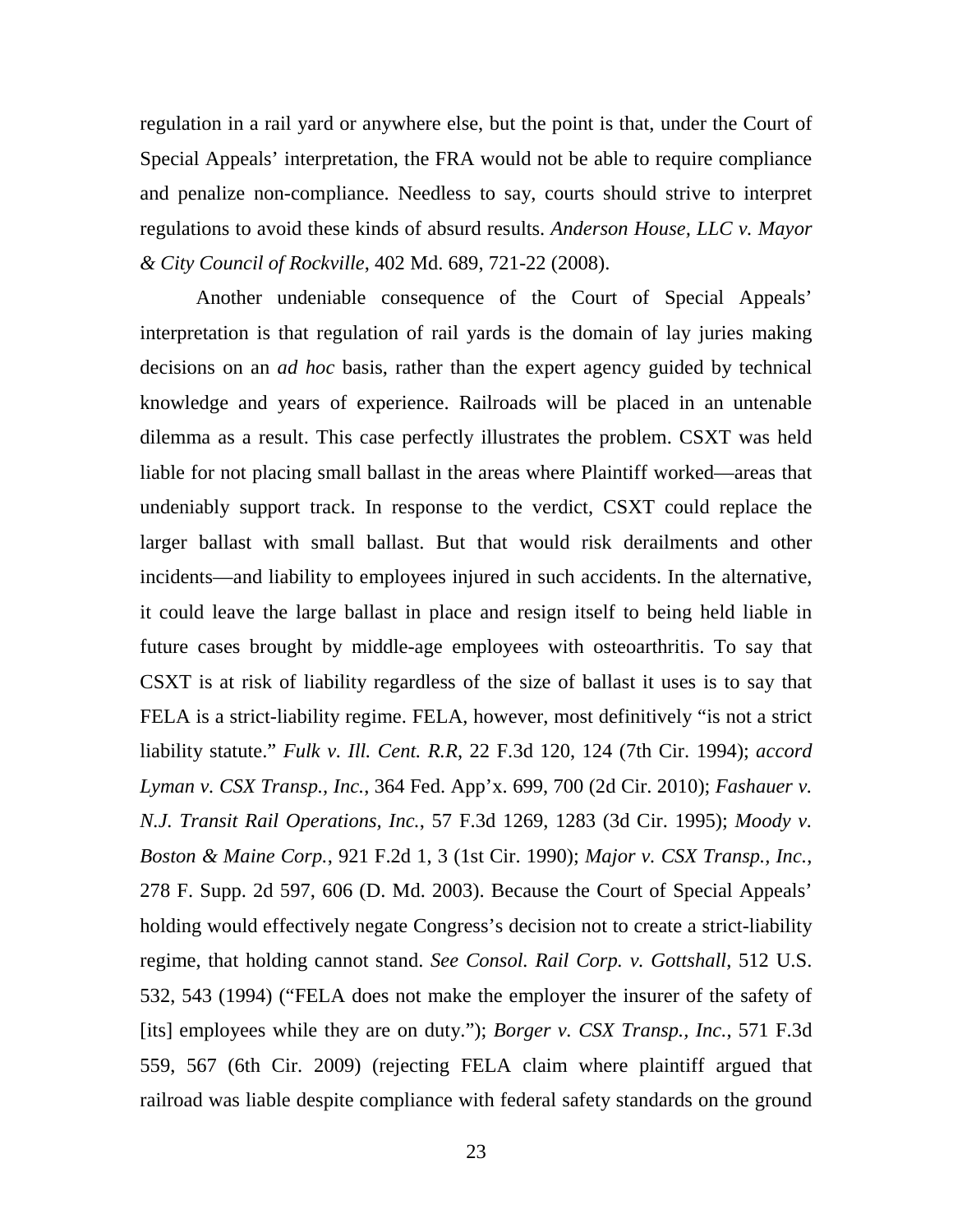that liability under such circumstances "would effectively replace the FELA's negligence standard with strict liability").

Finally, the Court of Special Appeals' holding is inimical to the congressional goal of promoting national uniformity of rail-safety regulation. If rail yards fall outside the scope of the FRA track-safety regulations, as the Court of Special Appeals held, then the regulations have no preemptive or preclusive force with respect to rail-yard track, and such track will be subject to whatever *ad hoc* standards that lay juries may impose on a case-by-case basis. Not only will railroads have no advance guidance as to what is expected of them in rail yards, but, as discussed above, there is every possibility that they will be sued regardless of what size ballast they ultimately use. Neither Congress nor the FRA conceivably could have intended that kind of chaotic regime.

For all of these reasons, this Court should correct the Court of Special Appeals' deviation from the previously unbroken national consensus on this issue and hold that the federal ballast regulation applies to "*all* standard gage track in the general railroad system of transportation." 49 C.F.R. § 213.3(a) (emphasis added).

## **C. The FRA Ballast Regulation Precludes Plaintiff's FELA Claim, Because The Claim Implicates Track-Supporting Ballast.**

Once it is recognized that § 213.103 applies within rail yards, it necessarily follows that Plaintiff's FELA claim is precluded.

At trial, Plaintiff never contested—and the evidence clearly established that the ballast on which Plaintiff worked provides track support. Plaintiff's own expert testified that "[b]allast [that] is directly underneath the track or within the gauge of the track" and "[b]allast that's immediately adjacent to the track" both "support the track structure." E79. By Plaintiff's own admission, when he was not physically in the locomotive (which was the vast majority of the time), his work duties were of the sort that required him to be either within the gauge of the track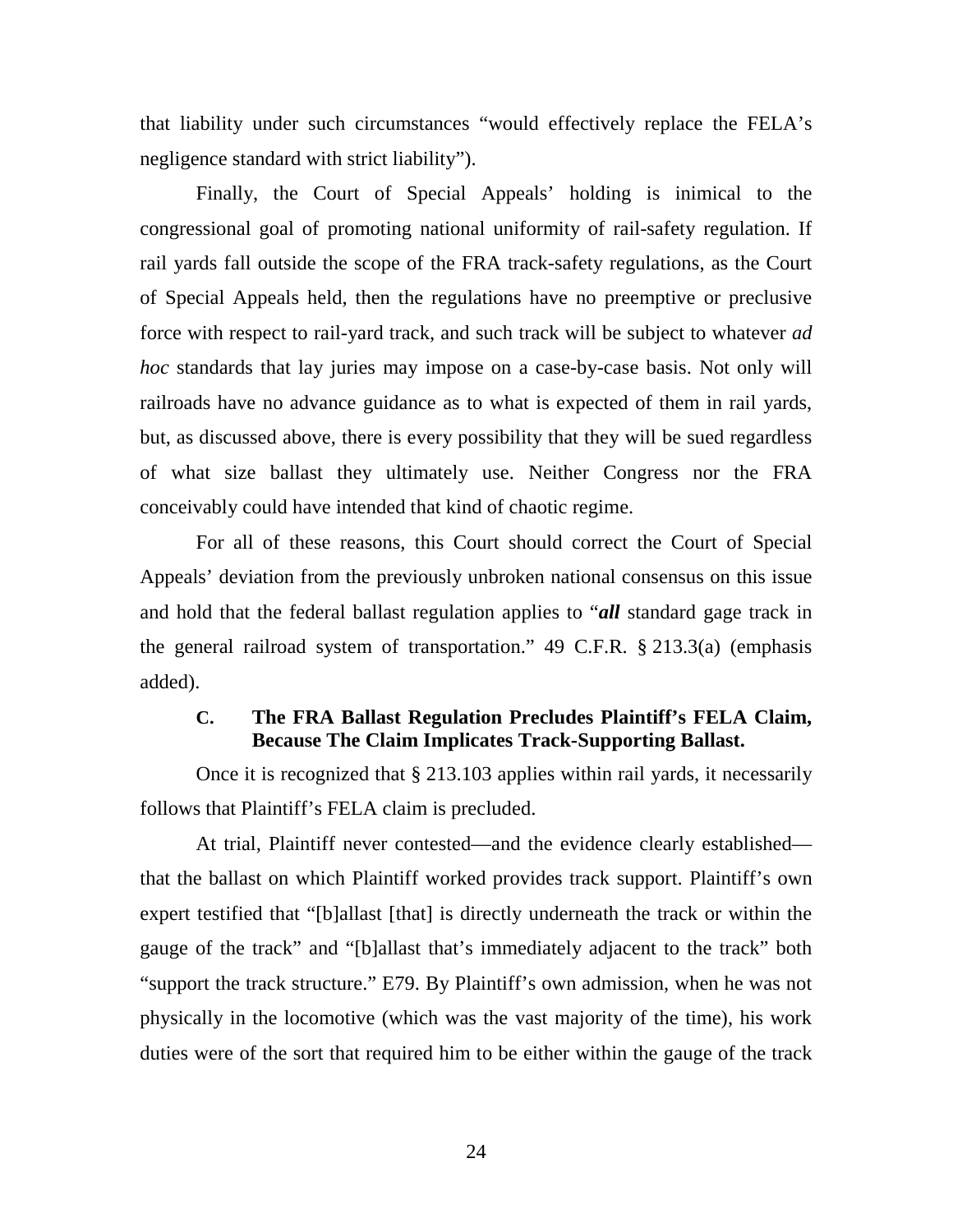or immediately adjacent to the track. According to Plaintiff, those duties consisted

of:

- Throwing the switches that physically move the rails that direct a train from one track to another. E34–35. Those switches necessarily are located immediately adjacent to the rails that they move. *See, e.g.*, E218. Indeed, switches are an integral part of the track structure and are regulated as such by the FRA. *See* 49 C.F.R. § 213.135.
- Coupling air hoses "between the cars and engines that supply air … to apply the brakes," a task that required Plaintiff to place "one foot … inside the rail and one foot … outside of the rail." E36–37.
- Walking around and inspecting engines, including the brakes underneath the engine (E39–41), which necessarily occurred while Plaintiff was standing immediately adjacent to the track (or within the gauge of the track when crossing in front of or behind an engine).
- Mounting or dismounting an engine or car (E38–39), which necessarily occurred while Plaintiff was standing immediately adjacent to the track because the engine or car is sitting on the track.<sup>18</sup>

Consistent with Plaintiff's own testimony, Plaintiff's expert similarly described Plaintiff as walking "along the tracks or between the tracks." E79. Thus, given the undisputed evidence adduced at trial, there can be no doubt that the ballast on which Plaintiff occasionally worked performed a track support function.<sup>19</sup>

<sup>&</sup>lt;sup>18</sup> Plaintiff also testified that he occasionally had to walk 300–500 feet to or from his engine at the beginning or end of a shift, but he did not specify whether this occurred within or adjacent to the gauge of the track or on pathways that formed no part of the track-support structure. E51–52. (Indeed, Plaintiff never actually testified that he walked anywhere other than within or adjacent to the gauge of the track.) Moreover, Plaintiff's medical experts never opined—and could not plausibly claim—that occasionally walking 300–500 feet on large ballast causes osteoarthritis.

<sup>&</sup>lt;sup>19</sup> The Court of Special Appeals *sua sponte* found that CSXT "did not present" evidence at trial supporting its broad claim that ballast in rail yards and walkways provides track support." 203 Md. App. at 371. But that finding is both irrelevant and misleading. CSXT never made the "broad claim" that *all* ballast in rail yards provides track support. What CSXT argued—and proved—was that the particular ballast on which Plaintiff worked in the rail yard provides track support. As Plaintiff's own expert testified, when ballast is underneath or immediately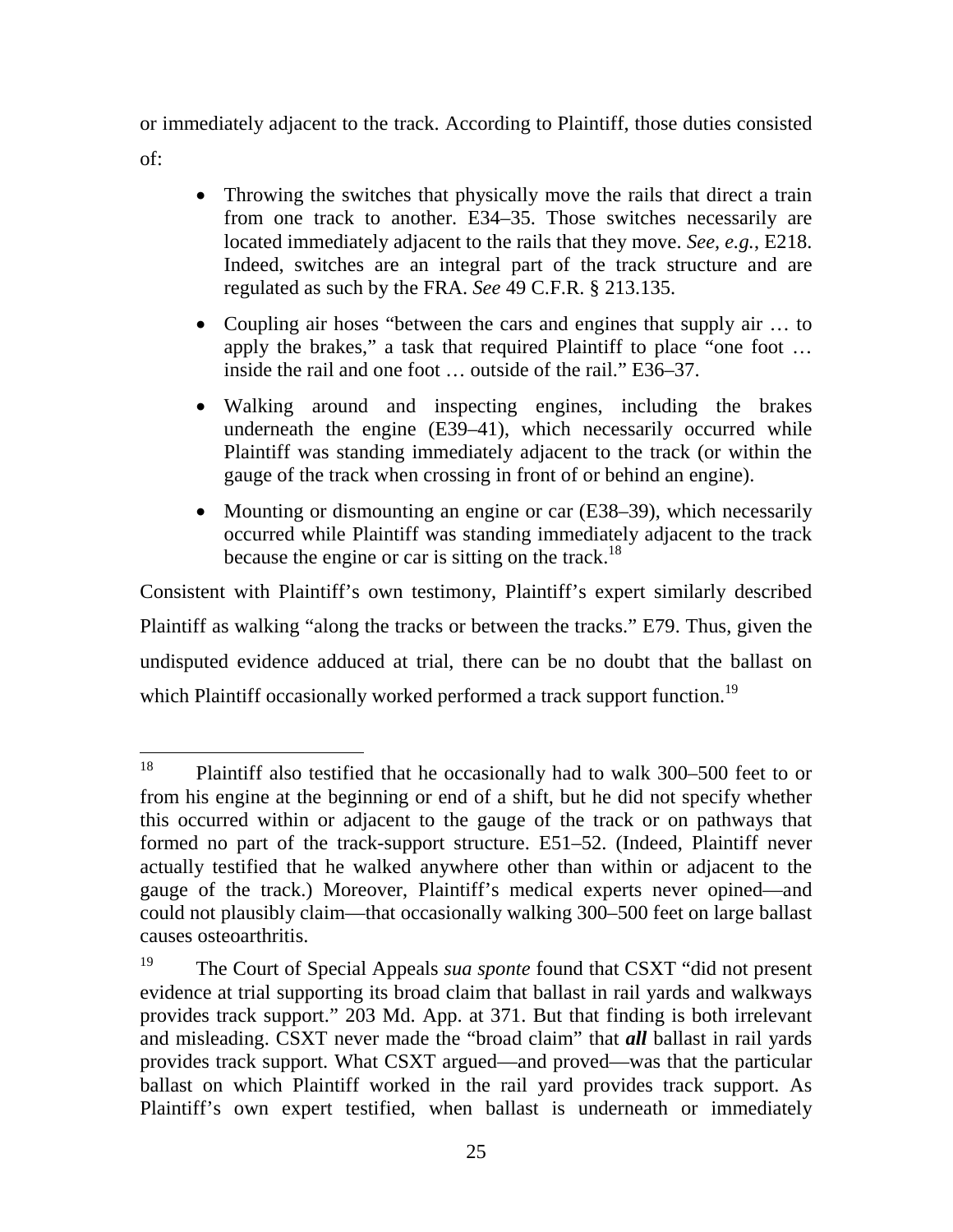In opposing review, Plaintiff asserted that his claim does not involve tracksupporting ballast because his expert's testimony was addressed to "walkways." Answer to Cert. Pet. 1. Plaintiff's assertion rests on a false dichotomy. The fact that a particular area might serve as a "walkway" for employees does not mean that it is distinct from the track-support structure. Although some "walkways" do not implicate track support because they are sufficiently far from the tracks, other "walkways" are part of the track-support structure given their proximity to the tracks. *See Kresel*, 2011 WL 1456766, at \*8 ("the fact that an internal engineering diagram labels an area of a standard track bed as 'walkway' does not mean that the area is not part of the support structure of the track"). Thus, whether or not some of the areas where Plaintiff worked might be considered "walkways," what matters is whether those areas provide track support. Because the undisputed evidence clearly establishes that the ballast on which Plaintiff worked is located between and immediately adjacent to the rails, that ballast indisputably provides track support.

In sum, the record contains clear, undisputed evidence—from Plaintiff and his expert—that the ballast at issue here (*i.e.*, the ballast on which Plaintiff worked) "provides track support as required by 49 C.F.R. § 213.103." 203 Md. App. at 371. Because 49 C.F.R. § 213.103 covers ballast used to support track, Plaintiff's claim is precluded under 49 U.S.C. § 20106(a)(2), and CSXT therefore is entitled to judgment. *See Nickels*, 560 F.3d at 433 ("49 C.F.R. § 213.103 covers the issue of ballast size and precludes the plaintiffs' FELA claims" based on the alleged use of oversized ballast).<sup>20</sup>

adjacent to the track—wherever the track is located—it affects track support. E79. And Plaintiff's testimony confirms that he worked on ballast that was underneath or immediately adjacent to the tracks in CSXT's rail yards.

<sup>&</sup>lt;sup>20</sup> Alternatively, if the Court were to conclude that the record contains some evidence from which a reasonable jury could find that activities performed by Plaintiff on non-track-supporting ballast contributed to his injury, then CSXT would at the very least be entitled to a new trial in which the jury is instructed that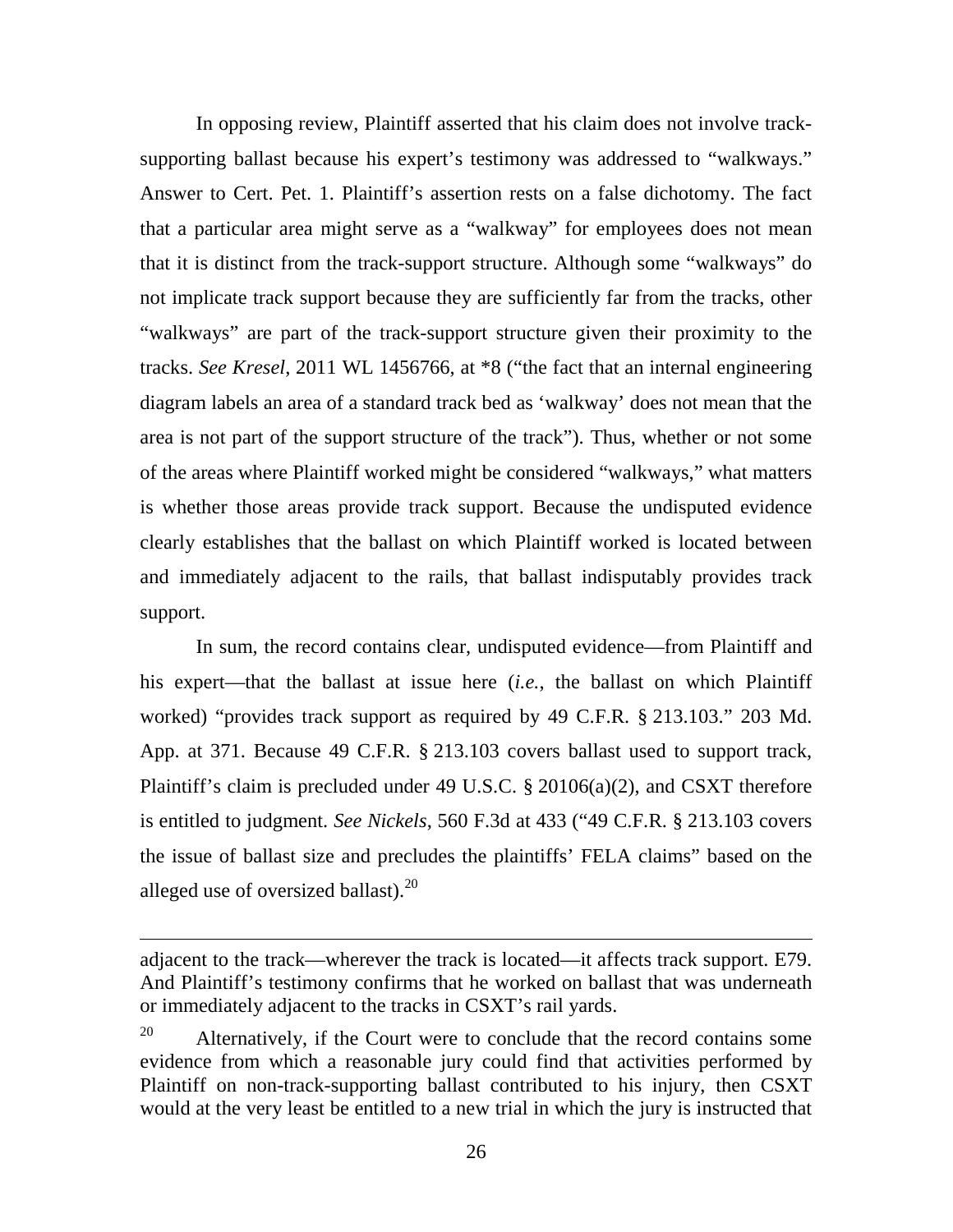- **II. Because There Is No "Employee-Friendly" Standard Of Review In FELA Cases, The Circuit Court's Instructional Errors Necessitate A New Trial.**
	- **A. FELA Does Not Authorize An "Employee-Friendly" Standard Of Review.**

In *Sorrell*, the Supreme Court made clear that FELA abrogates the common law only to the extent it does so explicitly in the statutory text, explaining that, although "FELA was indeed enacted to benefit railroad employees, … [i]t does not follow … that this remedial purpose requires us to interpret every uncertainty in the Act in favor of employees." *Norfolk S. Ry. v. Sorrell*, 549 U.S. 158, 171 (2007). To the contrary, "'[i]t frustrates rather than effectuates legislative intent simplistically to assume that *whatever* furthers the statute's primary objective must be the law.'" *Id*. (quoting *Rodriguez v. United States*, 480 U.S. 522, 526 (1987) (per curiam)). The Court accordingly rejected the plaintiff's contention that FELA's remedial purpose justified a more plaintiff-friendly standard for contributory negligence, noting that "FELA's text does not support [that] proposition …, and the statute's remedial purpose cannot compensate for the lack of a statutory basis." *Id.* In other words, except to the extent that the statute expressly modifies the common law, a FELA action is no different than any other negligence action. *See also, e.g.*, *Coffey v. Ne. Ill. Reg'l Commuter R.R.*, 479 F.3d 472, 476 (7th Cir. 2007) (citing *Sorrell* and holding that the negligence requirement in a FELA action is identical to the standard in other common-law actions because, "[a]lthough the FELA is often said to require only slight evidence of negligence  $\ldots$  that is not what the statute says").<sup>21</sup>

it may impose damages only for the portion of Plaintiff's injury attributable to those activities. *See Brenner*, 806 F. Supp. 2d at 796 ("We will allow Plaintiff to pursue his ballast-related claims only to the extent that Plaintiff's claims relate to ballast being used in areas completely separate from those where track support, stability, and drainage are concerned.").

<sup>&</sup>lt;sup>21</sup> Although the Supreme Court has stated, on various occasions, that FELA is a remedial statute that should be construed liberally, such statements were made in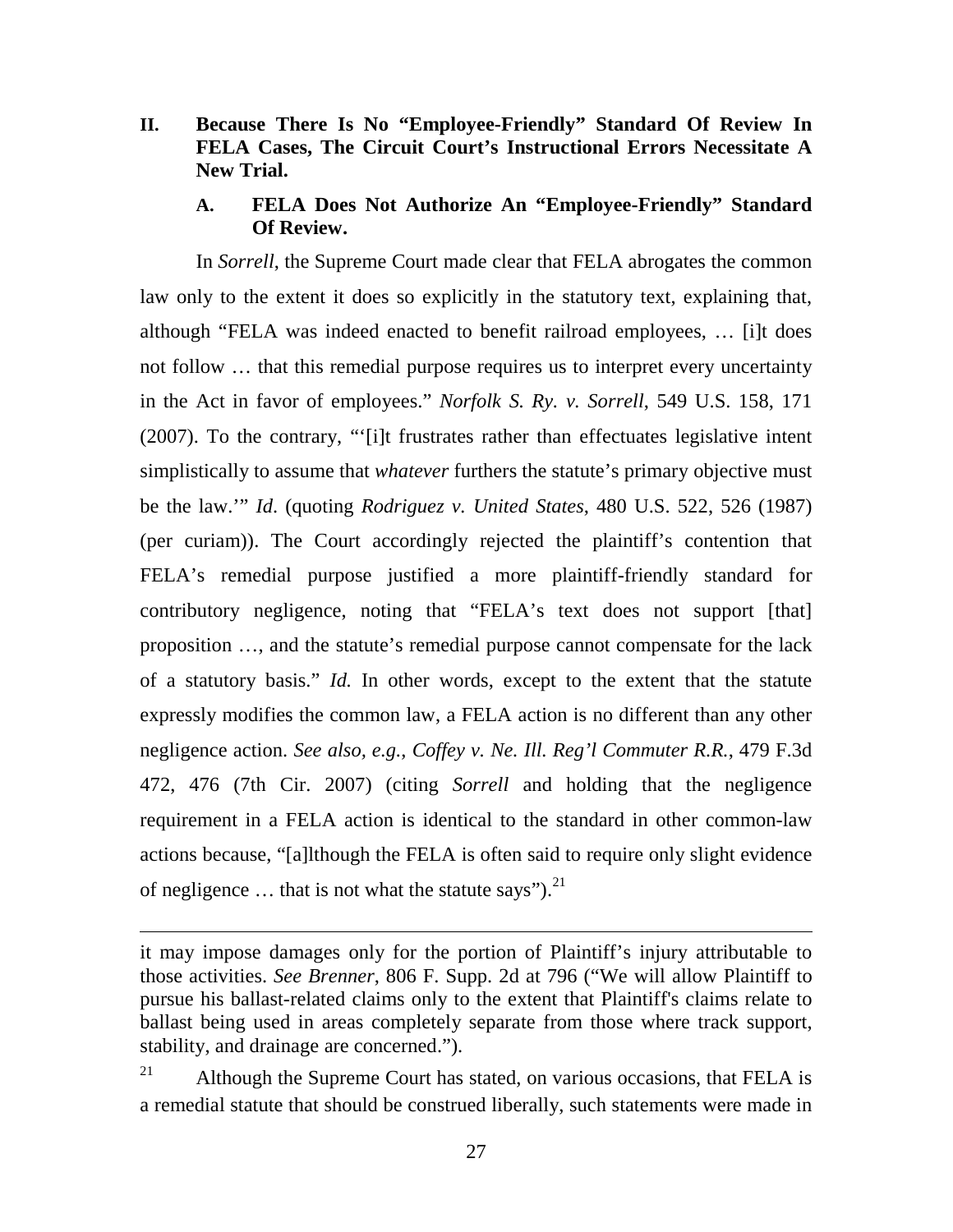The interpretive framework adopted by the Court of Special Appeals here—and in its other recent FELA decisions (*see CSX Transp., Inc. v. Bickerstaff*, 187 Md. App. 187, 208 (2009); *Norfolk S. Ry. v. Tiller*, 179 Md. App. 318, 326 (2008); *CSX Transp., Inc. v. Miller*, 159 Md. App. 123, 145 (2004))—is directly contrary to *Sorrell*. In its opinion here, the court began by declaring that "FELA cases have a different standard of review than common law negligence cases." 203 Md. App. at 360. According to the court, "an 'employee-friendly standard of review' is applied in FELA cases," which "'call[] for an interpretive approach that is significantly different from that which ordinarily prevail[s] in a suit for common law negligence.'" *Id*. at 360–61 (quoting *Tiller*, 179 Md. App. at 324). But there is no statutory basis for an "employee-friendly standard of review" under FELA. And the "significantly different" interpretive approach adopted by the Court of Special Appeals in FELA cases violates *Sorell*, which instructs courts to apply generally applicable common-law principles absent an express statutory directive to the contrary.

The Court of Special Appeals' conclusion that, "[g]iven this employeefriendly standard of review and liberal construction, … 'it is not hard to figure out who wins the ties and who gets the benefit of the close calls'" in a FELA case (*id.* at 12 (quoting *Miller*, 159 Md. App. at 145)), is precisely the approach that the

addressing explicit changes to the common law enacted by the statutory text. For example, when Congress "abolished the fellow servant rule, rejected contributory negligence in favor of comparative negligence, prohibited employers from contracting around the Act, and abolished the assumption of risk defense" in FELA cases (*Sorrell*, 549 U.S. at 168), it did so expressly. *See Consol. Rail Corp. v. Gottshall*, 512 U.S. 532, 542–43 (1994) (citing 45 U.S.C. §§ 53–55); *see also, e.g.*, *CSX Transp., Inc. v. McBride*, 131 S. Ct. 2630, 2634 (2011) (holding that the causation standard in FELA cases is lower than in traditional common law cases because FELA explicitly provides that railroads are liable for any injury "'resulting in whole or in part from [the railroad's] negligence'") (quoting 45 U.S.C. § 51).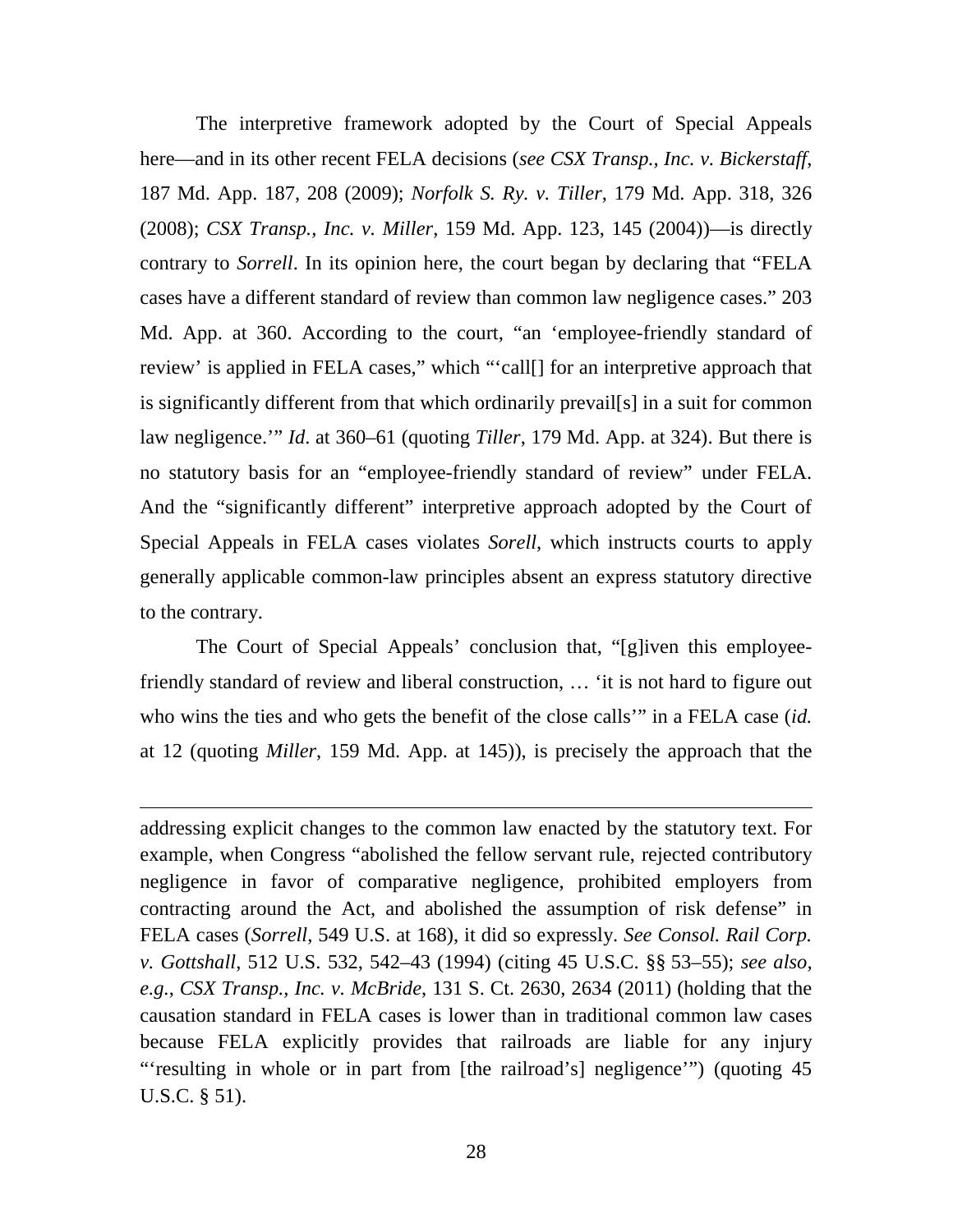Supreme Court rejected in *Sorrell.* Under *Sorrell*, courts may not tilt the playing field in favor of FELA plaintiffs. "FELA's text does not support" the plaintifffriendly standard of review or interpretive mindset adopted by the Court of Special Appeals. "and the statute's remedial purpose cannot compensate for the lack of a statutory basis." *Sorrell*, 549 U.S. at 171; *see also id.* at 165–66 ("Absent express language to the contrary, the elements of a FELA claim are determined by reference to the common law.").

This Court accordingly should reject the "employee-friendly" standard of review and "interpretive mindset" adopted by the Court of Special Appeals in this case (as well as in *Bickerstaff*, *Tiller*, and *Miller*) and direct Maryland courts to follow the even-handed, text-based jurisprudence mandated by the Supreme Court in *Sorrell*.

## **B. Under The Correct Standard Of Review, CSXT Is Entitled To A New Trial Due To Two Instructional Errors.**

The Court of Special Appeals' mistaken assumption that it was obliged to bend over backward to uphold Plaintiff's judgment casts doubt on the entirety of the court's ruling. But the distorting effect of the Court of Special Appeals' mistaken approach is most evident in its treatment of two erroneous jury instructions given by the circuit court. These instructions served no purpose other than to skew the jury's deliberations in favor of Plaintiff and prejudice CSXT. As the Court of Special Appeals has stated, "[a]n instruction not supported by the evidence in the case amounts to an improper abstraction, and should not be given." *Rustin v. Smith*, 104 Md. App. 676, 680 (1995); *see also Barksdale v. Wilkowsky*, 192 Md. App. 366, 384 (2010) ("an instruction, even if a correct statement of law, is appropriate only if it is relevant to the issues before the jury"), *rev'd on other grounds*, 419 Md. 649 (2011).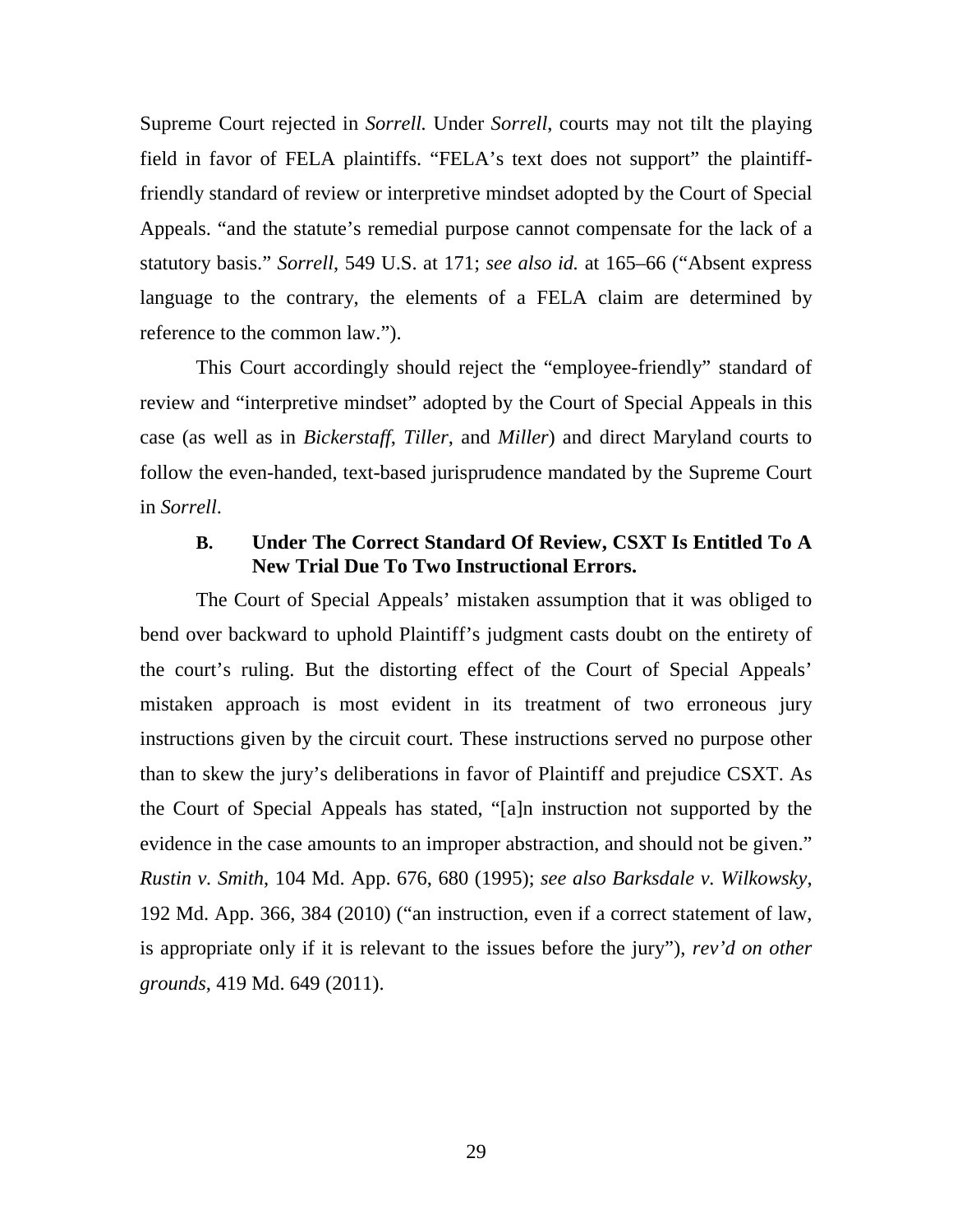### **1. The Court of Special Appeals erroneously upheld the circuit court's statutory-purpose instruction.**

Over CSXT's objection (E145), the circuit court instructed the jury on FELA's history and purpose, stating:

For your understanding, if you would please, is that the Federal Employers Liability Act was, in fact, enacted back in 1908 …. The reason, if you will, is not as much of a debate in this case, but it was *in recognition of the dangers involved in railroad work and to alleviate the harsh results imposed by the results thereof*.

E141 (emphasis added).<sup>22</sup> As the Fourth and Ninth Circuits have held, informing the jury about Congress's reason for enacting FELA is improper. *See Cummings v. Amtrak Nat'l R.R. Passenger Corp.*, 199 F.3d 1331, 1999 WL 980362, at \*1 (9th Cir. 1999) ("Neither the statutory purpose nor the congressional intent is relevant to [plaintiff's] FELA claim."); *Stillman v. Norfolk & W. Ry.*, 811 F.2d 834, 838 (4th Cir. 1987) ("[W]e can see no reason why it would be either necessary or appropriate for the jury to hear an argument about Congress's intent in enacting [FELA]."); *see also Johnson v. Union Pac. R.R.*, 2007 WL 2914886, at \*7 (D. Neb. Oct. 4, 2007) (an instruction on the purpose of FELA "will not assist the jury in understanding its current task of applying the law as instructed to the facts proven at trial" but may instead "confuse the jury and be unduly prejudicial").

<sup>&</sup>lt;sup>22</sup> Emphasizing the instruction's statement that "[t]he reason" for FELA's enactment "is not as much of a debate in this case," Plaintiff argued below that this instruction was not prejudicial because, supposedly, "the trial court actually told the jury that the dangers of railroad work and its harsh results were not really at issue in this case." Pitts C.S.A. Br. 19. But Plaintiff's interpretation makes no sense, as workplace safety was a central issue in the case. *Compare, e.g.*, E146 (Plaintiff's closing argument, concluding with the assertion that CSXT "didn't have a safe place to work") *with* E149–50 (CSXT's closing argument emphasizing that plaintiff's job as an engineer was safe and sedentary). Contrary to Plaintiff's interpretation, the instruction actually told the jury that there was no dispute as to why FELA was enacted, namely, "in recognition of the dangers involved in railroad work and to alleviate the harsh results imposed by the results thereof," and thereby improperly suggested to the jurors that they could simply assume that Plaintiff's work was dangerous and entailed harsh results.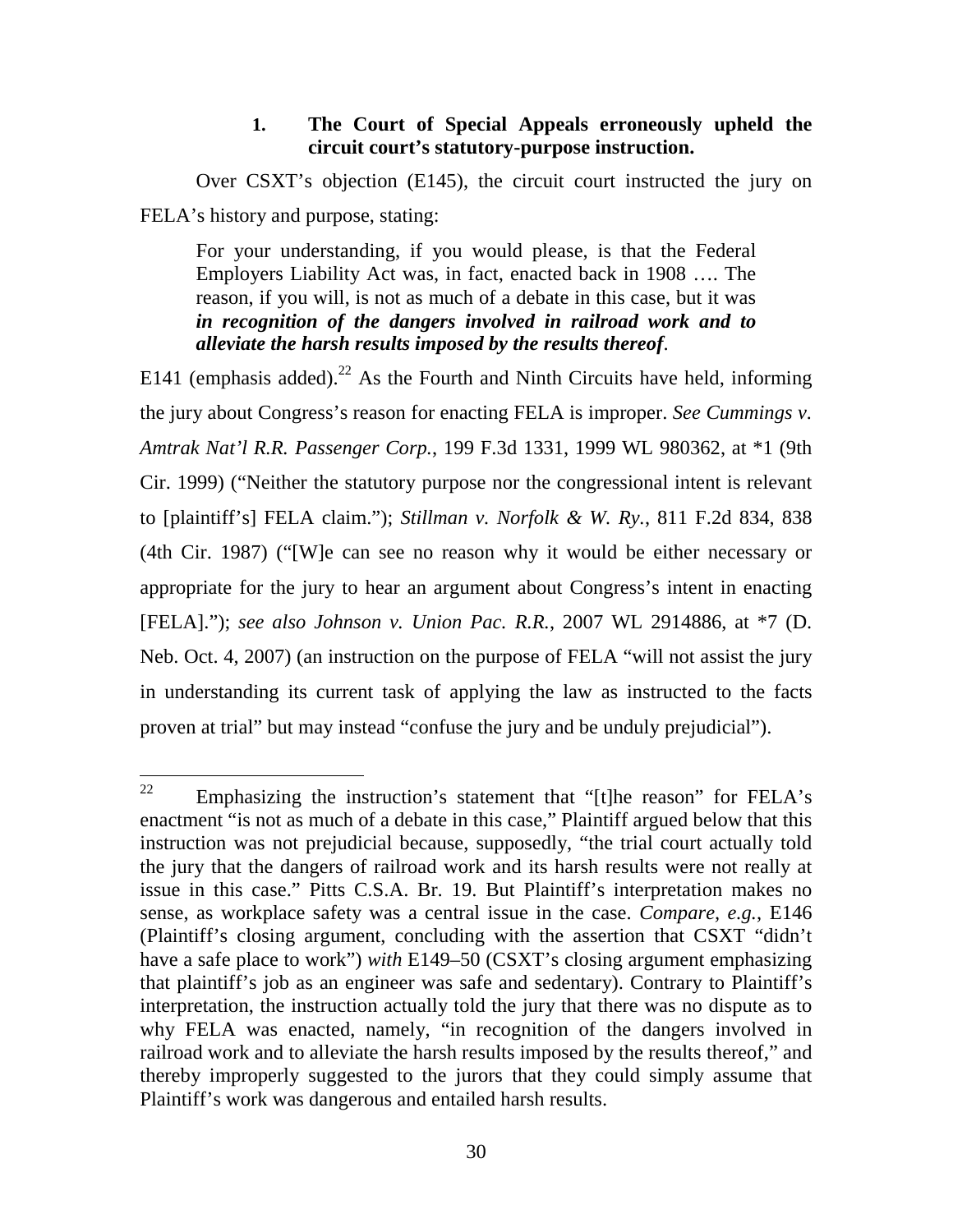Rejecting these precedents, the Court of Special Appeals held that the circuit court's instruction was proper because it did not "give rise to an implication that the jury was required to rule in favor of appellee." 203 Md. App. at 391. But, of course, an instruction can constitute reversible error even if it does not compel a verdict for one side. *See, e.g.*, *Barksdale v. Wilkowsky*, 419 Md. 649, 655–64 (2011). Here, there was *no* legitimate reason to inform the jury about FELA's purpose or the historical context in which FELA was enacted, and neither Plaintiff nor the Court of Special Appeals ever purported to identify one. But, by giving this otherwise pointless instruction, the circuit court conveyed to the jurors that, under FELA, they should endeavor to compensate Plaintiff because railroad work is dangerous and imposes "harsh results" on employees.

Both the employee-friendly bias conveyed by the circuit court's instruction and the Court of Special Appeals' permissive attitude on appeal, which led the court to condone the instruction without considering its lack of legitimate purpose and its unfairly prejudicial effect, violate the Supreme Court's directive in *Sorrell*.

## **2. The Court of Special Appeals erroneously excused the circuit court's negligence-per-se instruction.**

Again over CSXT's objection (E145), the circuit court told the jury that

the violations of the statute which [are] caus[ally] related to the injury in question may be considered by you as evidence of negligence. If you find from the evidence that there was a violation of the statute which is caus[ally] related, you may consider such violation as evidence of negligence.

E143. Plaintiff conceded, and the Court of Special Appeals agreed, that it was error to give this instruction because there was no evidence of a statutory violation. *See* 203 Md. App. at 392; Pitts CSA Br. 22. Nevertheless, the court found the error to be harmless, reasoning that "the standard of review in FELA cases is an employee-friendly standard" and "[a]ny close calls or ties should be awarded to the employee's benefit." 203 Md. App. at 392; *see also id.* at n.17 (distinguishing this Court's opinion in *Barksdale* on the ground that "FELA cases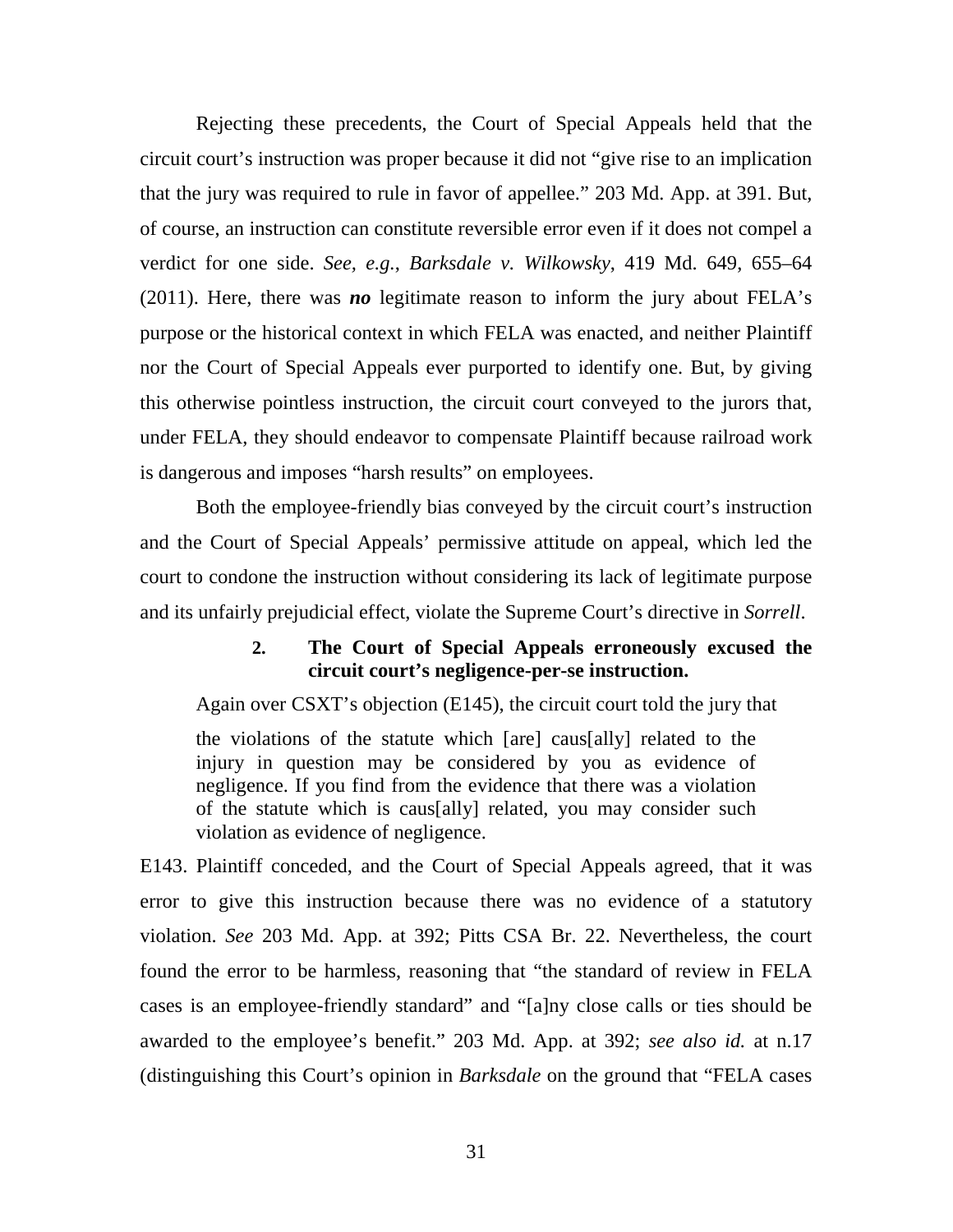involve a different standard of review than common law negligence cases"). This deviation from the otherwise applicable standard of review on appeal is a direct violation of *Sorrell*.

Moreover, under the correct, even-handed standard of review, the improper negligence-per-se instruction was not a harmless error. Plaintiff's expert opined at length that, by using large ballast in its rail yard, CSXT had violated ballast standards promulgated by industry organizations. *See, e.g.*, E62–66, 70–78. Although the alleged violation was of industry rather than statutory standards, lay jurors can hardly be expected to discern that legal distinction or recognize that it matters for purposes of the erroneous instruction. On the contrary, if the jury credited the expert's testimony, it could well have believed that it was entitled to "consider such violation as evidence of negligence" (E143), an erroneous conclusion that effectively relieved Plaintiff of his burden to prove that CSXT was negligent. Thus, far from harmless, the erroneous instruction was "misleading or distracting for the jury, and permit[ted] the jury members to speculate about inapplicable legal principles." *Barksdale*, 419 Md. at 669.

Moreover, the two instructions at issue in this appeal had an obvious synergistic effect. The jury could have concluded that, because FELA is intended to alleviate the dangerous conditions of railroad employment, any such supposed condition—including the ballast that Plaintiff criticized here—is a violation of the statute and, because a violation of the statute constitutes negligence, Plaintiff needed only to prove that his injury was caused by walking on that ballast to recover under FELA.

Neither of these instructions should have been given: they were not supported by the evidence or required to help the jury understand the law that applied to this case. But both instructions were highly prejudicial to CSXT. They suggested an improper legal framework and an unwarranted set of background assumptions that were hostile to CSXT's defense. That prejudice could have

\_\_\_\_\_\_\_\_\_\_\_\_\_\_\_\_\_\_\_\_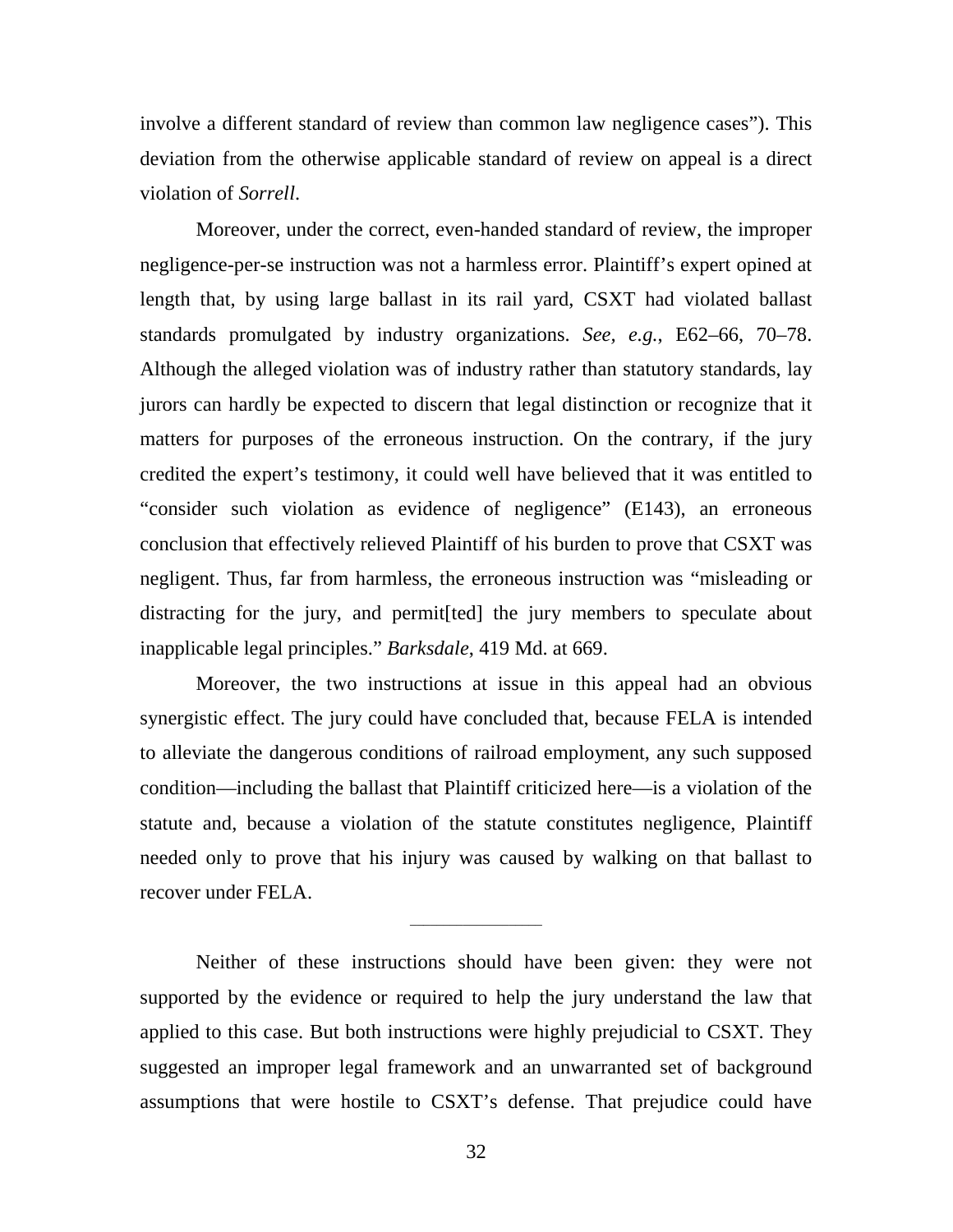manifested itself not only in the liability finding but also by skewing both the jury's assessment of damages and its apportionment of liability between CSXT's negligence, Plaintiff's negligence, and other causes. For example, the jurors could have concluded that they would be serving the purposes of FELA by awarding higher damages or shifting the apportionment of liability to maximize Plaintiff's recovery—because it is the jury's legally assigned role to "alleviate the harsh results" that CSXT is presumed to have imposed on Plaintiff through dangerous and possibly illegal work conditions. Accordingly, in the event that Plaintiff's claim is not held precluded altogether, CSXT is entitled to a new trial on all issues.

## **III. A Defendant Should Be Allowed To Cross-Examine The Plaintiff's Economist On Available Retirement Statistics When There Is A Claim For Future Lost Wages.**

This Court has stated that "recovery of damages based on future consequences of an injury may be had … if such consequences are *reasonably probable or reasonably certain to occur*." *Johns Hopkins Hosp. v. Pepper*, 346 Md. 679, 695 (1997) (emphasis added; internal quotation marks omitted; omission in original). Accordingly, when a plaintiff claims that he is or will become permanently unable to work because of an injury, he can receive future economic damages to compensate for the income he would have been "reasonably probable or reasonably certain" to earn had he not been injured.

Calculating future wage loss in a personal-injury case depends, in the first instance, on three variables—the plaintiff's annual earning potential, the age at which the plaintiff was or would be forced to stop working as a result of his injury, and the age at which the plaintiff would otherwise have retired had he not been injured. E101–02.<sup>23</sup> The plaintiff's future wage loss equals the sum of his annual earning potential for each year between the age at which he was or will be forced to stop working and the age at which he would otherwise have retired. All else

 $23$  To determine actual compensable damages, that sum must be adjusted for taxes, decreased by the risk that the plaintiff would have died before reaching retirement age, and then reduced to a net present value. E101–04.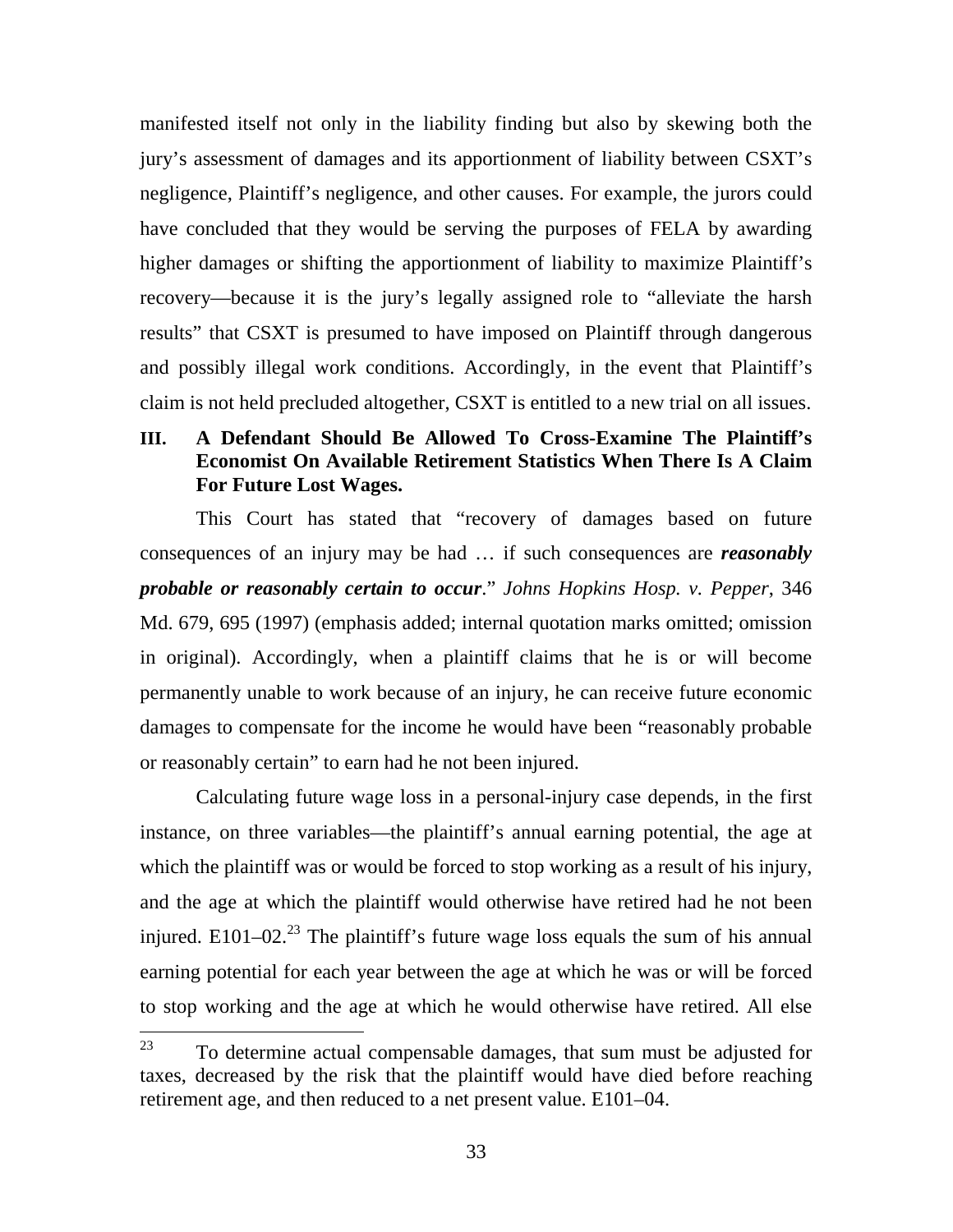being equal, the later a plaintiff would otherwise have retired, the greater his future wage loss.

The most objective and reliable evidence of how long a plaintiff would have worked absent injury is average retirement-age statistics for the relevant industry—statistics showing the age at which workers in the industry tend to retire. Indeed, the Fourth Circuit has held that failing to account for such statistics when projecting the future lost income of a railroad employee constitutes reversible error. *Vida v. Patapsco & Back Rivers R.R.*, 814 F.2d 655, 1987 WL 35917, at \*4 (4th Cir. 1987). In *Vida*, the Fourth Circuit upheld a trial court's order granting a new trial, because, among other reasons, the plaintiff's economist ignored standard retirement statistics for railroad employees when calculating future lost wages and instead simply assumed, at the direction of the plaintiff's counsel, that the plaintiff would have worked much longer than a typical railroad employee. The Fourth Circuit described this as a "flaw in the witness' calculations of lost wages" and noted that "[t]he effect of this was to inflate … the deceased's work expectancy." *Id.*

In stark contrast to the Fourth Circuit's opinion in *Vida*, the Court of Special Appeals' opinion in this case not only allows an expert opining on future lost income to ignore available retirement statistics, but makes it impossible for a defendant to effectively cross-examine the expert about that methodological flaw.

Here, the only evidence Plaintiff offered regarding how long he would have worked had he not been injured was his own testimony that he would have continued working until age 67 or 68. E46. That self-serving testimony was not credible. Retirement statistics for the railroad industry indicate that the great majority of railroad employees retire at age 60 and that *almost none* work to age 67, let alone age  $68<sup>24</sup>$  E107–08. Nevertheless, at the instruction of Plaintiff's

 $24$  That is because railroad employees are eligible to receive retirement benefits at age 60, a fact that the Court of Special Appeals has held is inadmissible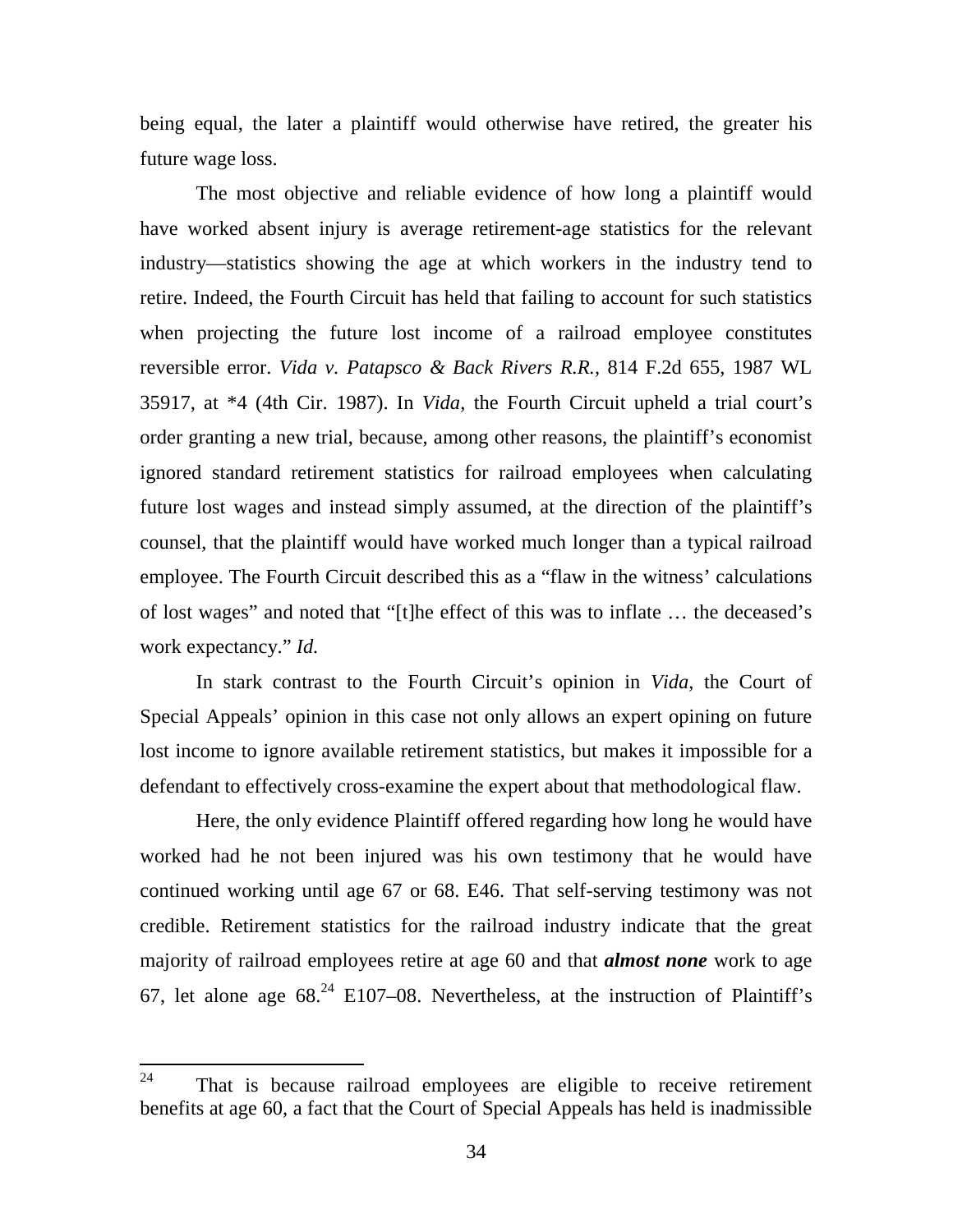counsel, Plaintiff's economist, Dr. Bruce Hamilton, like the economist in *Vida*, simply accepted Plaintiff's assertion that he would have worked until age 67 and based his damages estimate on that unrealistic assumption. E102–04, 107. Moreover, although Hamilton—using statistical mortality tables (E104)—reduced each of his annual projections of lost income by the expected risk that Plaintiff would have died before that year, he made no similar reduction for the risk that Plaintiff would have retired before that year even without his knee condition (E104, 107).

CSXT attempted to cross-examine Hamilton on the available retirement statistics for railroad employees. Hamilton admitted that he is familiar with those statistics, and thus could have provided details regarding them and answered questions about their effect on his damages estimate. E107–08. Cross-examination on those statistics could have convinced the jury that Plaintiff would have *no* future lost income because he was not expected to become disabled until age 63 or 64 (E94), several years after most railroad employees retire. At the very least, the cross-examination would have demonstrated that Hamilton's lost-income estimate was substantially too high because it did not take into account the significant likelihood that Plaintiff would have retired before age 67 even in the absence of any injury (*i.e.*, because Hamilton failed to apply a retirement-risk discount analogous to his mortality-risk discount). As *Vida* held, this was a serious flaw in Hamilton's damages calculation.

But, immediately after Hamilton acknowledged his familiarity with the railroad industry retirement statistics, the circuit court sustained Plaintiff's objection to further questioning on the subject and prevented CSXT from crossexamining Hamilton on what those statistics show and how, if taken into

because of the risk that it might prejudice the plaintiff. *See Tiller*, 179 Md. App. at 321.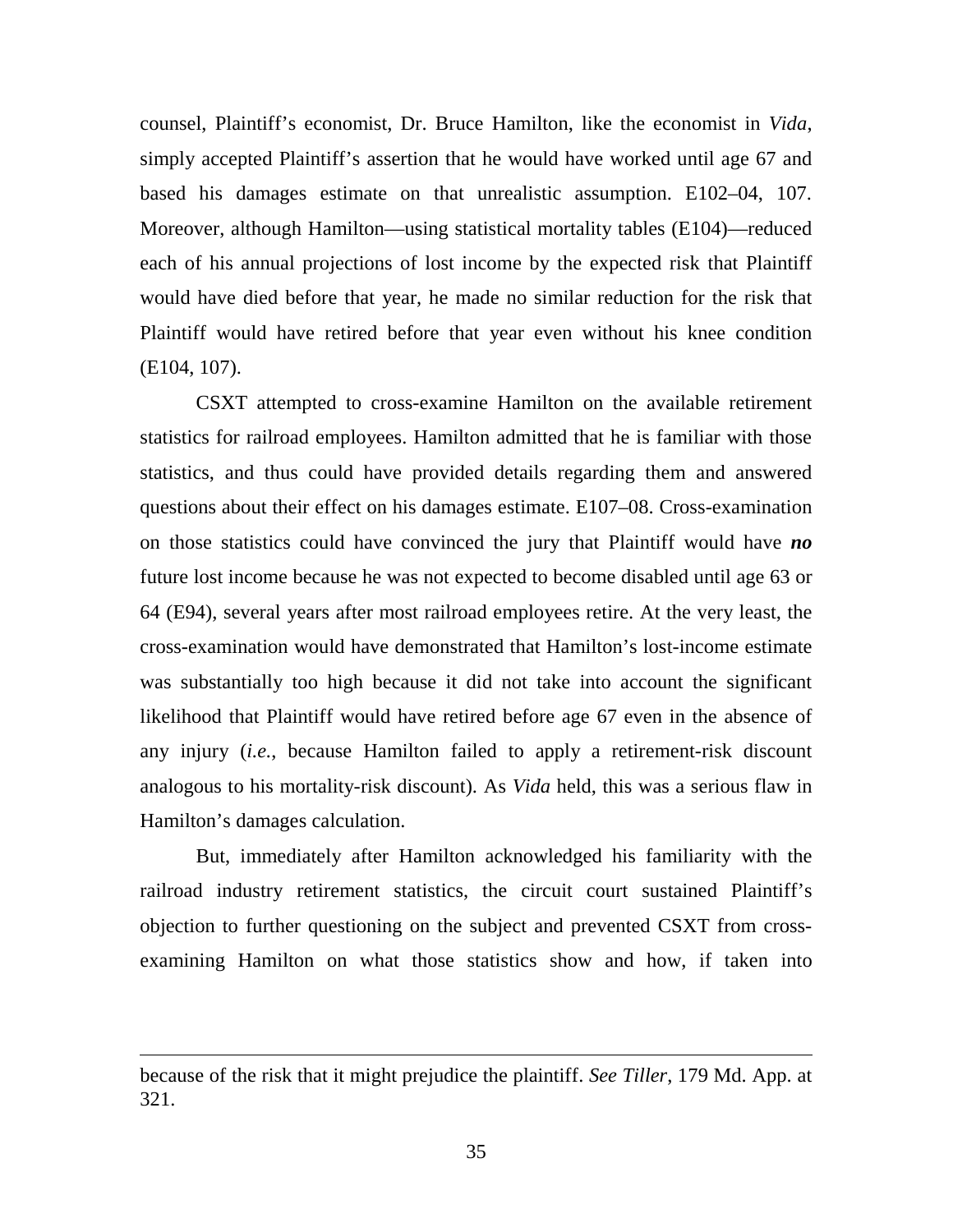consideration, they would impact his estimate of Plaintiff's future lost income.<sup>25</sup> E108–11. In preventing the cross-examination, the circuit court took guidance from the Court of Special Appeals, which had affirmed the same circuit court's previous foreclosure of cross-examination on retirement statistics in *Bickerstaff*. *See* E108 ("I'm concerned that we are getting into an area that clearly *Bickerstaff* is saying don't go to."). Indeed, the circuit court apparently concluded that, under *Bickerstaff*, a plaintiff's testimony about the age at which he intended to retire is conclusive, eventually instructing the jury that, when calculating any future wage loss, "the actual evidence itself of retirement is best from the evidence as to this employee[']s intention to retire and not that of another." E144.

The Court of Special Appeals affirmed the circuit court's refusal to allow CSXT's intended cross-examination. 203 Md. App. at 388–89. Although the Court of Special Appeals did not identify anything in CSXT's intended crossexamination that was improper, misleading, or unfairly prejudicial, it held that the circuit court had acted within its discretion because CSXT "did not question Dr. Hamilton as to facts already in evidence, but rather attempted to cross-examine Dr. Hamilton as to 'statistical information' that "did not relate to appellee 'individually.'" *Id.* at 388 (quoting *Bickerstaff*, 187 Md. App. at 243–44).

The circuit court's refusal to allow CSXT to cross-examine Plaintiff's expert on retirement statistics, and the Court of Special Appeals' affirmance of that ruling, are contrary to the overwhelming weight of—what is, to CSXT's

 $25$  Plaintiff has argued that the circuit court allowed CSXT to effectively cross-examine Hamilton on this issue (Answer to Cert. Pet. 22), but that is not so. Although CSXT was allowed to ask what Plaintiff's damages would have been if Plaintiff would have retired at age 60 had he not been injured (*i.e.*, nothing), the circuit court's limitation on CSXT's cross-examination prevented CSXT from proving the very high probability that, contrary to Hamilton's assumption, Plaintiff would in fact have retired at age 60 rather than at age 67. It is the empirically demonstrable *improbability* of Hamilton's assumption about Plaintiff's retirement age (not the mathematical effect of that assumption on his calculation) that CSXT wanted to address with the retirement statistics.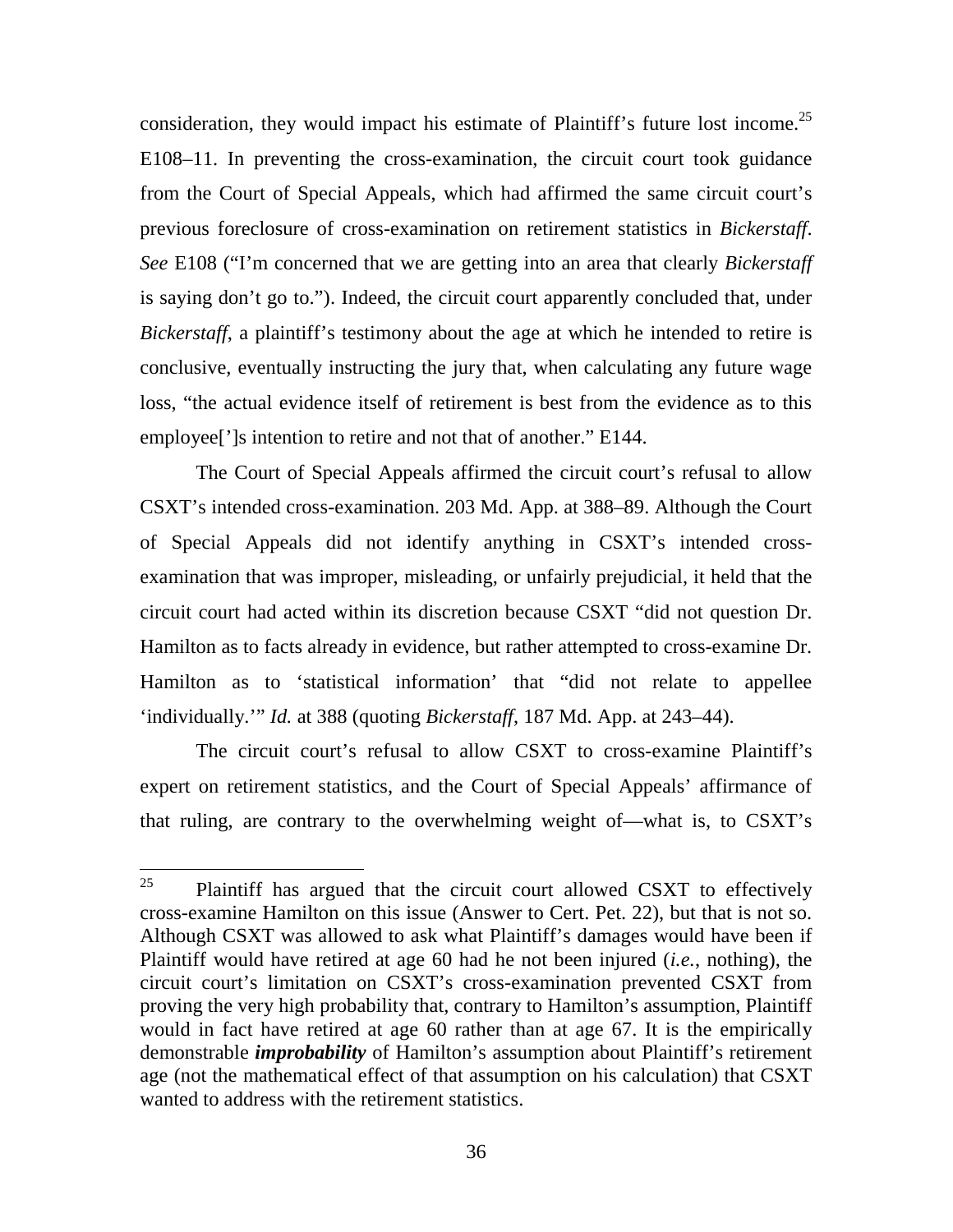knowledge, unanimous—national authority. Like the Fourth Circuit in *Vida*, courts around the country have held that retirement statistics are not only admissible, but indispensible, when future wage loss is at issue.

For example, the Fifth Circuit has reversed a judgment in a Jones Act case because the trial court, when calculating future wage loss, failed to use "the worklife expectancy rates compiled by the United States Department of Labor," explaining:

Even if retirement age for [the plaintiff] could be anticipated to be age 65, it is far from certain that, even in the absence of this injury, he would have continued to work until that time. He might have, as some workers do, decided to retire early. He might have become disabled before then as a result of illness or some other misadventure. He might have died before then.

*Madore v. Ingram Tank Ships, Inc., 732 F.2d 475, 478 (5th Cir. 1984).*<sup>26</sup>Although recognizing that the statistics are "not conclusive," the Fifth Circuit held that damage "computations should be based on the statistical average" *unless* the individual plaintiff demonstrates, "by virtue of his health or occupation or other factors," that he is "likely to live *and* work a longer, or shorter, period than the average." *Id*. Following *Madore*, the Fifth Circuit *requires* that calculations of future wage loss be based on statistical retirement averages (absent proof that the

<sup>&</sup>lt;sup>26</sup> The Jones Act expressly incorporates FELA's remedial provisions with respect to claims brought by injured seamen. *See* 46 U.S.C. § 30104 ("Laws of the United States regulating recovery for personal injury to, or death of, a railway employee apply to an action under this section."). Accordingly, "the Jones Act adopts 'the entire judicially developed doctrine of liability' under the Federal Employers' Liability Act," including "the 'uniformity requirement' of the FELA, requiring state courts to apply a uniform federal law." *Am. Dredging Co. v. Miller*, 510 U.S. 443, 456 (1994). Cases interpreting the Jones Act are therefore applicable to FELA cases, and vice-versa. *See, e.g.*, *In re Asbestos Prods. Liab. Litig. (No. VI)*, --- F. Supp. 2d ----, 2012 WL 3242420, at \*5 (E.D. Pa. Aug. 7, 2012) ("the Supreme Court has noted that 'the principles governing' FELA cases 'clearly should apply' to Jones Act cases"); *Barker v. Hercules Offshore, Inc.*, 2012 WL 434457, at \*6 n.6 (S.D. Tex. Feb. 9, 2012) ("Decisions in FELA cases are applicable to cases brought under the Jones Act because the Jones Act incorporates FELA as a basis for recovery.").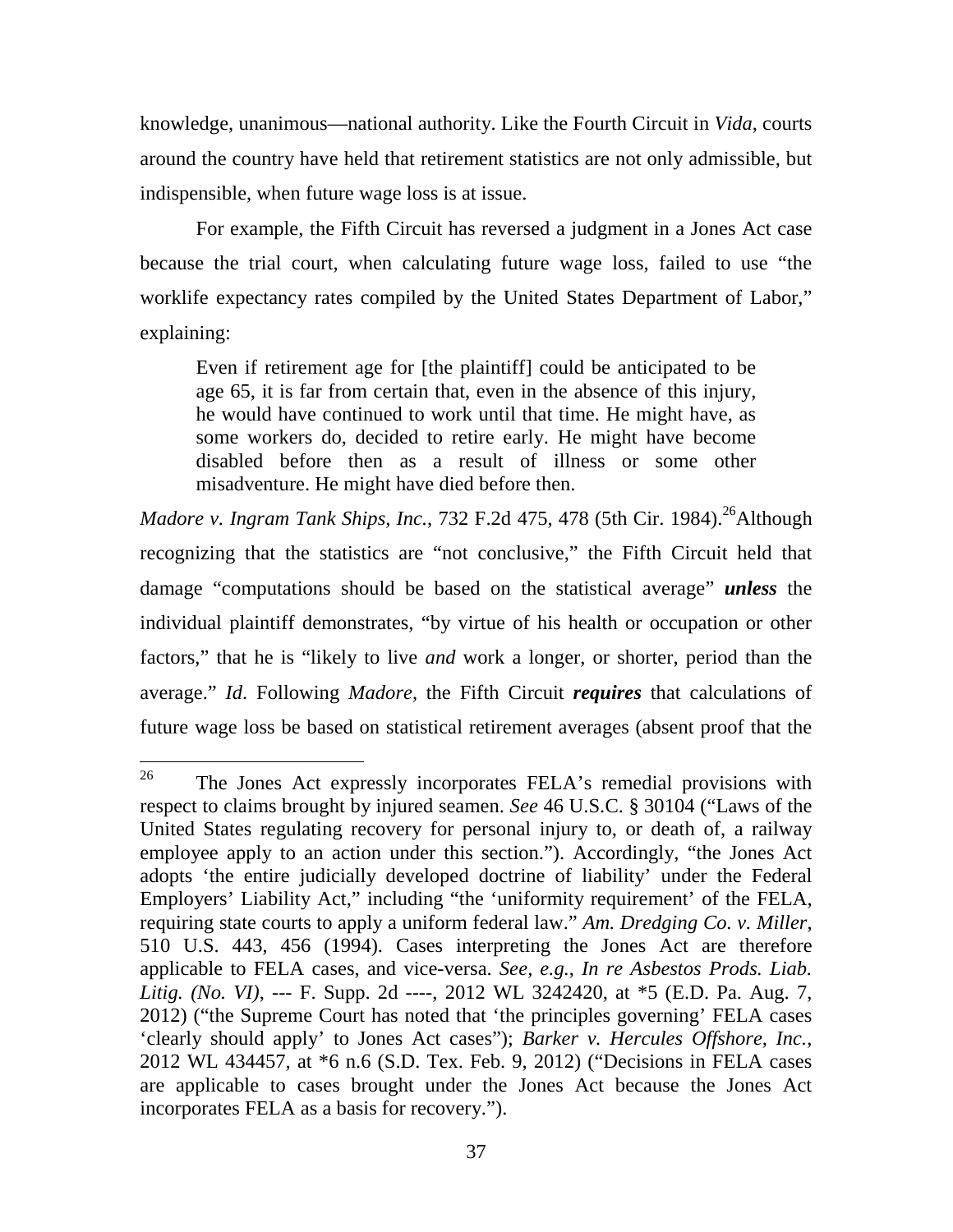individual plaintiff in a particular case is somehow atypical). Thus, the Fifth Circuit reversed a judgment, finding that "the district court clearly erred" by "accepting the prediction of plaintiff's expert that [the plaintiff] had a work-life expectancy of 65 years rather than the 62-year level reflected in the Department of Labor tables used by defendants' expert." *Muckleroy v. OPI Int'l, Inc.*, 42 F.3d 641, 1994 WL 708830, at \*1 (5th Cir. 1994). *See also Johnston v. Harris Cnty. Flood Control Dist.*, 869 F.2d 1565, 1580–81 (5th Cir. 1989); *Naquin v. Elevating Boats, LLC*, 2012 WL 1664257, at \*5–6 (E.D. La. May 11, 2012); *Lambert v. Teco Barge Line*, 2007 WL 2461681, at \*3–4 (E.D. La. Aug. 23, 2007).

Recognizing their obvious relevance to the calculation of future wage loss, other courts have also endorsed the admission of retirement statistics. Thus, the Second Circuit approved expert testimony based, in part, "on widely accepted work-life tables published by the Department of Labor" (*Boucher v. U.S. Suzuki Motor Corp.*, 73 F.3d 18, 23 (2d Cir. 1996)), and the D.C. Circuit held that a party "may offer the Department of Labor statistics into evidence" (*Weil v. Seltzer*, 873 F.2d 1453, 1465 (D.C. Cir. 1989)). In *Finch v. Hercules Inc.*, 941 F. Supp. 1395 (D. Del. 1996), the parties disputed how long the plaintiff would have worked but for the defendant's misconduct, and thus the magnitude of the plaintiff's future wage loss. The plaintiff testified that he "had not intended to retire until age 65 or 70." *Id.* at 1414. To rebut that self-serving testimony, the defendant offered "statistical evidence regarding retirement age demographics" that showed that in fact "it was likely that [the plaintiff] would have retired somewhere between the ages of 60 and 62." *Id.* Claiming that its admission was error, the plaintiff in *Finch*, like Pitts here, argued that there was an insufficient "connection between" the "generalized data on retirement statistics and [the plaintiff] as an individual." *Id.* at 1416. The court squarely rejected that assertion, holding that the plaintiff's "work and life expectancies were both inherently germane to the calculation of his damages" and that, "absent a crystal ball, statistical analyses served as the next best barometer of the reality of [plaintiff's] stated intentions." *Id*.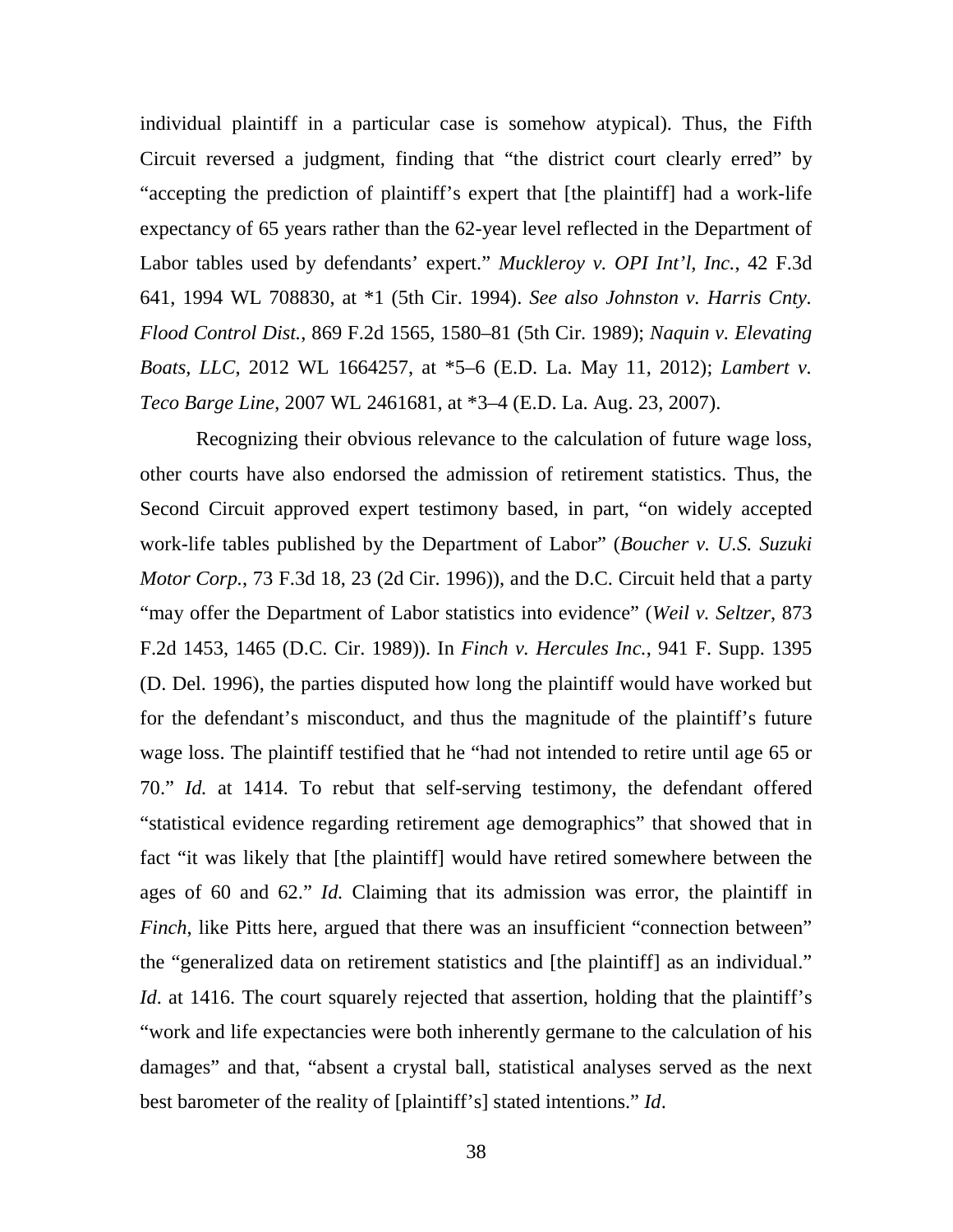Other courts agree that statistical evidence is relevant and admissible. *See*, *e.g.*, *Sales v. Republic of Uganda*, 828 F. Supp. 1032, 1042 (S.D.N.Y. 1993) ("'[s]tatistical charts, such as the mortality tables and work-life expectancy table prepared by the United States Department of Labor ... are often deemed authoritative' and are regularly used by the federal and state courts") (quoting *Earl v. Bouchard Transp. Co.*, 735 F. Supp. 1167, 1175 (E.D.N.Y. 1990), *aff'd in part, rev'd in part on other grounds*, 917 F.2d 1320 (2d Cir.1990). Indeed, the Court of Special Appeals itself has expressly approved the use of "general population statistics, *i.e.*, life expectancy and work life expectancy" to calculate damages. *Tempel v. Murphy*, 202 Md. App. 1, 19–20 (2011); *Great Coastal Express, Inc. v. Schruefer*, 34 Md. App. 706, 728 (1977).<sup>27</sup>

The circuit court's refusal to allow CSXT to cross-examine Plaintiff's expert on retirement statistics, and the Court of Special Appeals' affirmance of that ruling, are contrary not only to the overwhelming weight of national authority, but also to this Court's longstanding jurisprudence recognizing a party's right to freely explore the basis of an expert's opinion, to expose the flaws in his analysis, and to bring overlooked facts to the jury's attention. *See, e.g.*, *Plank v. Summers*, 205 Md. 598, 606–08 (1954) (holding that it was reversible error to restrict crossexamination into information that an expert arguably had overlooked). There must be a sound and compelling reason for curtailing that fundamental right, which is critical to the adversarial process, yet neither Plaintiff nor the circuit court nor the Court of Special Appeals ever identified such a reason here.

<sup>27</sup> Commentators likewise approve of such statistical evidence. *See*, *e.g.*, 1 Toxic Torts Litigation Guide § 4:2 n.6 (2011) ("A wide range of evidence bearing on length of working life is potentially admissible, including evidence regarding the pre-accident intentions of the plaintiff and statistical charts, such as mortality and worklife expectancy tables."); Jerome M. Staller, *Economic Damages in Employment Discrimination*, SN059 ALI-ABA 639, 659 (2008) (citing *Finch* for proposition that "[e]conomists have been allowed to proffer testimony interpreting academic studies on retirement, as well as government and industry data, in light of the particular plaintiff's situation").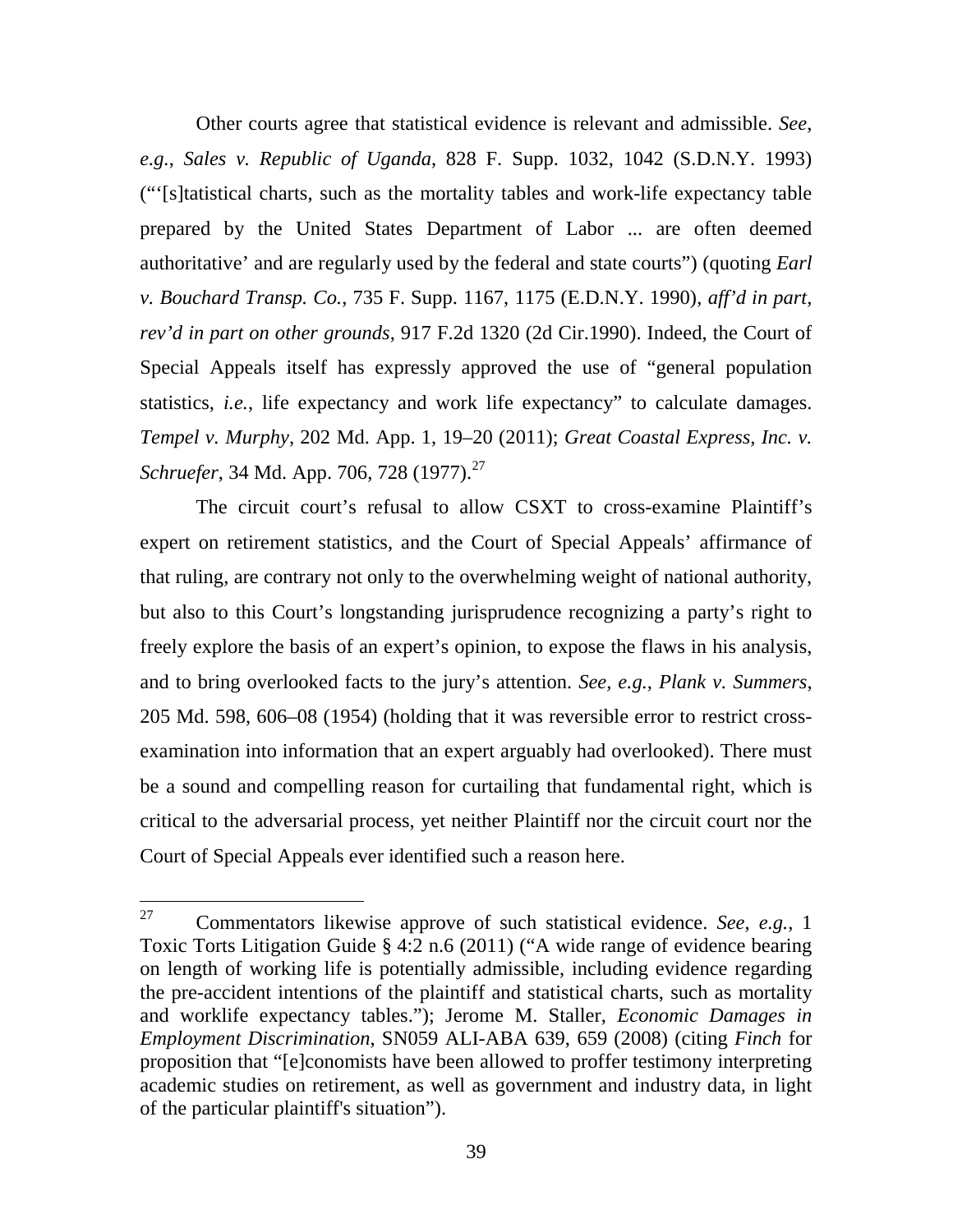Of course, the fact that statistical information does "not relate to appellee 'individually'" (203 Md. App. at 388) is irrelevant. Economists—including Plaintiff's expert in this very case (*see, e.g.*, E104–07)—regularly rely on statistical data when forming their opinions, and such evidence—including retirement data—is routinely held admissible if not mandatory. *See* pages 34, 37– 39, *supra* (collecting cases). Furthermore, preventing cross-examination about highly relevant retirement statistics because they are not "already in evidence" (203 Md. App. at 388) places defendants like CSXT in a Catch-22. They cannot question the plaintiff's expert about statistics that undermine his opinion as to future wage loss because those statistics are not in evidence, and they cannot introduce the statistics into evidence because they are prevented from questioning the expert about them. $^{28}$ 

Statistical evidence of normal retirement age is particularly important in FELA cases such as this because it addresses a fundamental misconception that most jurors otherwise would have about employment in the railroad industry. Most people think of retirement between ages 65 and 67 as the norm because that is the age at which many people retire (because that is when most members of the work force qualify for full Social Security benefits). *See* Social Security Administration, Retirement Planner: Full Retirement Age, at www.ssa.gov/pubs/retirechart.htm. But that is not the case in the railroad industry, because railroad employees with

<sup>&</sup>lt;sup>28</sup> It is no answer to say that a defendant can retain its own expert and offer the evidence in its own case. Even if a defendant were permitted to do so, it would be long after the plaintiff's expert has left the stand and therefore is a poor alternative to being able to debunk the expert's testimony in real time. As this Court has repeatedly recognized, delayed refutation of an adverse witness "'is not the substantial equivalent of the right to cross-examine immediately after the direct testimony of the witness has been concluded.'" *Gladwynne Constr. Co. v. Mayor & City Council of Baltimore*, 147 Md. App. 149, 194 (2002) (quoting *Somerset v. Montgomery Cnty. Bd. of Appeals*, 245 Md. 52, 66 (1966)). Requiring the defendant to introduce the retirement statistics through its own expert also would place a cost on the defendant—retaining an expert on the limited issue of the plaintiff's likely age of retirement—that it otherwise would not have to bear.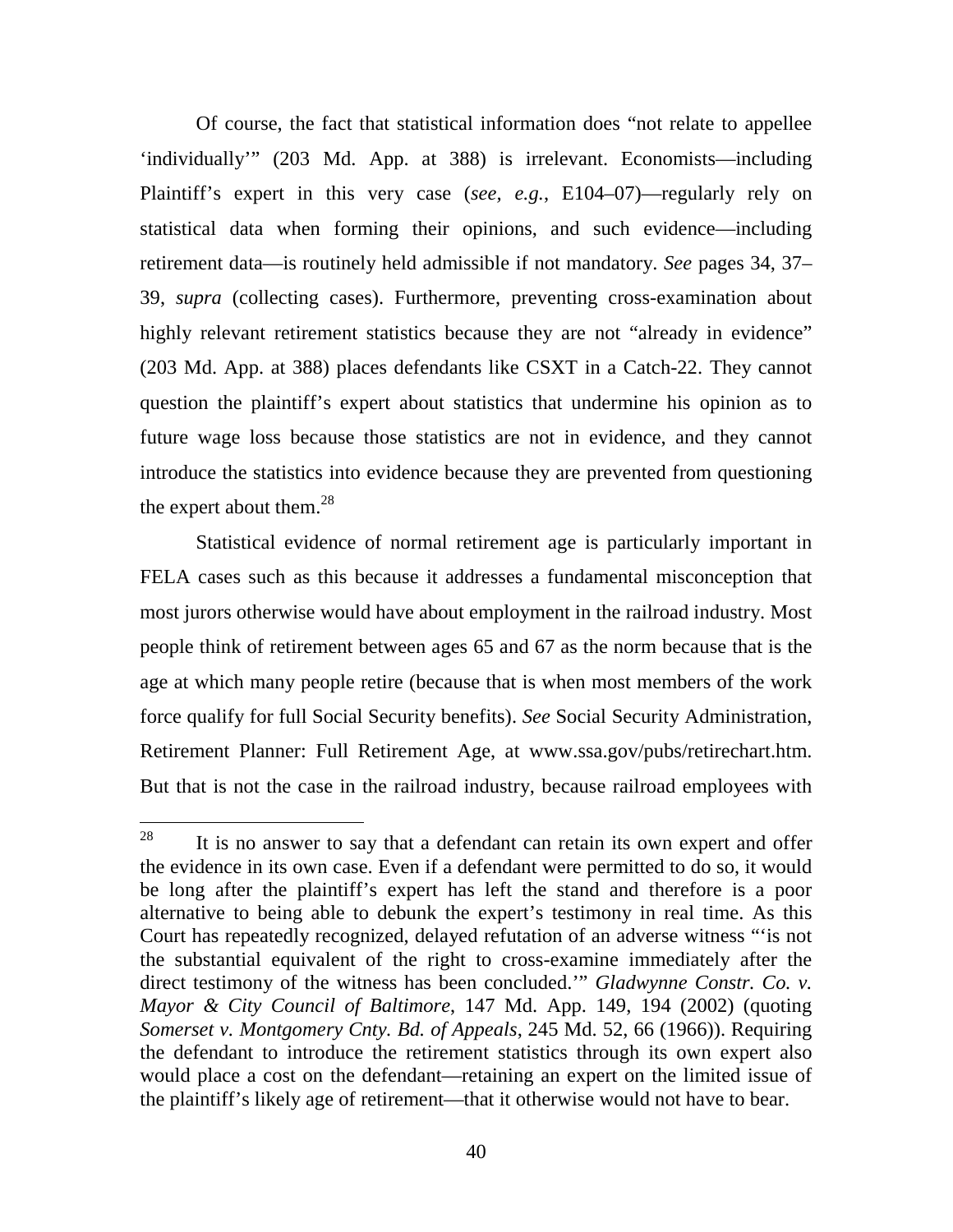30 years of service are eligible for full retirement benefits at age 60. *See* Railroad Retirement and Survivor Benefits, at http://www.rrb.gov/forms/opa/ib2/ib2\_ret .asp. Here, the jurors undoubtedly thought it completely unremarkable when Plaintiff claimed that he would have worked until age 67 or 68, but—as demonstrated by the retirement statistics excluded by the circuit court—such an outcome was in fact highly unlikely for a railroad employee.<sup>29</sup> Had it known the true facts, the jury would likely have treated Plaintiff's self-serving assertion with the skepticism it deserved, and discounted his expert's inflated damages estimate accordingly.

A rule, such as that adopted by the circuit court and the Court of Special Appeals, that artificially blinds jurors to a plaintiff's likely age of retirement is not only profoundly unfair to defendants, but also undermines the integrity of the judicial process. As this case demonstrates, such a rule allows plaintiffs in personal-injury cases to claim years of "lost" income—increasing their damage awards by hundreds of thousands of dollars—without any fear that they will be confronted with objective evidence undermining those claims. That rule's pernicious effect is particularly pronounced in FELA cases, because most jurors do not know how improbable it is that a railroad employee would work until the age of 67 or  $68<sup>30</sup>$  But there is nothing in either the circuit court's ruling or the

<sup>29</sup> In fact, after the conclusion of trial, *Plaintiff himself* retired "based on age and service" at the age of 60 years and 5 months. *See* page 9 & n.6, *supra*.

 $30$  Indeed, given the circuit court's repeated refusal to allow cross-examination on this issue, and the Court of Special Appeals' persistent refusal to intervene, it is no surprise that FELA plaintiffs in the Circuit Court for Baltimore City routinely assert that, but for their alleged injuries, they would not have retired until years after most other railroad workers have already stopped working. For example, although the vast majority of railroad workers retire at age 60 (E107–08), all nine plaintiffs in *Bickerstaff* claimed that they would not have retired until age 64 or 65 (*see Bickerstaff*, 187 Md. App. at 240–42), and—grasping even further—Plaintiff in this case (represented by the same counsel) claimed that he would not have retired until age 67 or 68 (E46, 104, 107). If shielded from the railroad retirement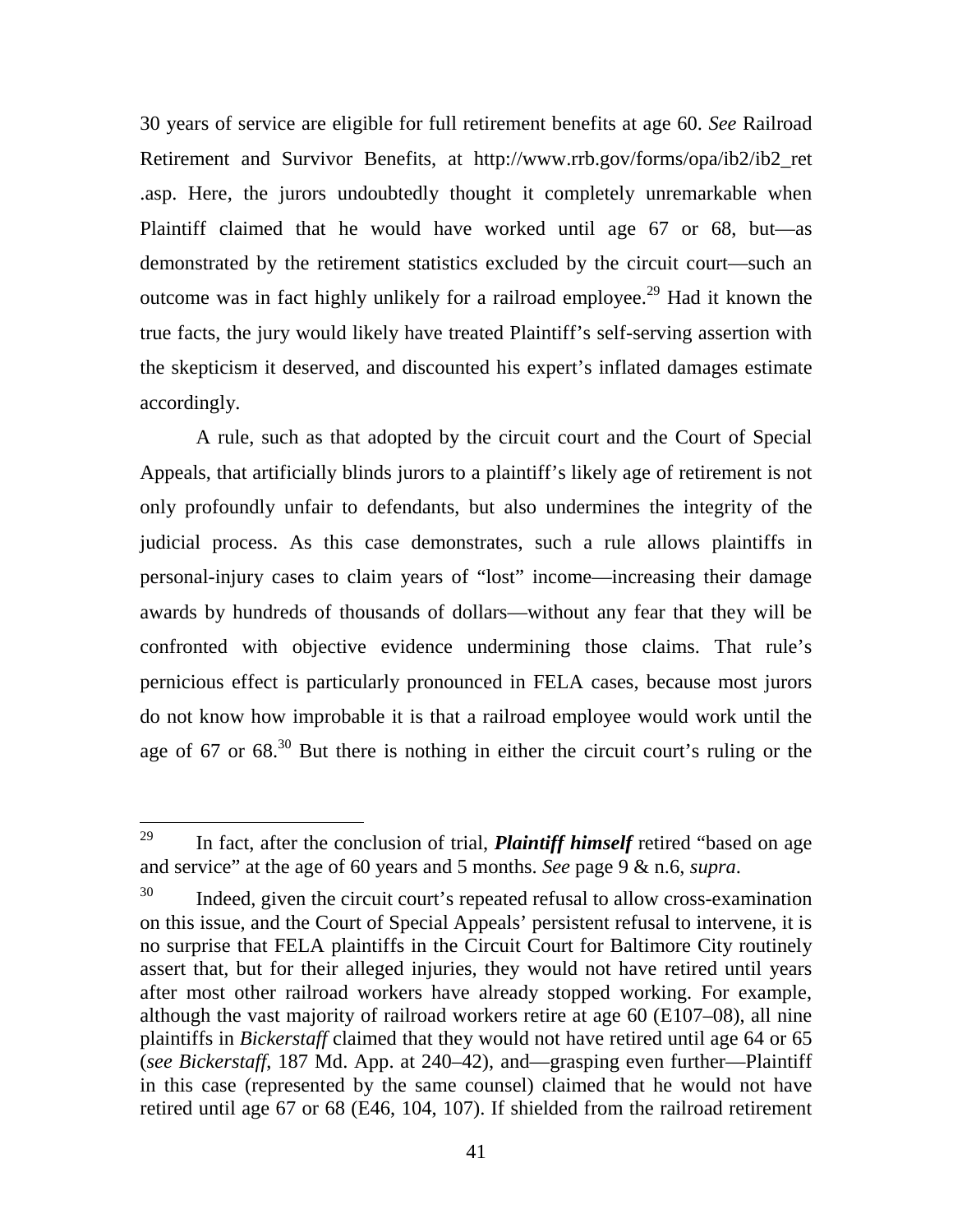Court of Special Appeals' decision affirming it that limits the rule to FELA cases; unless reversed by this Court, it is now the rule in all personal-injury cases heard by Maryland trial courts.

Here, because there was no colorable basis for excluding the undeniably relevant and highly probative statistical evidence of when the plaintiff would likely have retired but for his injury (*see, e.g*, *Madore*, 732 F.2d at 478; *Vida*, 1987 WL 35917, at \*4; *Finch*, 941 F. Supp. at 1416), CSXT is, at minimum, entitled to a new trial on damages.

#### **CONCLUSION**

The Court should hold that the federal ballast regulation applies to all track, regardless of location, and that the regulation therefore precludes all FELA claims that are based on the characteristics of track-supporting ballast, including those of employees who encountered such ballast in rail yards. Having so held, the Court should enter judgment for CSXT because it is beyond dispute that the ballast on which Plaintiff worked was used to support track.

The Court also should hold that a FELA case must be treated exactly as any other negligence action except to the extent expressly provided by the statutory text, and should explicitly reject the Court of Special Appeals' "employee friendly" standard of review. Because the Court of Special Appeals will undoubtedly continue to apply that erroneous standard of review in future FELA cases unless instructed to do otherwise by this Court, this Court should so instruct the Court of Special Appeals even if it holds that CSXT is entitled to judgment on preclusion grounds. And, if this Court does not enter judgment for CSXT on preclusion grounds, the Court should order a new trial on all issues in light of the erroneous instructions given by the circuit court.

Finally, the Court should hold that a defendant has the right to crossexamine a plaintiff's expert on retirement statistics whenever there is a claim for

statistics, there is nothing that would prevent the next Baltimore FELA plaintiff from contending that he would have worked until age 70.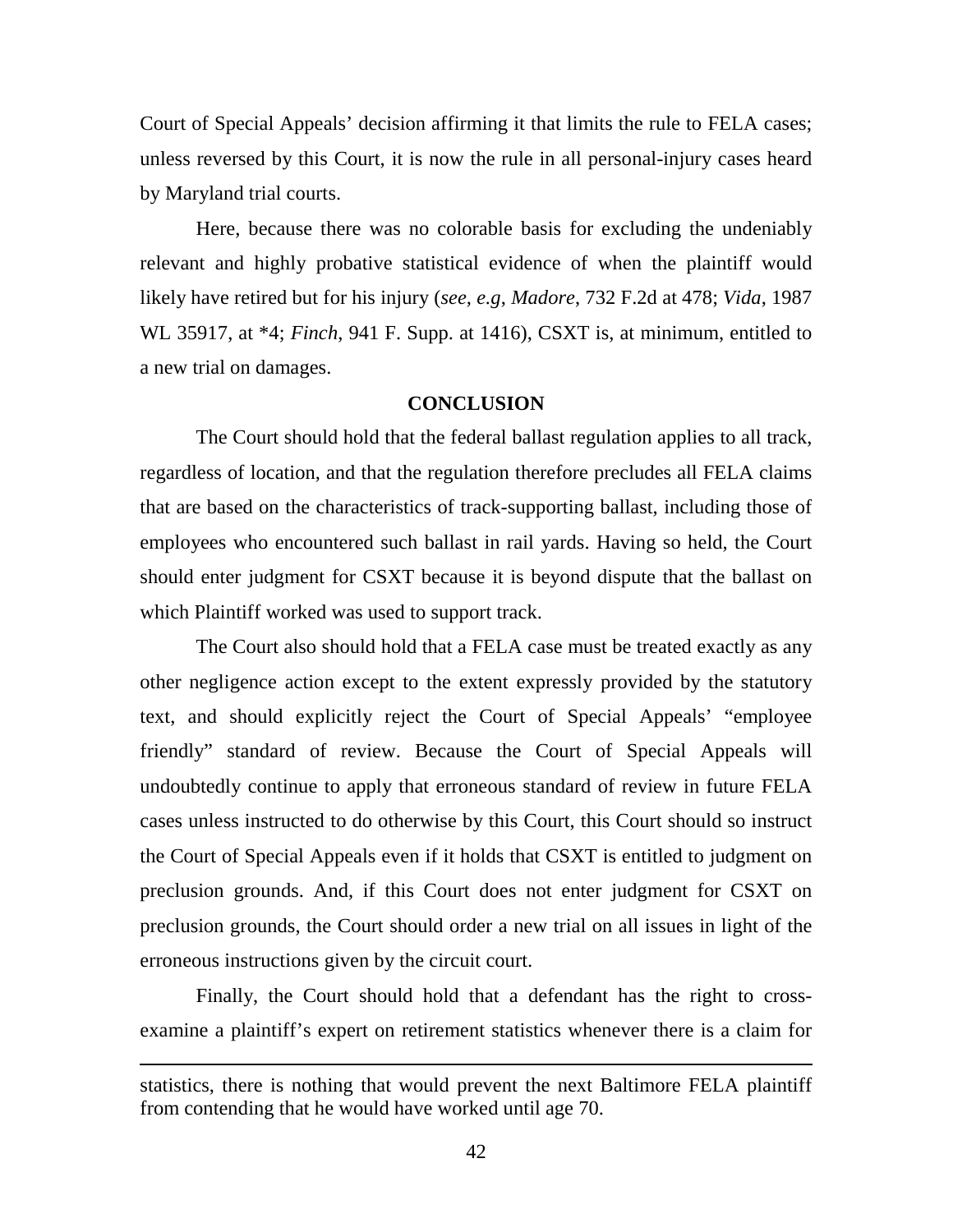future wage loss. Because the lower courts will continue to apply this erroneous evidentiary rule unless instructed to do otherwise by this Court, this Court should instruct the lower courts that a defendant has the right to conduct such crossexamination even if it holds that CSXT is entitled to judgment or a new trial on all issues. If this Court does not grant CSXT judgment or a new trial on all issues, it should order a new trial on damages.

Respectfully submitted,

Mitchell Y. Mirviss VENABLE LLP 750 E. Pratt Street, Suite 900 Baltimore , MD 21202 (410) 244-7412 mymirviss@venable.com

C. Stephen Setliff SETLIFF & HOLLAND, P.C. 4940 Dominion Blvd. Glen Allen, VA 23060 (804) 377-1260 ssetliff@setliffholland.com Evan M. Tager Andrew E. Tauber Carl J. Summers Paul Hughes MAYER BROWN LLP 1999 K Street, N.W. Washington, DC 20006 (202) 263-3000 atauber@mayerbrown.com

J. Christopher Nosher SETLIFF & HOLLAND, P.C. One Park Place, Suite 265 Annapolis, MD 21401 (443) 837-6800 cnosher@setliffholland.com

### *Counsel for Appellant CSX Transportation, Inc.*

This brief was prepared using Times New Roman 13-point font.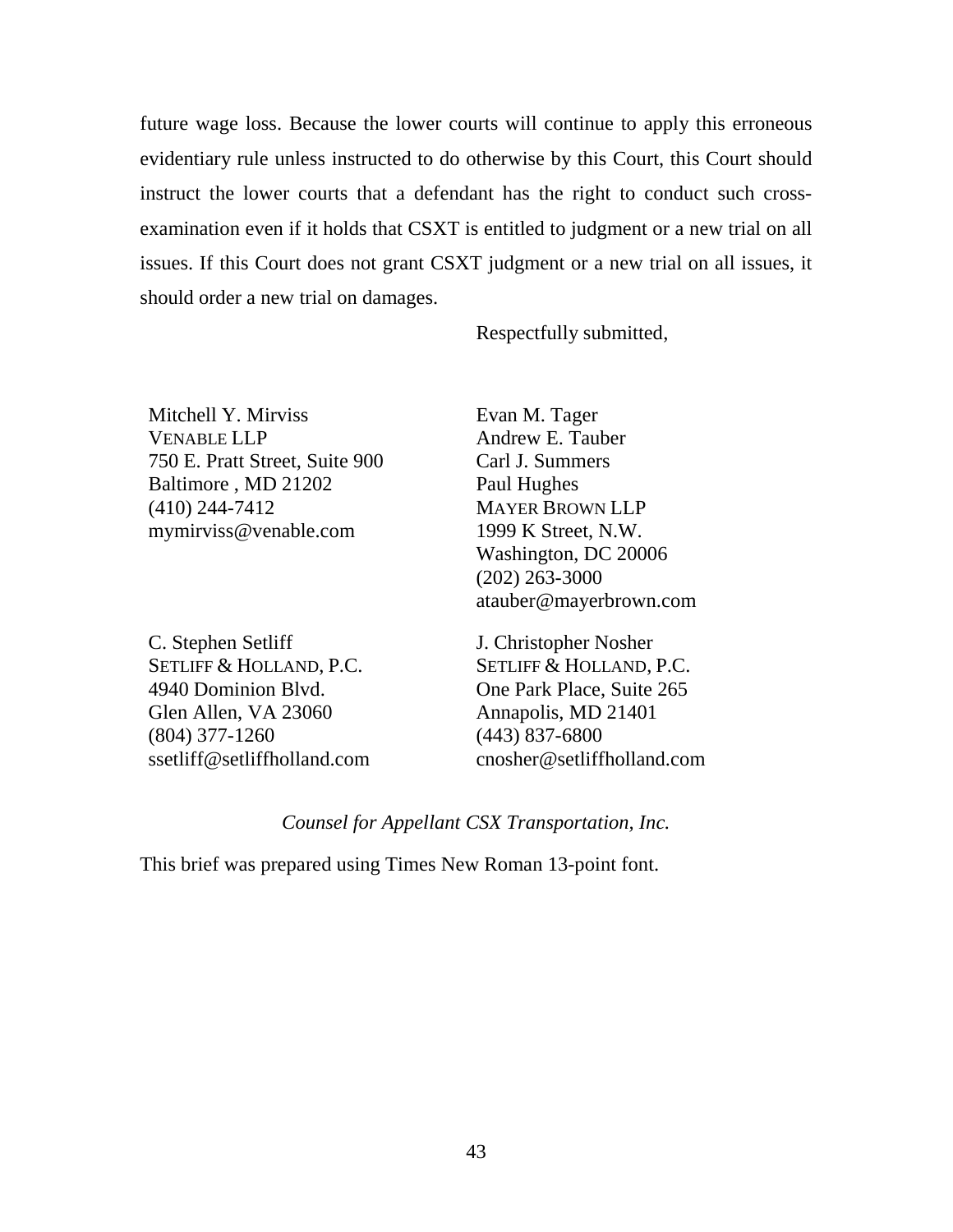#### **STATUTES**

## **45 U.S.C. § 51 — Liability of common carriers by railroad, in interstate or foreign commerce, for injuries to employees from negligence; employee defined.**

Every common carrier by railroad while engaging in commerce between any of the several States or Territories, or between any of the States and Territories, or between the District of Columbia and any of the States or Territories, or between the District of Columbia or any of the States or Territories and any foreign nation or nations, shall be liable in damages to any person suffering injury while he is employed by such carrier in such commerce, … for such injury … resulting in whole or in part from the negligence of any of the officers, agents, or employees of such carrier, or by reason of any defect or insufficiency, due to its negligence, in its cars, engines, appliances, machinery, track, roadbed, works, boats, wharves, or other equipment.

#### **49 U.S.C. § 20106 — Preemption.**

- (a) National uniformity of regulation.
	- (1) Laws, regulations, and orders related to railroad safety and laws, regulations, and orders related to railroad security shall be nationally uniform to the extent practicable.
	- (2) A State may adopt or continue in force a law, regulation, or order related to railroad safety or security until the Secretary of Transportation (with respect to railroad safety matters), or the Secretary of Homeland Security (with respect to railroad security matters), prescribes a regulation or issues an order covering the subject matter of the State requirement. A State may adopt or continue in force an additional or more stringent law, regulation, or order related to railroad safety or security when the law, regulation, or order—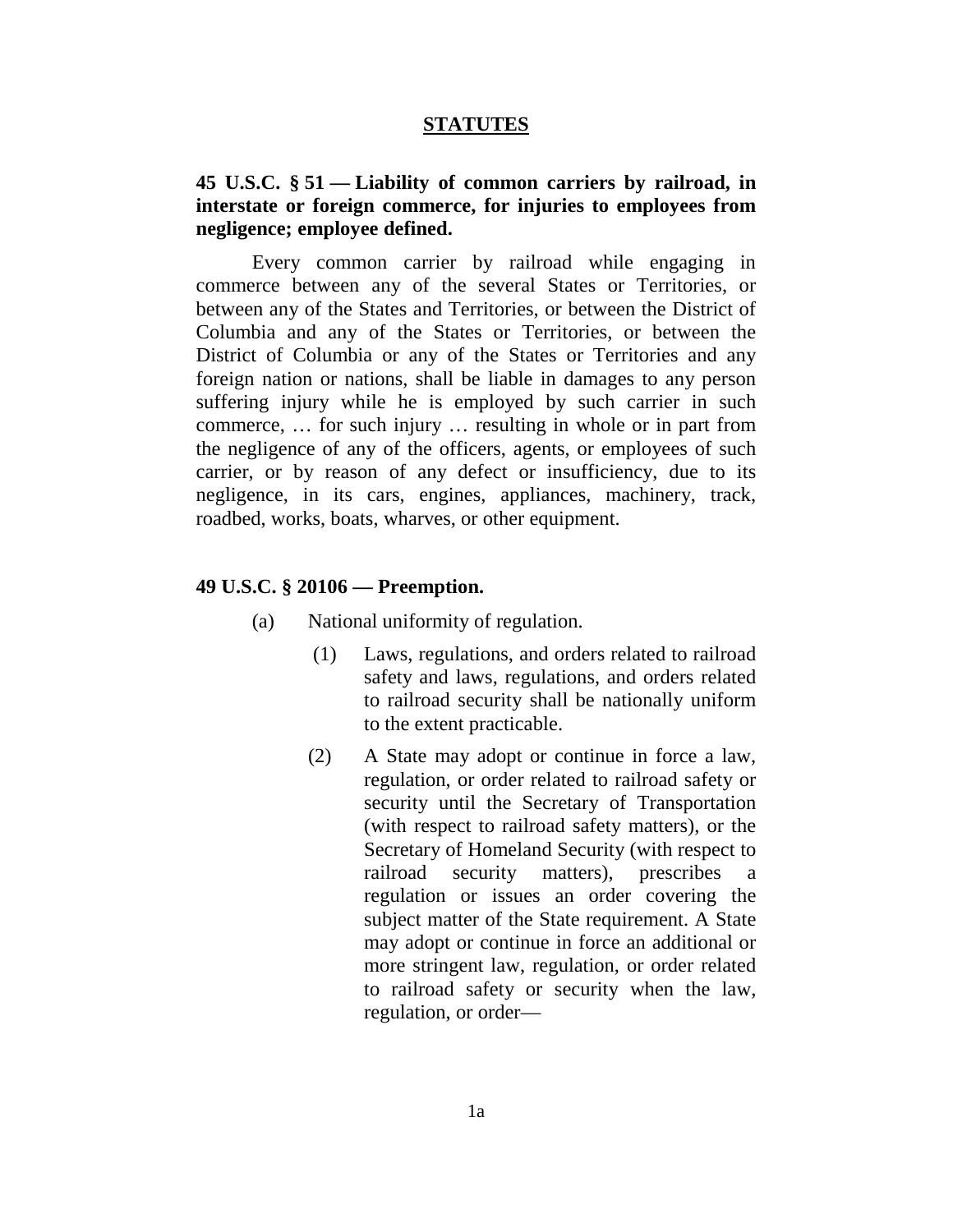- (A) is necessary to eliminate or reduce an essentially local safety or security hazard;
- (B) is not incompatible with a law, regulation, or order of the United States Government; and
- (C) does not unreasonably burden interstate commerce.

## **REGULATIONS**

#### **49 C.F.R. § 213.3 — Application.**

. . .

- (a) Except as provided in paragraph (b) of this section, this part applies to all standard gage track in the general railroad system of transportation.
- (b) This part does not apply to track (1) Located inside an installation which is not part of the general railroad system of transportation; or (2) Used exclusively for rapid transit operations in an urban area that are not connected with the general railroad system of transportation.

#### **49 C.F.R. § 213.103 — Ballast; general.**

Unless it is otherwise structurally supported, all track shall be supported by material which will—

- (a) Transmit and distribute the load of the track and railroad rolling equipment to the subgrade;
- (b) Restrain the track laterally, longitudinally, and vertically under dynamic loads imposed by railroad rolling equipment and thermal stress exerted by the rails;
- (c) Provide adequate drainage for the track; and
- (d) Maintain proper track crosslevel, surface and alinement.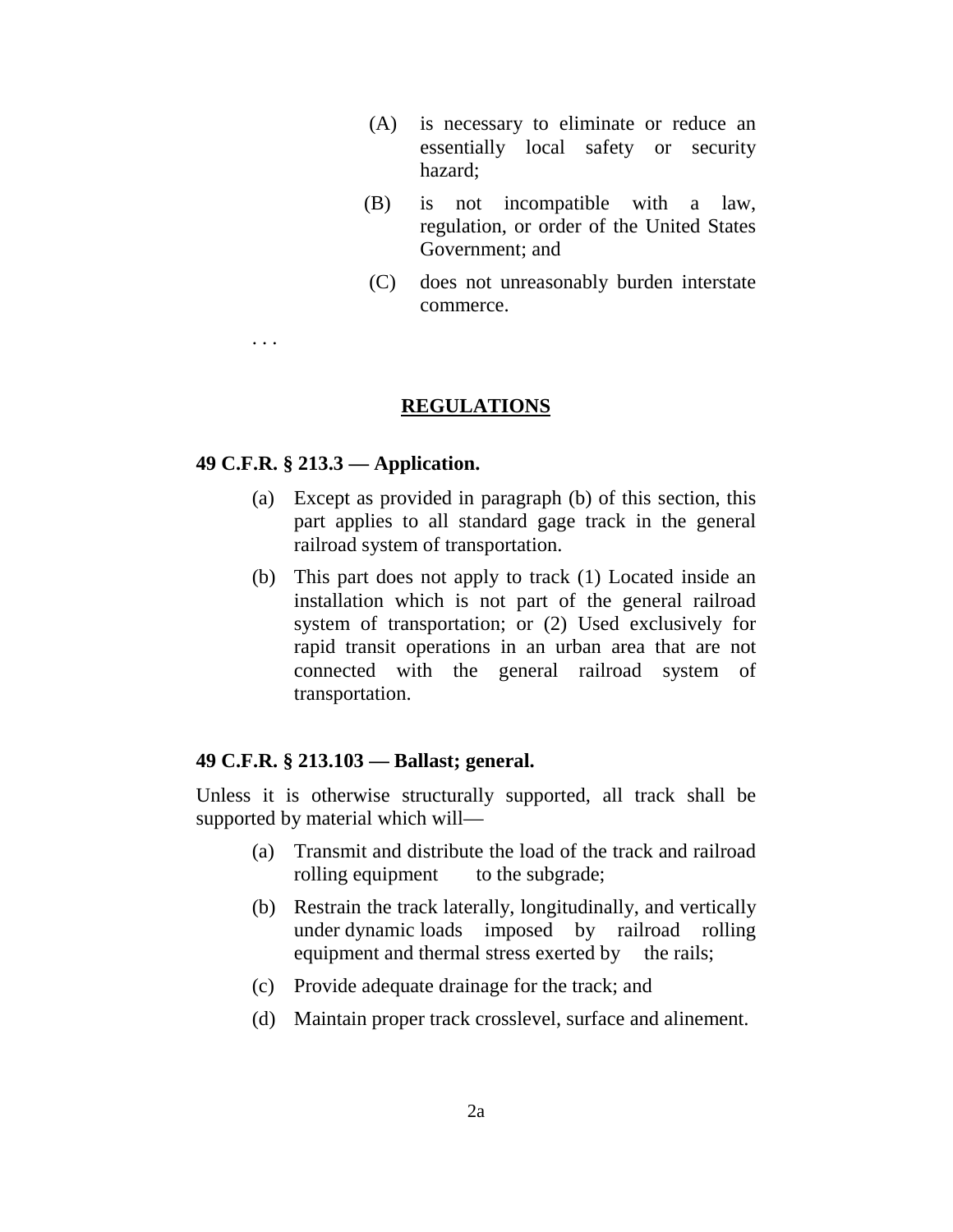# **APPENDIX**

*CSX Transp., Inc. v. Pitts*, 203 Md. App. 343 (2012).